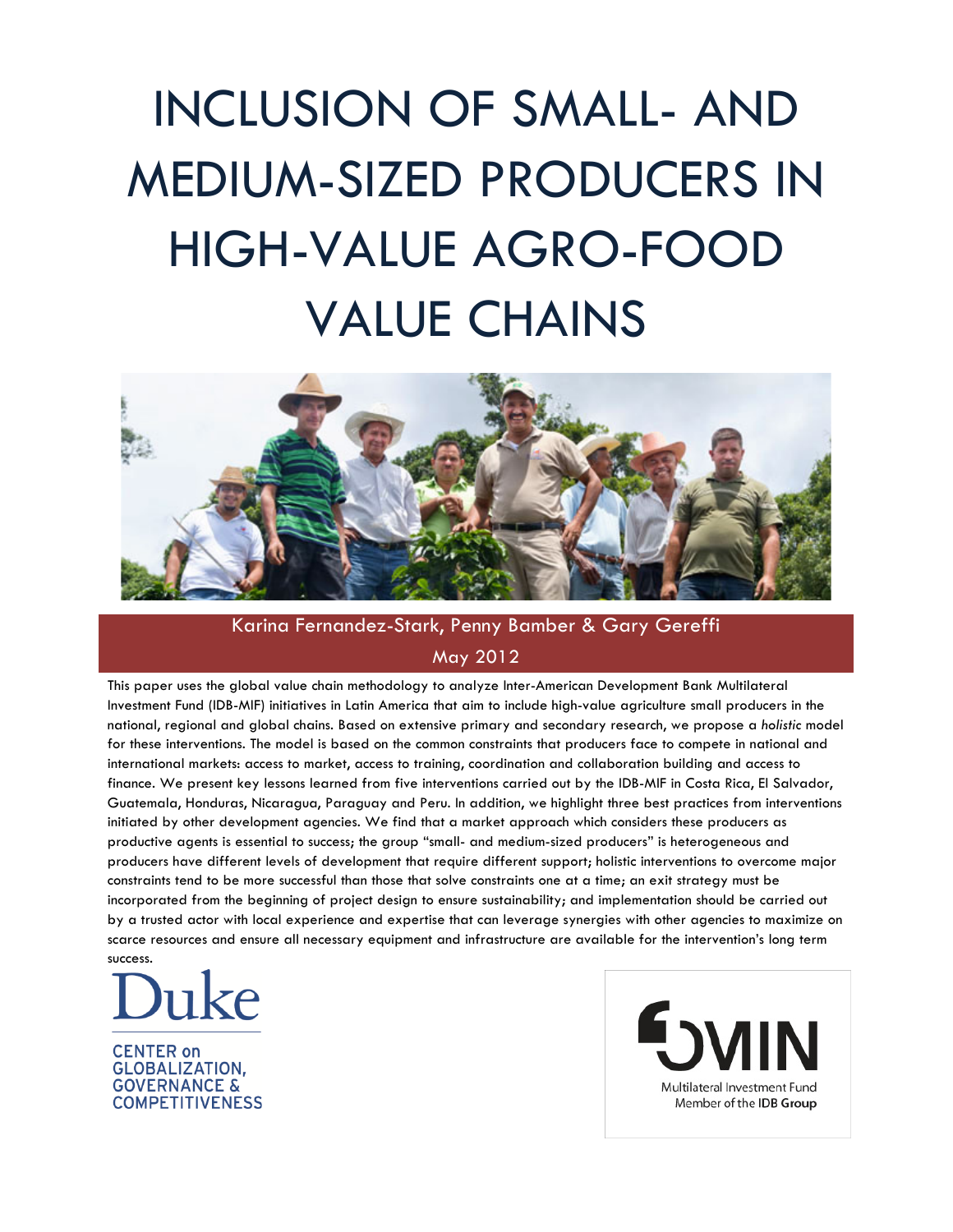#### **"Inclusion of Small- and Medium-Sized Producers in High-Value Agro-Food Value Chains"**

This research was prepared on behalf of the Inter-American Development Bank-Multilateral Investment Fund (IDB-MIF). The goal of this project was to capture the lessons learned from the IDB-MIF's experience in inclusive business and value chain development interventions in high-value agricultural markets, to improve these interventions based on good practices and to facilitate the systematic institutionalization of this knowledge. The project included four reports available at www.cggc.duke.edu.

#### **Acknowledgements**

The authors would like to thank our anonymous interviewees, who gave generously of their time and expertise. We would also like to thank Joonkoo Lee for comments on early drafts. Finally, we would like to thank Griselda Soto MIF-Nicaragua; Carlos Ortiz and Fernando Diaz de Vivar MIF-Paraguay; Elizabeth Minaya and Carmen Mosquera MIF-Peru for helping the authors to organize their field trip agendas and providing the contacts for interviews.

None of the opinions or comments expressed in this study are endorsed by the companies mentioned or individuals interviewed. Errors of fact or interpretation remain exclusively with the authors. We welcome comments and suggestions.

The authors can be contacted at karina.stark@duke.edu, penny.bamber@duke.edu and ggere@soc.duke.edu

#### Other reports in these series:

- Assessment of Five High-Value Agriculture Inclusive Business Projects Sponsored by the Inter-American Development Bank in Latin America
- Basic Principles and Guidelines for Impactful and Sustainable Inclusive Business Interventions in High-Value Agro-Food Value Chains

#### **Duke University, Center on Globalization, Governance and Competitiveness (Duke CGGC)**

The Duke University Center on Globalization, Governance & Competitiveness (Duke CGGC) is affiliated with the Social Science Research Institute at Duke University. Duke CGGC is a center of excellence in the United States that uses a global value chains methodology to study the effects of globalization in terms of economic, social and environmental upgrading, international competitiveness, and innovation in the knowledge economy. Duke CGGC works with a network of researchers and scholars around the world in order to link the global with the local and to understand the effects of globalization on countries, companies and the full range of development stakeholders.

© July 2012 Center on Globalization, Governance & Competitiveness, Duke University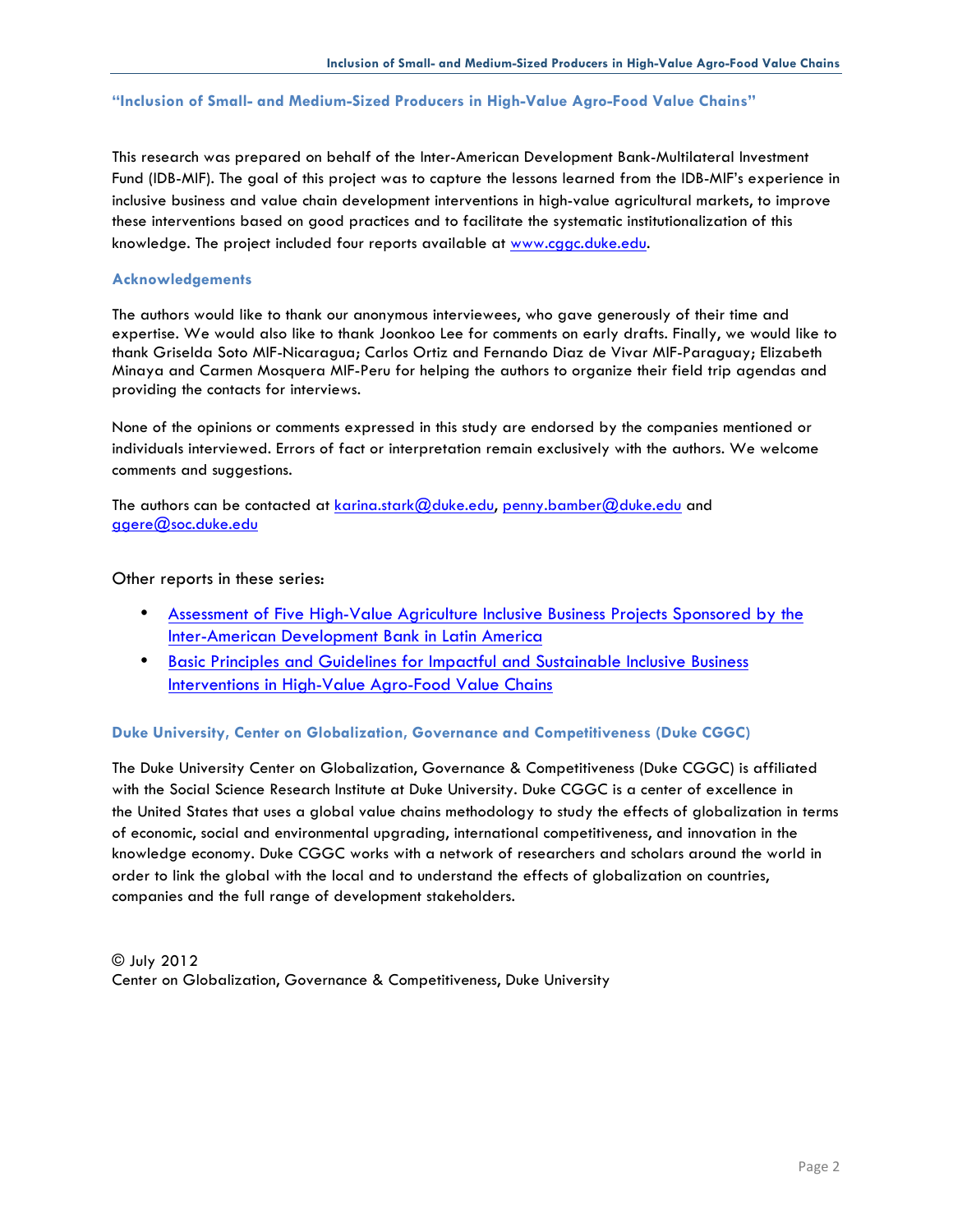# **Acronyms**

| <b>CABEXE</b>   | Cámara Boliviana de Exportadores de Sésamo (Bolivian Chamber of Sesame Exporters)                               |
|-----------------|-----------------------------------------------------------------------------------------------------------------|
| <b>CAPASTE</b>  | Cámara Paraguaya de la Steve (Paraguay Chamber of Stevia)                                                       |
| <b>COOPAIN</b>  | Cooperativa Industrial Naranjillo                                                                               |
| <b>DFID</b>     | Department for International Development (United Kingdom)                                                       |
| DUKE CGGC       | Duke University Center on Globalization, Governance and Competitiveness                                         |
| GAP             | <b>Good Agricultural Practices</b>                                                                              |
| <b>FECOPROD</b> | Federación de Cooperativas de Producción de Paraguay (Paraguay Federation of<br><b>Industrial Cooperatives)</b> |
| GIZ             | Deutsche Gesellschaft für Internationale Zusammenarbeit (German Agency for<br>International Cooperation)        |
| <b>IDB-MIF</b>  | Inter-American Development Bank- Multilateral Investment Fund                                                   |
| <b>IDMA</b>     | Instituto de Desarrollo y Medioambiente (Institute of Development and Environment)                              |
| <b>KBDS</b>     | Kenya Business Development Services                                                                             |
| <b>NGO</b>      | Non Governmental Agency                                                                                         |
| <b>PGS</b>      | <b>Participatory Guarantee System</b>                                                                           |
| Reb-A           | Rebaudioside-A                                                                                                  |
| UNAM León       | Universidad Nacional Autónoma de Nicaragua- León                                                                |
| <b>UNIDO</b>    | United Nations Industrial Development Organization                                                              |
| <b>USAID</b>    | United States Agency for International Development                                                              |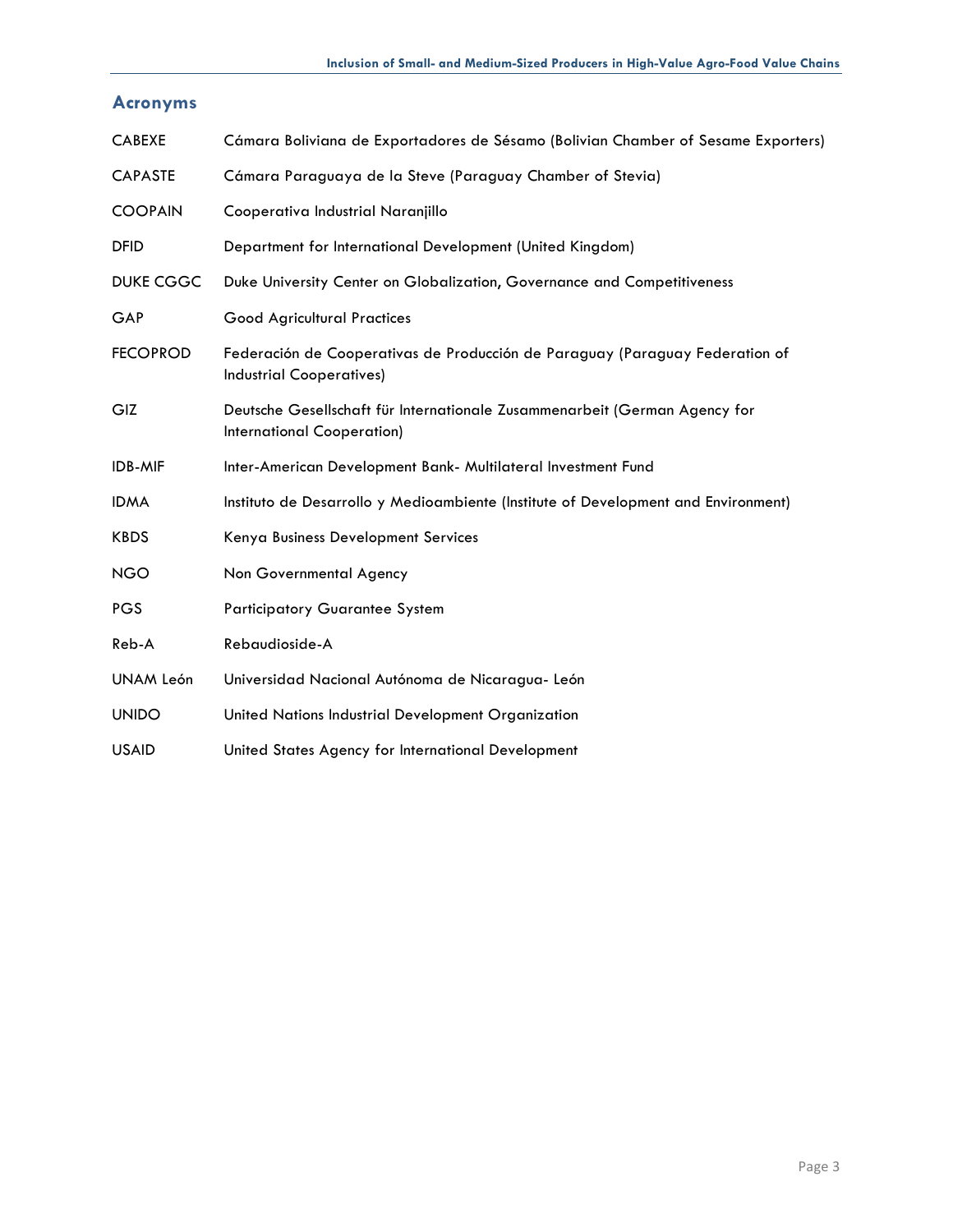# **Table of Contents**

| $\mathbf{I}$ . |                                                                                                    |  |
|----------------|----------------------------------------------------------------------------------------------------|--|
| $\parallel$ .  | Inclusion of Small- and Medium-Sized Producers in High-Value Agricultural Chains 7                 |  |
|                |                                                                                                    |  |
|                |                                                                                                    |  |
|                |                                                                                                    |  |
|                |                                                                                                    |  |
| Ш.             | Model for Sustainable Inclusion of Small- and Medium-Sized Producers in the Value Chain: A         |  |
|                |                                                                                                    |  |
|                |                                                                                                    |  |
|                |                                                                                                    |  |
|                |                                                                                                    |  |
|                |                                                                                                    |  |
|                |                                                                                                    |  |
|                |                                                                                                    |  |
|                |                                                                                                    |  |
|                |                                                                                                    |  |
|                |                                                                                                    |  |
|                |                                                                                                    |  |
| IV.            |                                                                                                    |  |
|                | Case 1. Supporting the Competitiveness of Central American Coffee (Costa Rica, El Salvador,        |  |
|                | Case 2. Strengthening the Competitiveness of the Stevia Value Chain (Paraguay) 21                  |  |
|                |                                                                                                    |  |
|                | Case 4. Strengthening the Competitiveness of Organic Producers in Andean Microwatersheds (Peru) 23 |  |
|                | Case 5. Development of Micro and Small Rural Apicultural Producers (Nicaragua & Honduras) 23       |  |
|                |                                                                                                    |  |
| V.             |                                                                                                    |  |
| VI.            |                                                                                                    |  |
|                |                                                                                                    |  |
|                | Case 2: Promotion of the Organic Cacao Value Chain amongst small producers in Esmeraldas and       |  |
|                | Case 3: CABEXE Smallholder Sesame Production in Santa Cruz de la Sierra, Bolivia  32               |  |
|                |                                                                                                    |  |
| VII.           |                                                                                                    |  |
| VIII.          |                                                                                                    |  |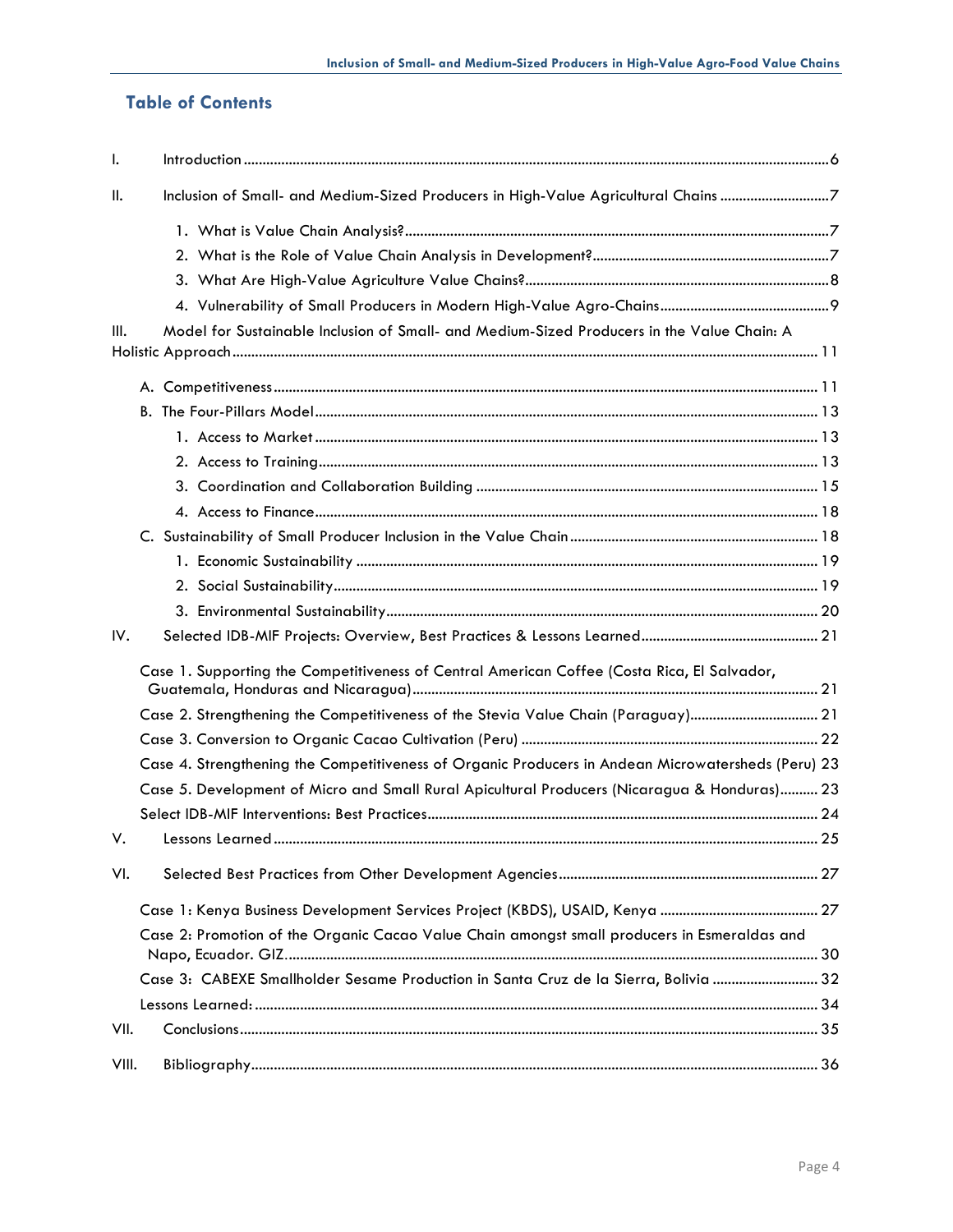## **List of Tables**

| Table 2. Selected Competitiveness Bottlenecks & Intervention Instruments for Overcoming Them 12           |  |
|-----------------------------------------------------------------------------------------------------------|--|
|                                                                                                           |  |
|                                                                                                           |  |
| Table 5. Kenya Business Development Services Project: An Integrated Approach to Sustainable Inclusion. 29 |  |
| Table 6. Promotion of the Organic Cacao Value Chain: An Integrated Approach to Sustainable Inclusion 31   |  |
| Table 7. CABEXE Smallholder Sesame Production: An Integrated Approach to Sustainable Inclusion 33         |  |
|                                                                                                           |  |

# **List of Figures**

|  | Figure 2. Model for Sustainable Smallholder Inclusion in High-Value Agro-food Chains 12 |  |
|--|-----------------------------------------------------------------------------------------|--|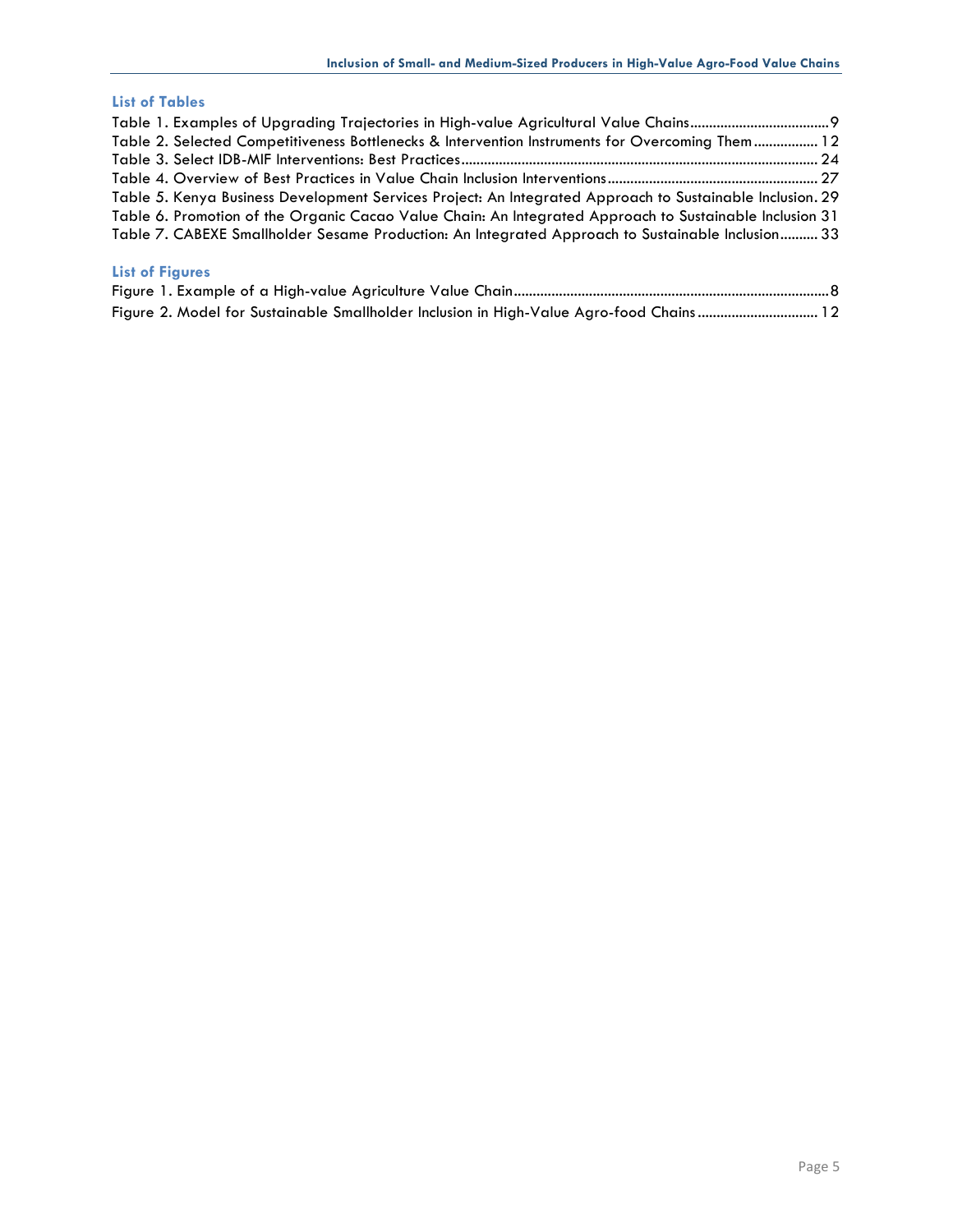## **I. Introduction**

This paper discusses the insertion of small- and medium-sized producers in national, regional and international high-value agriculture value chains. These sectors are believed to have important consequences for poverty alleviation in rural areas of developing countries due to their potential to increase incomes and create employment (Weinberger & Lumpkin, 2007). However, the majority of smallholders in developing countries face a series of constraints that often limits their ability to participate competitively in these chains, and there has been considerable concern that these producers are being excluded from important growth opportunities. Over the past decade, numerous projects have thus been carried out across the developing world to help drive rural development (Jaffee et al., 2011). Yet, despite the substantial resources that have been allocated to these initiatives, there has been limited systematic analysis of their impact (Humphrey & Navas-Alemán, 2010).

The goal of this paper, therefore, is to contribute to the international development community's understanding of how interventions can be more effectively designed to ensure sustainable inclusion of these producers in the sector. Based on extensive primary and secondary research, we identify four major constraints that limit small- and medium-sized producers competitiveness and thus their sustainable entry into these chains. We examine how project interventions, by overcoming these constraints, can improve competitiveness factors and ensure that producers' inclusion in the value chain is based on a viable business case, rather than corporate social responsibility. We propose a "holistic" model for inclusion that every intervention should consider: Access to markets, access to training, support developing collaborative and coordinated horizontal and vertical linkages, and access to finance.

From this analysis, we draw four key groups of lessons for future programming: First, a proactive market approach to the intervention is essential. This includes assessing the role that small producers would play in the value chain, comparing their potential competitiveness versus other producers in the absence of constraints, reviewing the requirements of the market, and developing an exit strategy to ensure that the producers can continue to compete sustainably once project resources are withdrawn. Second, it is important to understand that not all small- and medium-sized producers are the same. This is a heterogeneous group with a wide range of socio-economic and education levels, and whose experience both in the cultivation and commercialization differs significantly. This has important implications for project design, specifically in terms of the length of the intervention required and the content of training programs, which must be customized to meet their specific needs. This requires flexibility in approach. Third, a holistic approach that improves access to markets, training, finance and improves horizontal and vertical coordination and collaboration in the value chain and incorporates an exit strategy improves the chances for successful, sustainable inclusion. Finally, there are important factors regarding implementation that must be considered to ensure success: the executing agency must have local experience and expertise and be in a position to quickly generate trust between the producers and other actors in the chain. The organization must be prepared to coordinate and leverage potential synergies with other actors to maximize use of scarce resources and prevent parallel or counter-productive initiatives.

The paper is structured in the following way: First, we discuss briefly how value chain analysis can help improve our understanding of the way producers can participate in the global agricultural industry, followed by an overview of the evolution of high-value agricultural chains over the past 25 years as governance patterns in the industry have changed and we discuss the role small producers can and do fill. Second, we present our model for sustainable inclusion. This is based on a review of a broad range of secondary literature including project impact assessments as well as on primary field research in Honduras, Nicaragua, Paraguay and Peru. Third, we present an overview of five interventions carried out by the Inter-American Development Bank-Multilateral Investment Fund (IDB-MIF) and highlight the principal lessons learned for future programming. Fourth, we present three cases of best practices in the field of sustainable value chain inclusion from USAID, GIZ and one case with multiple donors. These successful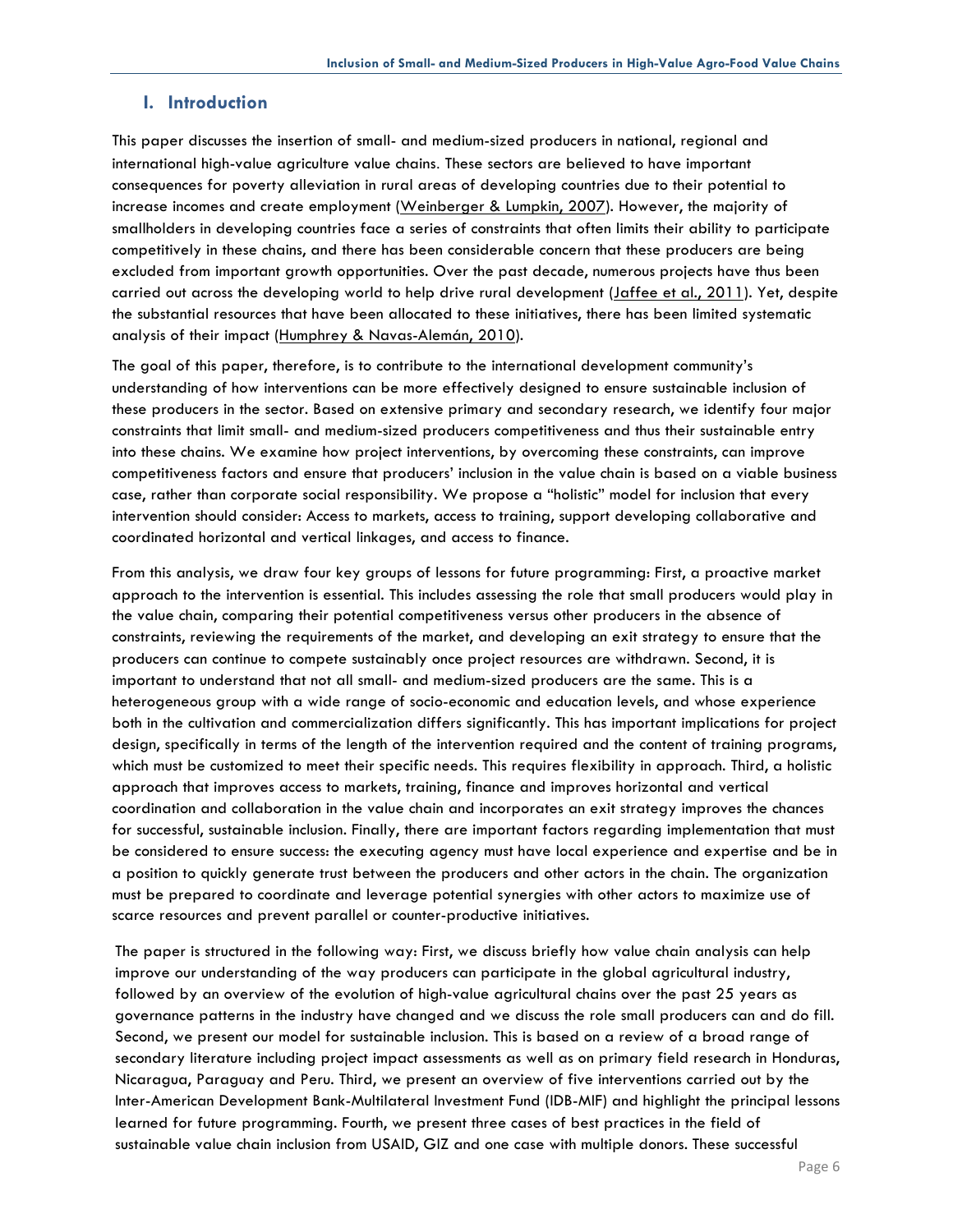initiatives, which follow an integrated approach to small producer inclusion, are included to inform the design process of new programs.

## **II. Inclusion of Small- and Medium-Sized Producers in High-Value Agricultural Chains**

Over the past three decades, high-value agricultural markets have become more sophisticated, consolidated and regulated, making it increasingly difficult for small producers to participate in these value chains. Determining how to effectively insert small- and medium-sized producers in high-value agricultural markets requires a thorough understanding of how those markets work. The value chain methodology is a useful tool to trace the shifting patterns of production, link geographically dispersed activities and actors of a single industry, and determine the roles they play in developed and developing countries alike. In this section, we discuss how value chain analysis can be useful in obtaining a comprehensive picture of the functioning of the agricultural sector and identify the role that small- and medium-sized producers can play.

#### **1. What is Value Chain Analysis?**

The value chain framework allows one to understand how industries are organized by examining the structure and dynamics of different actors involved. The value chain describes the full range of activities that firms and workers perform to bring a product from conception to consumption and beyond. It examines the labor inputs, technologies, standards, regulations, products, processes, and markets in specific industries and locations, thus providing a holistic view of industries both from the top down and the bottom up (Gereffi & Fernandez-Stark, 2011). The relationship between the different actors in these value chains is referred to as the governance structure of the chain.<sup>1</sup>

Value chains are generally dynamic and firms can enter into, or move between, different stages of the chain in order to gain higher returns to their participation. In the value chain literature, this movement is referred to as "upgrading". Humphrey & Schmitz (2002) identified four types of upgrading: Process upgrading, that is, the adoption of new technologies to improve the efficiency of the production; Product upgrading, that is, the production of higher value products; Functional upgrading, which entails acquiring new functions that require a new set of skills; and Chain or Inter-sectoral upgrading, where actors move into new but often related industries. In addition to these upgrading trajectories, it is important to consider the first and often most challenging trajectory - entry into the value chain (Fernandez-Stark et al., 2011). In this paper, we focus principally on this last trajectory.

#### **2. What is the Role of Value Chain Analysis in Development?**

In development, value chains can be used to analyze industries, advise policy makers and other actors in the development field and identify skills gaps as well as understand how to include micro-, small- and medium-sized producers and firms into the value chain. Due to the fundamental role these smaller firms play in job creation in developing countries, major development agencies around the world, including the Department for International Development (DFID-United Kingdom), the German Agency for International Cooperation (GIZ), the United States Agency for International Development (USAID), and the United Nations Industrial Development Organization (UNIDO), have adopted this methodology to better target interventions to improve the role of micro-, small- and medium-sized actors in the value chain and to allow them to fully capture the gains of their participation (Barrientos et al., 2011; GIZ, 2012; Humphrey & Navas-Alemán, 2010; Meyer-Stamer & Waltring, 2006; UNIDO, 2009; USAID, 2012). The value chain

<sup>&</sup>lt;sup>1</sup> See Gereffi, et al. (2005) for a detailed typology of governance structures in global value chains.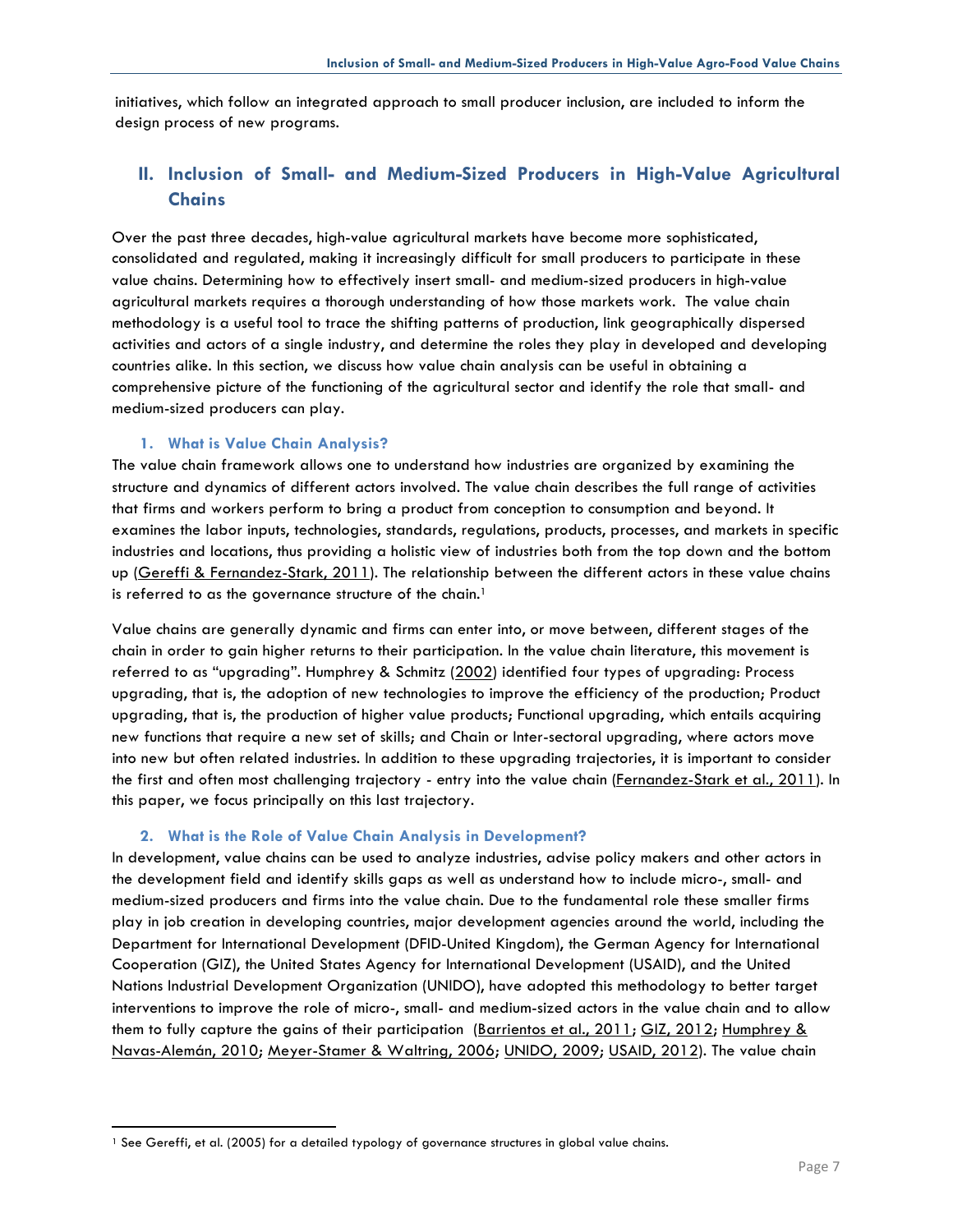approach has become particularly popular with a wide range of donors and development agencies to structure poverty reduction interventions through improving participation in high-value agricultural chains. <sup>2</sup>

## **3. What Are High-Value Agriculture Value Chains?**

High-value agricultural or agro-food products are non-bulk agricultural commodities that either require special handling, such as fresh fruits and vegetables, or are processed in one or more post-harvest stages, such as specialty coffee and honey, prior to reaching the end market.<sup>3</sup> These products tend to be significantly more labor intensive than cereal crops and other traditional agriculture, largely because mechanization is complicated by the need to prevent damage to fragile produce (Joshi et al., 2004). Quality is a key factor in determining price and potential markets. These products are also subject to a range of sanitary and phyto-sanitary regulations to ensure food safety and to prevent the spread of disease affecting food security. High-value agricultural products thus typically net higher prices and provide significant income generation for the producer (Weinberger & Lumpkin, 2007). Figure 1 illustrates a typical high-value agriculture value chain.



#### **Figure 1. Example of a High-Value Agriculture Value Chain**

Source: Duke CGGC.

Traditionally, high-value agro-food sectors included producers of all sizes that participated in spot markets, where the forces of demand and supply prevailed and the highest bidder purchased the available product. Individual farmers determined the crop varieties grown, their desired quality levels and the production processes used. Today, however, this simple arrangement has been replaced by a highly complex agro-foods system. In response to rising global incomes, urbanization, and the liberalization and growth of international trade, traditional markets have been replaced with vertically coordinated, market linkage systems, where local sourcing in both developed and developing countries has largely been replaced by centralized national, regional or international supply chains and strict sets of standards must be met to gain access to these chains (Reardon et al., 2009; van der Meer, 2006). National and global lead firms now dictate how products are cultivated, harvested, transported, processed and stored through a series of public and private standards that producers, both large and small, around the world must abide by in order to maintain their access to markets. These changes have required producers to upgrade

<sup>&</sup>lt;sup>2</sup> See Jaffee, et al. (2011, p. 42) for an overview of donor initiatives.

<sup>3</sup> The terms high-value agriculture and high-value agro-foods are used synonymously in the literature to refer to this broad range of non-traditional agricultural crops. The agricultural production is destined to the agro-food industry for human or animal consumption.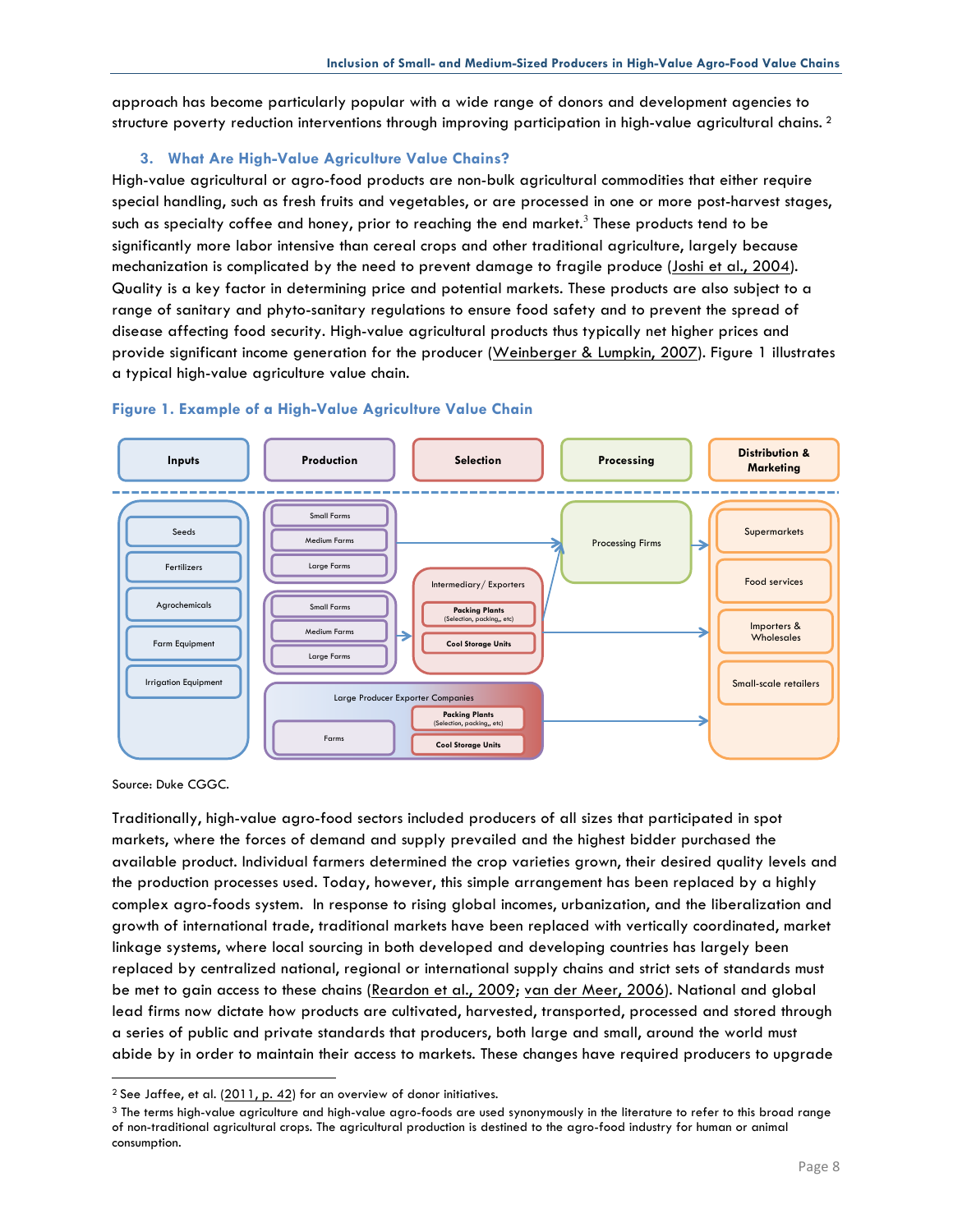in various ways. Table 1 offers select examples of upgrading in high-value agricultural chains. These requirements can serve as important barriers to market access as compliance and upgrading, such as the installation of new irrigations systems or a shift to organic production as noted in Table 1, often demand considerable "financial, informational and network resources (Lee et al., 2010)."

| Upgrading<br><b>Trajectory</b>       | <b>Example</b>                                                                                                                                               |  |  |  |  |  |
|--------------------------------------|--------------------------------------------------------------------------------------------------------------------------------------------------------------|--|--|--|--|--|
| <b>Entry into the</b><br>value chain | Switching from subsistence agriculture to production of fruits, vegetables or honey for sale in national or<br>global markets                                |  |  |  |  |  |
| <b>Process upgrading</b>             | Introduction of traceability and administrative measures; installation of irrigation systems and/or<br>greenhouses, or new planting or harvesting techniques |  |  |  |  |  |
| <b>Product upgrading</b>             | Production of higher value products, such as organic fruits and vegetables; often requires costly<br>certification                                           |  |  |  |  |  |
| <b>Functional</b><br>upgrading       | Processing produce in addition to cultivation                                                                                                                |  |  |  |  |  |
| <b>Chain upgrading</b>               | Expansion from production into agro-tourism industry                                                                                                         |  |  |  |  |  |

#### **Table 1. Examples of Upgrading Trajectories in High-Value Agricultural Value Chains**

Source: Fernandez-Stark, et al. (2011) .

Furthermore, in developing countries, these specific firm level constraints to participation often are further compounded by country-level challenges to competitiveness. These challenges include weak regulatory institutions, such as poorly designed and implemented sanitary and phyto-sanitary regulations, inadequate transportation, power and water infrastructure and the absence of important upstream value chain actors, such as equipment, seed and fertilizer suppliers and firms providing supporting services (Hazell et al., 2010; Markelova et al., 2009).

### **4. Vulnerability of Small Producers in Modern High-Value Agro-Chains**

The need to undergo both product and process upgrading to participate in the value chain creates important challenges for small producers in particular. For a variety of reasons, including limited financial wherewithal to invest in costly certification of standards compliance, these producers are generally not well positioned to respond to these challenges and those unable to do so are often marginalized (Dolan & Humphrey, 2004; Lee et al., 2010; Maertens & Swinnen, 2009). The dramatic decline in the number of small producers contributing to national and export vegetable markets in Kenya at the turn of the century is one frequently cited example of the impact of the changes to the governance structure of the global agro-food market (Dolan & Humphrey, 2004). This decline raised alarm regarding future smallholder participation in the sector (Neven et al., 2009), and led to numerous studies of the impact of changing conditions (Jaffee et al., 2011; Reardon et al., 2009).

These studies, however, revealed that smallholders do indeed continue to play a critical role in modern, high-value agro-food chains for a variety of reasons, including policy changes, labor intensity, and land ownership structures (Weersink & Herath, 2009). There are a number of chain and country contexts in which it is more efficient to source from small- and medium-sized producers, such as tea processing in Sri Lanka and vegetable production in Madagascar (Reardon et al., 2009). However, the increased demands and consolidation of the value chains have imposed a new set of conditions under which these small producers, particularly poor, vulnerable ones, can access the chain and consolidate their positions. Generally, this participation requires the initial support of an external actor due to the constraints smalland medium-sized producers face. In the following section, we discuss two key conditions which determine smallholder participation.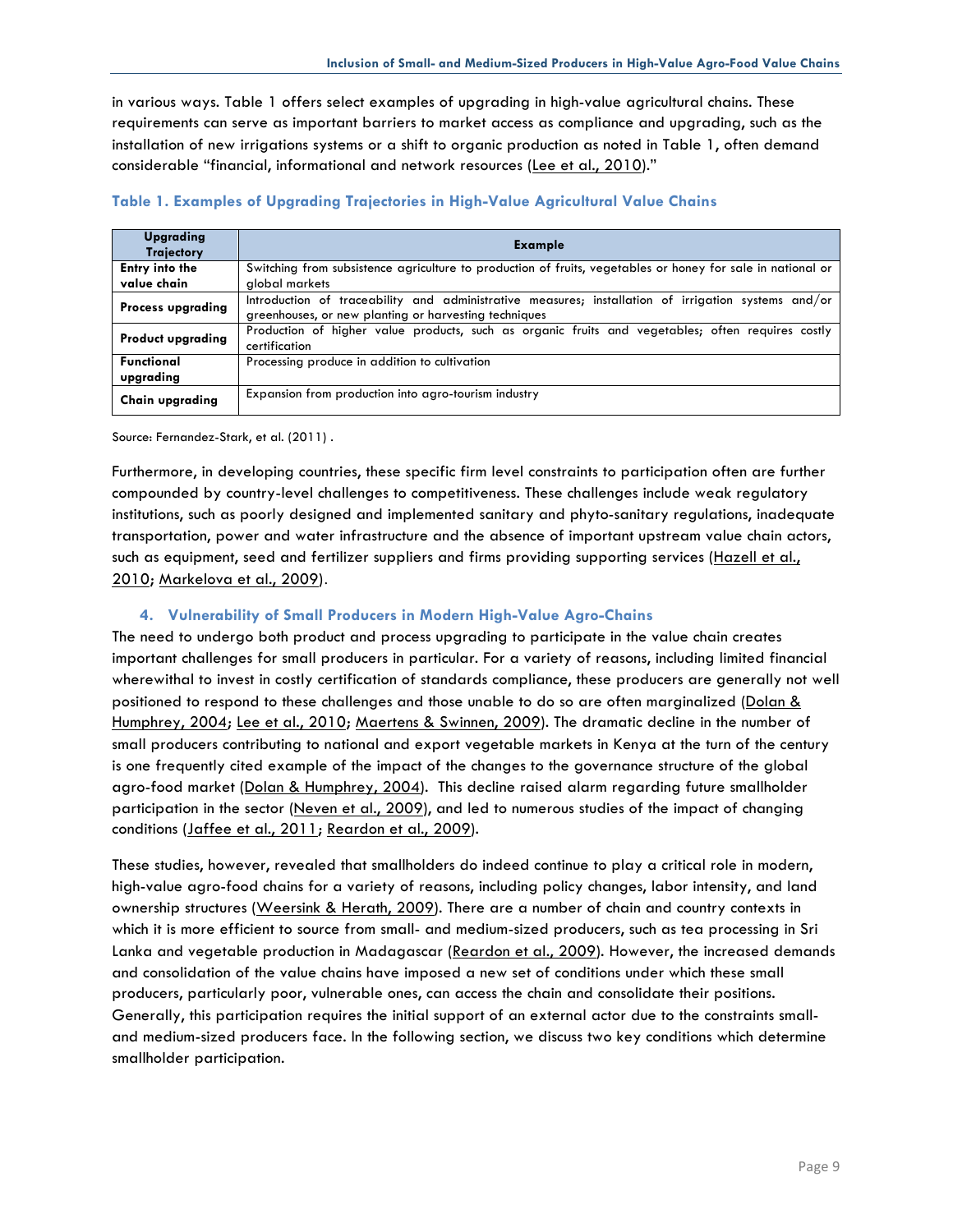## **5. Considerations for Sustainable Small- and Medium-Sized Producers in High-Value Agrochains**

As mentioned earlier, small- and medium-sized producers do have an opportunity to participate in national and global value chains. However, prior to any intervention, it is critical to determine how these producers can fill specific production gaps in the chain more efficiently than modern mechanized agriculture. Two important considerations determine whether small producers can and should be part of the value chain: (1) labor-capital intensity ratio, smallholders can compete in crops in which they have comparative advantage over large producers due to labor intensity; (2) commercial viability, that is, the selected crop should have a strong, existing market.

First, small producers have a comparative advantage over large producers in certain crops as a result of labor intensity of cultivation or advantages of geographic dispersion of crop for weather and disease management. Certain crops are significantly more labor intensive than capital intensive. This is often due to the nature of the product that prevents mechanized planting and harvesting such as coffee (Berrios, 2012), or requires constant monitoring for disease prevention, such as organic fruits and vegetables and stevia (Consorcio de Productores Organicos de Huánuco, 2012; Dávalos, 2012; Fernández Maldonado y Figueroa, 2012). While small producers may have higher capital costs, they generally have lower labor costs, potentially outweighing economies of scale of larger producers. This cost differential can account for as much as 40% of production costs (van der Meer, 2006). When strict labor laws require costly social protection, such as paid vacation, health care provision and pension contributions, unregulated family labor on smallholder plots becomes substantially more competitive, albeit potentially at a high cost for female members of the family who typically play an important role in production but whose labor is often uncompensated (Bamber & Fernandez-Stark, 2011).

Second, the crop produced must have an existing, strong or growing market demand for the product. New crops, with underdeveloped markets and fluctuating demand, generate significant uncertainty and can result in short-term shocks which vulnerable small producers are not able to withstand leading to rapid exclusion from the chain. To the extent that poor people have few resources to cope with such unpredictability, they should seek participation in existing chains where possible (Humphrey & Navas-Alemán, 2010). Small producers face sufficient difficulties in entering value chains without having to cope with the challenges of developing markets for new products. This was an important lesson learnt for producer groups in Bali seeking to connect directly with consumers to market their organic rice. Already facing challenges of improving the consistency and quality of production, and seeking ways to finance costly certification, they found that consumers were "uneducated" and tended to buy rice "based on the packaging." As demand for organic rice was still very limited, producers found themselves without a market (VECO et al., 2008).

In addition to labor cost advantages, the product's vulnerability to disease and weather affects the efficiency of small versus large-scale production. Diseases that rapidly spread through production and are difficult to contain can result in a large producer losing their entire crop, potentially disrupting the supply chain.<sup>4</sup> Geographically separating production into multiple plots can help minimize this risk, and favors diverse smallholder production over large producers. One case in point is the cultivation of jalapenos in Honduras. A large exporter decided to shift to a smallholder production strategy due to both the labor

 <sup>4</sup> Due to the nature of the value chain, producers are often contracted to an intermediary of some sort (often an exporter) who in turn have contracts with their key buyers. If a large producer cannot supply their intermediary due to weather or disease, that intermediary, in turn, may be forced to breach their contract with their buyer. Given significant competition around the world for access to these chains, repeated failure to supply the buyer with the contracted quantities can lead to exporters being excluded.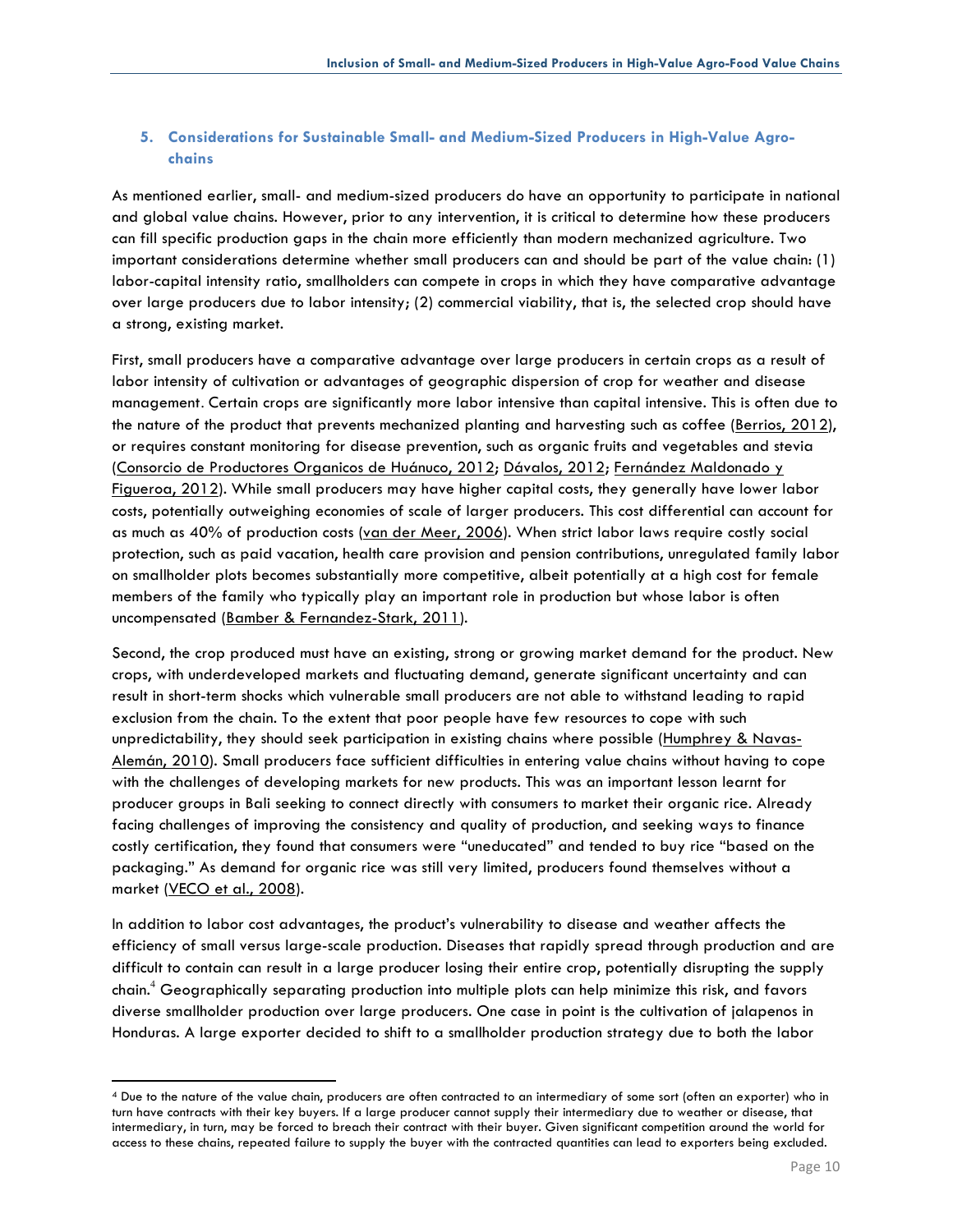required to harvest the jalapenos, and having lost significant portions of the crop to disease (Yelasquez, 2011).

These are essential underlying conditions that must be met in order for small producers to competitively and sustainably be inserted into the value chain. In the following section, we propose a model for the design of interventions focused on fostering small producer inclusion in high-value agricultural value chains.

# **III. Model for Sustainable Inclusion of Small- and Medium-Sized Producers in the Value Chain: A Holistic Approach**

The discussion in the preceding section highlighted the necessary, overarching considerations for small producer inclusion in value chains; however, that certain products are suitable for smallholder production, does not guarantee access to national and global value chains for these producers. If it did, smallholders would gainfully cultivate the products they were best suited to producing, and buyers would source from them, and ultimately, interventions would not be necessary. However, several market failures exist that prevent this from occurring. Through extensive primary and secondary research of small holders working in the chain and interventions trying to support their entry, we identified the major constraints that limit the competitiveness of small- and medium-sized producers and propose a "holistic" model for overcoming these constraints through four key pillars: Access to markets, access to training, support developing collaborative and coordinated horizontal and vertical linkages, and access to finance.

#### **A. Competitiveness**

In order to participate in a value chain, all actors need to be competitive. This is a golden rule of markets. Small- and medium-sized producers, however, usually face competitiveness bottlenecks that limit their potential involvement in the chain: Low productivity, poor product quality, lack of standards compliance, high transaction costs, lack of networks, etc. These competitiveness bottlenecks are difficult for smallholders to overcome, as they face numerous constraints. These constraints are:

- 1. Lack of access to markets
- 2. Lack of training (technical and entrepreneurial)
- 3. Lack of collaborative networks (Among small producers and with chain stakeholders)
- 4. Lack of finance

Relieved of these constraints, small- and medium-sized producers have the opportunity to become competitive and participate in national and international value chains in a sustainable manner. Table 2 shows how different competitiveness challenges faced by small producers can be overcome when the constraints are removed. For example, productivity issues are usually related to a) lack of exposure to buyers and their requirements, b) lack of technical and entrepreneurial skills, c) lack of information flow with other producers and also other members of the chain and, d) lack of access to finance to buy equipment, infrastructure or necessary inputs.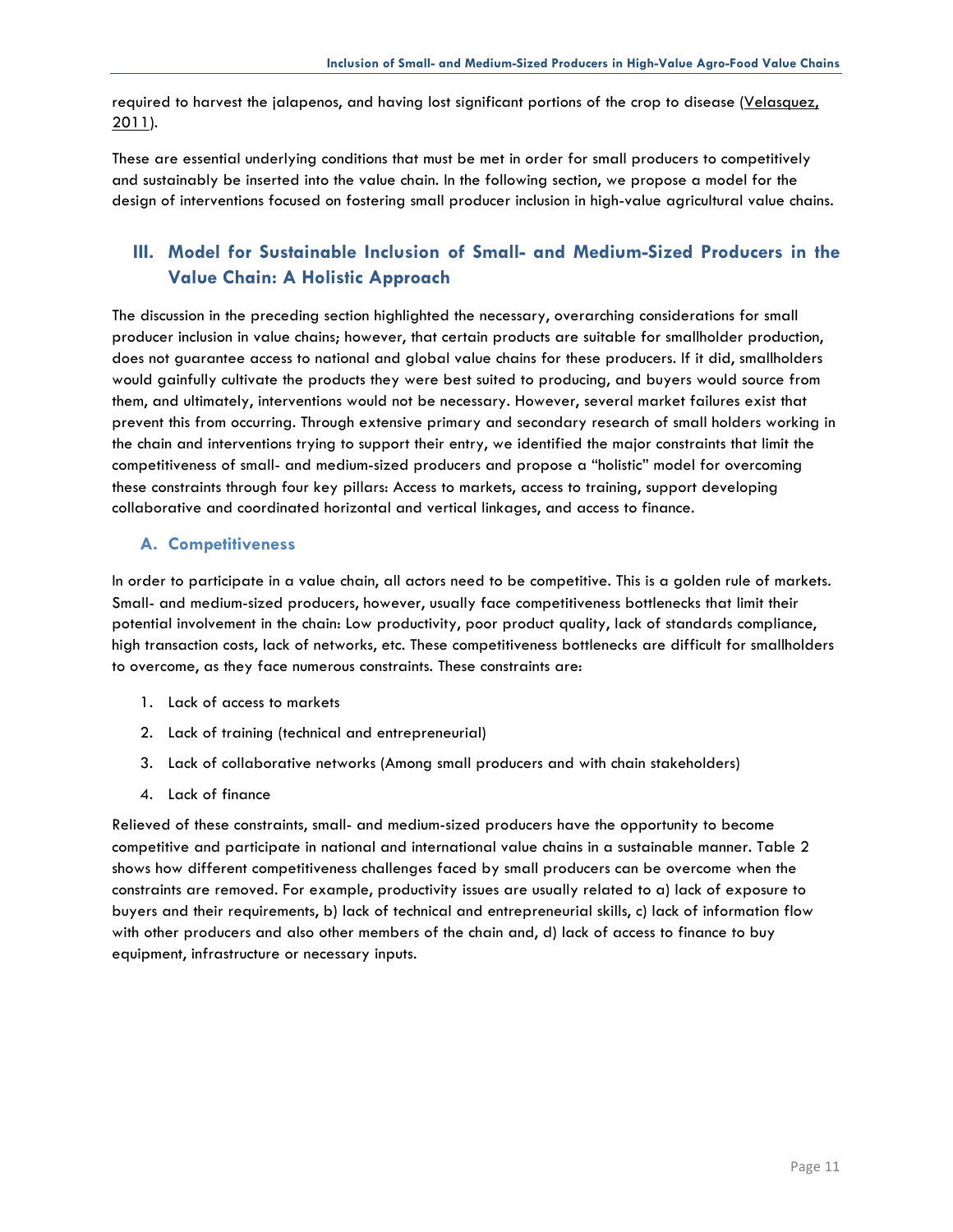|                                                                              | <b>Link to Buyer</b>                                    | <b>Training</b>                                                                                    | <b>Collaborative Networks</b>                                                                                                                                                  | <b>Finance</b>                                   |
|------------------------------------------------------------------------------|---------------------------------------------------------|----------------------------------------------------------------------------------------------------|--------------------------------------------------------------------------------------------------------------------------------------------------------------------------------|--------------------------------------------------|
| Productivity                                                                 | Potential for access<br>to cutting edge<br>technologies | Production & harvesting<br>techniques, organization<br>of production,<br>maximization of resources | Information about<br>changing techniques, best<br>practices, new/better<br>inputs, lobby power for<br>accessing to critical<br>resources (ex. Access to<br>water, electricity) | Equipment,<br>infrastructure,<br>improved inputs |
| Quality                                                                      | Information about<br>specific quality<br>requirements   | Production & harvesting<br>techniques                                                              | Information about<br>changing techniques, good<br>agricultural practices                                                                                                       | Equipment,<br>infrastructure,<br>improved inputs |
| <b>Standards</b><br>compliance<br>(safe<br>production,<br>traceability, etc) | Information on<br>specific standards<br>required        | Technical training to meet<br>the standards,<br>entrepreneurial skills                             | Economies of scale to<br>reduce cost, Access to<br>information regarding<br>different standards.                                                                               | Certification by third-<br>party                 |
| Economies of<br>Scale                                                        | <b>Bargaining power</b>                                 | Entrepreneurial and soft<br>skills training to run a<br>cooperative                                | Coordination and<br>collaboration critical to<br>reach economies of scale                                                                                                      |                                                  |
| <b>Enforcement of</b><br>contracts<br>(Red. costs)                           | Understanding of<br>buyers commitment<br>to purchase    | Entrepreneurial skills                                                                             | Group pressure to avoid<br>moral hazard challenges                                                                                                                             | Cash flow<br>management                          |

#### **Table 2. Selected Competitiveness Bottlenecks & Intervention Instruments for Overcoming Them**

Source: Authors.

We propose a holistic model for intervention in which each of these constraints is addressed to improve producers competitiveness and sustain their value chain inclusion, especially when the executing agency is not helping them anymore (see Figure 2). The intervention instruments for overcoming these constraints are grouped under four key "pillars": (1) Access to market, (2) Access to Training, (3) Collaboration and cooperation building and (4) Access to finance.

This model is applicable to all level of beneficiaries' development. Beneficiaries with low capability levels will need longer interventions and usually all four pillars must be included in the intervention. Beneficiaries with higher levels of expertise may need support only in two of these areas as they already have managed to overcome constraints related to the other two areas.





Source: Authors.

Below we describe the four pillars included in this model: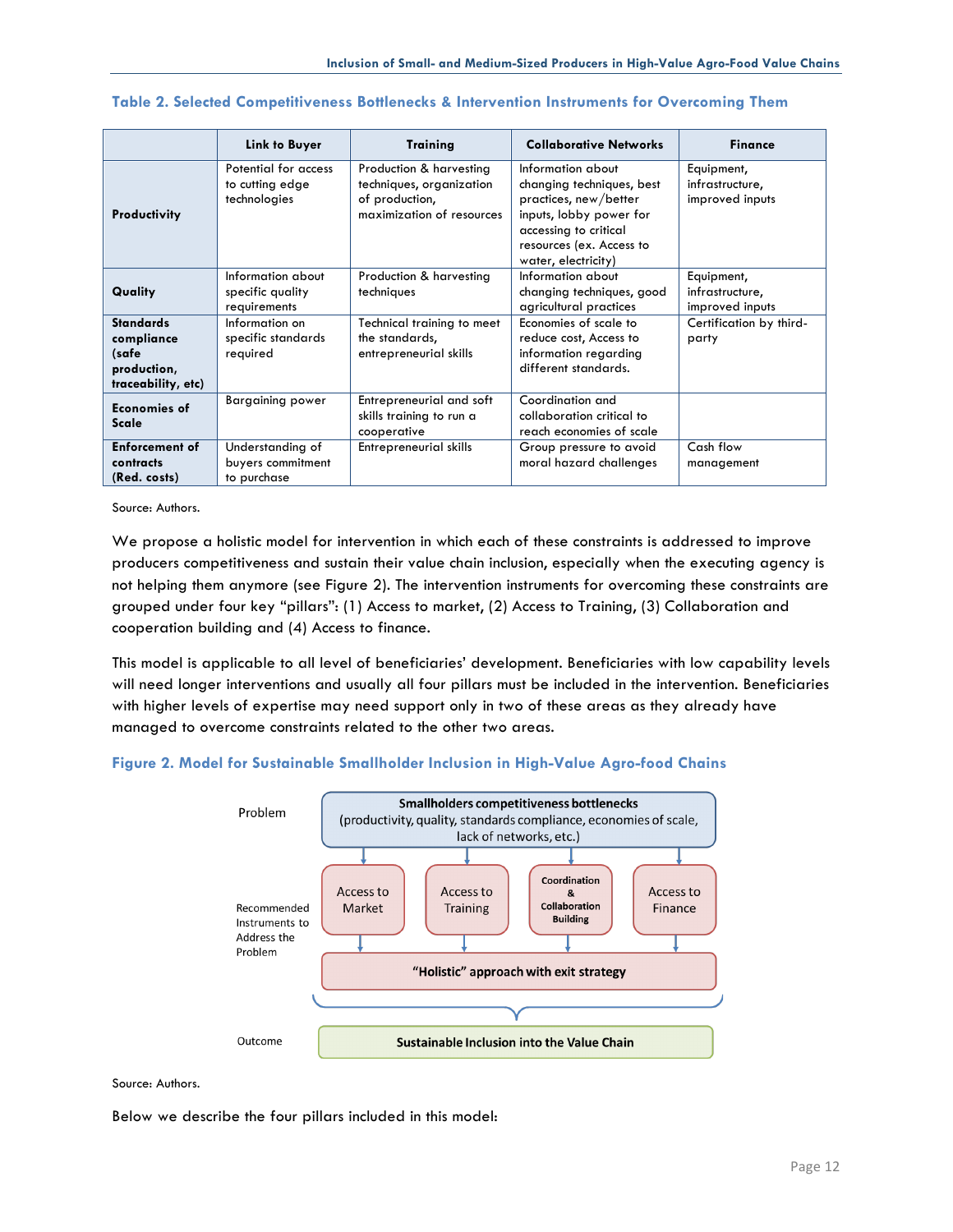#### **B. The Four-Pillars Model**

#### **1. Access to Market**

Access to market is often broadly interpreted as potential for inclusion in the value chain; however, in the context of this model, it refers specifically to presence of value chain linkages between producers and buyers and how they can be established. Traditionally, spot markets in agro-food sectors meant that no direct relationship was required between the producer and the buyer, and the producer sold his harvest to the highest bidder. However, as described earlier, the transformation of these sectors and the emphasis on food safety has heightened the need for specific product characteristics, control over production and traceability. Governance of the sector shifted from an arm's length interaction to a much closer relationship with the buyer dictating exactly what product is produced and under what conditions.

Due to broad geographic, cultural and educational factors, amongst others, many small producers do not have the required networks to establish these relationships with potential firms (Fernández Maldonado y Figueroa, 2012). Unorganized<sup>5</sup> small producers do not generally participate in international trade fairs, have websites or generate publicity; often they do not know that there is even a potential market for their products or what requirements buyers may have (Consorcio de Productores Organicos de Huánuco, 2012; Vargas & Plata, 2012). Buyers, particularly those located abroad in global markets, have no way of knowing about these potential producers, let alone establishing formal sourcing contracts with them or communicating product or quality standards. An intervention is often required to overcome this problem of asymmetric information.

The first stage of an intervention therefore requires establishing the link between producers and buyers. This connection requires educating buyers or lead firms regarding the business potential of sourcing from small producers, as well as facilitating interactions until the small producers are in a position to sustainably manage the relationship independently. Henson et al. (2008) found the most important role for implementing agencies in smallholder interventions in Africa was linking smallholders with the private sector. Humphrey & Navas-Alemán (2010) found that, of value chain interventions focused on small producer inclusion, those focused on building these linkages have been seen to be more effective than those focused on improving the broader context in which the chain is embedded. In domestic markets, this could be a direct linkage between the producer and the final buyer, allowing the producer to avoid other intermediaries and capture as much value as possible from their participation; while in global chains, this link is more likely to be with an exporter intermediary. While often criticized for taking advantage of the small producer, an effective intermediary fulfills a vital role of not only translating buyer needs for the small producer, but also facilitating a relationship where social, economic and language barriers may prevent direct interaction (Humphrey & Navas-Alemán, 2010).<sup>6</sup> The proximity with the final buyer will also depend on the level of development of producers. For example, producers with low level or expertise and organization will require intermediaries to fill certain gap activities, while well organized producers with higher level of expertise can bypass intermediaries and sell directly to the domestic and/or foreign buyer.

#### **2. Access to Training**

While many small producers may have worked in agriculture their entire lives, specific training is often required to improve productivity and product quality, introduce new technologies and plant varieties, and comply with food safety and other certification requirements that govern entry into the national, regional and international value chains. As mentioned earlier, agro-food value chains today are very sophisticated and crops grown with traditional methods do not meet the market requirements. Skills development in agro-food value chains, however, has been generally underestimated in the past and the focus on training

 <sup>5</sup> Unorganized in this context literally means non-organized into groups.

<sup>6</sup> An effective intermediary often also facilitates access to finance to obtain inputs and technical assistance.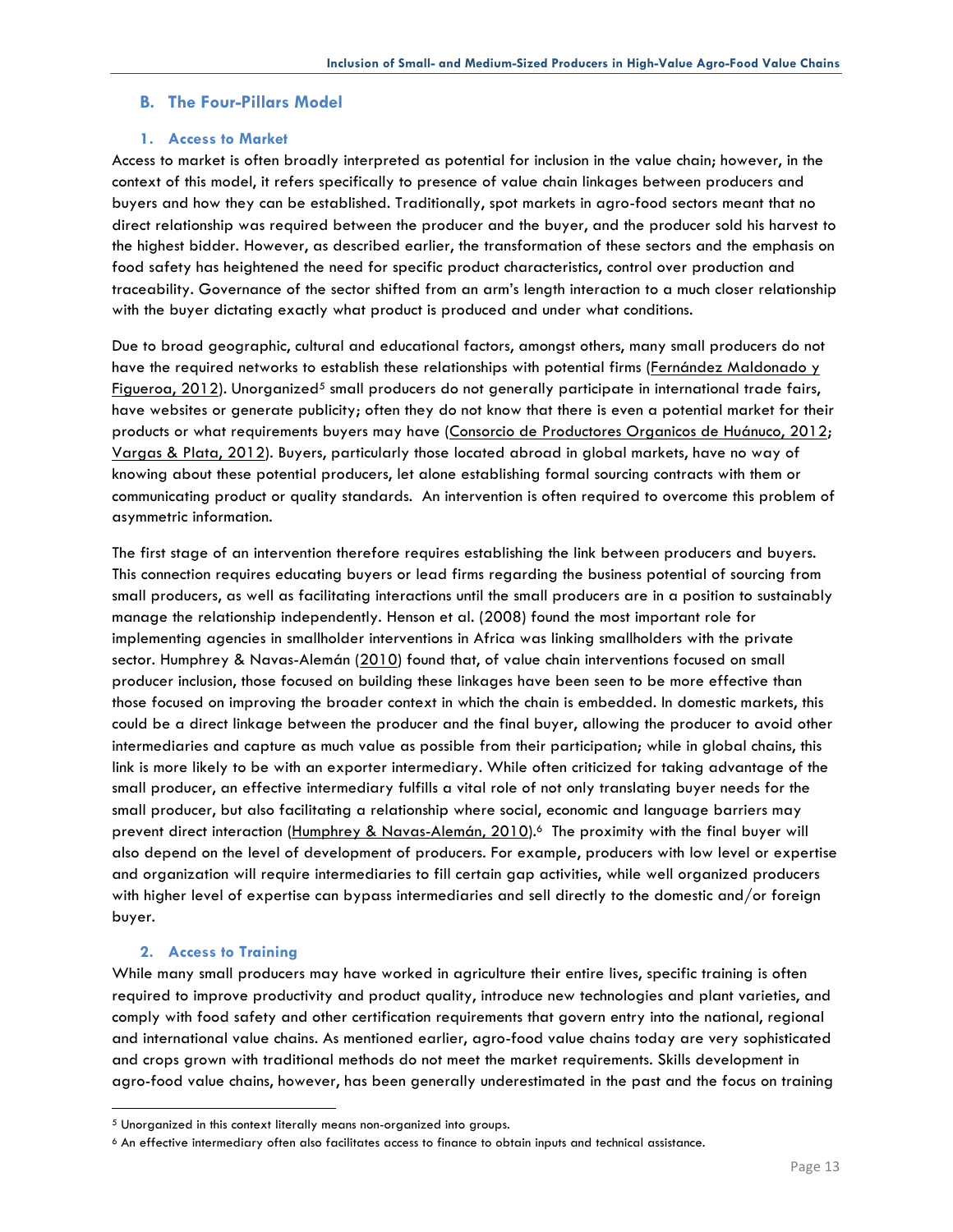at the commercial level has only really emerged within recent years (Fernandez-Stark et al., 2011). Rural education levels in many developing countries are often low and technical assistance and education programs run by the government are often understaffed and inadequately prepared to cater to the needs of increasingly demanding buyers (Fernandez-Stark et al., 2011). As many of these services are provided through the respective Ministry of Agriculture, there has also been a tendency in the past of extension services focusing too heavily on production, without any attention paid to the required entrepreneurial skills for small producers to run independent, productive enterprises. "Value chains will be better equipped to respond to end market demand if training goes beyond knowledge transfer to the promotion of behavior change in the value chain, in terms of relationships and innovation" (Sebstad & Snodgrass, 2008, p. 6).

Providing training for producers to facilitate value chain inclusion must cover several elements: awareness of the need for training, technical training regarding production, entrepreneurship or business skills training and finally interpersonal or social skills training. This approach provides the small producer with the skills and capabilities to cultivate and commercialize products that meet the demands of their target market.

1. *Awareness building:* Before any training interventions, it is critical to explain the purpose of the training to the producers and convince them of the importance of adapting the way they have always grown their crops (Bamber, 2012; Berrios, 2012; Ravello, 2012; Vargas & Plata, 2012).

2. *Technical training:* Different crops require different technical skills, and thus we do not propose to outline all of the skills that should be covered by the training. We rather emphasize two key points: Good agricultural practices aligned with buyers' standards are becoming a critical element for successful value chain entry; and productivity and other problems can be overcome by short training sessions and practice, with techniques that do not require large investments and are relatively simple and easy to learn (Fernandez-Stark et al., 2011). Several training activities, including field trip visits to both national and foreign successful production sites, have been an effective method to transfer technical knowledge (Berrios, 2012; Ravello, 2012; Vargas & Plata, 2012).

3. *Entrepreneurial training:* Raising the awareness of the importance of seeing the farm as a firm and teaching the producers' skills to manage it is critical for the participation of smallholders on the chain. Modern agro-food value chains depend on consistency of supply and quality, which is often managed through strict contracts and planning, and sustainable inclusion requires that the producer begin to understand and anticipate these planning procedures, manage their costs and cash flow and negotiate with their buyer. Skills required include planning, efficient cost management, accounting, financial literacy, client management, appropriate and timely infrastructure and equipment investments to improve quality and productivity. Producers, however, often lack these entrepreneurial skills, undermining their competitiveness.

4. *Social skills training:* These skills include communication, leadership, conflict management, negotiations and teamwork and they are also often overlooked as interventions overly stress the technical aspects of training, and it is difficult to measure whether these skills have been "learnt". However, in a growing number of industries, soft skills are being revealed as essential for growth in value chains (Gereffi et al., 2011). Small producers, in particular, need these skills as they must work together in order to achieve economies of scale.

In light of the poor level of rural education in many developing countries, the manner in which training programs are carried out is essential. In particular, a focus on didactic and practical training is important as many of the producers do not keep written records and rely on memory and developing new routines. Some effective training settings include on-site practical sessions with the producers with real examples and visits to successful farms of peers and demonstration plots, while for farm management skills, a book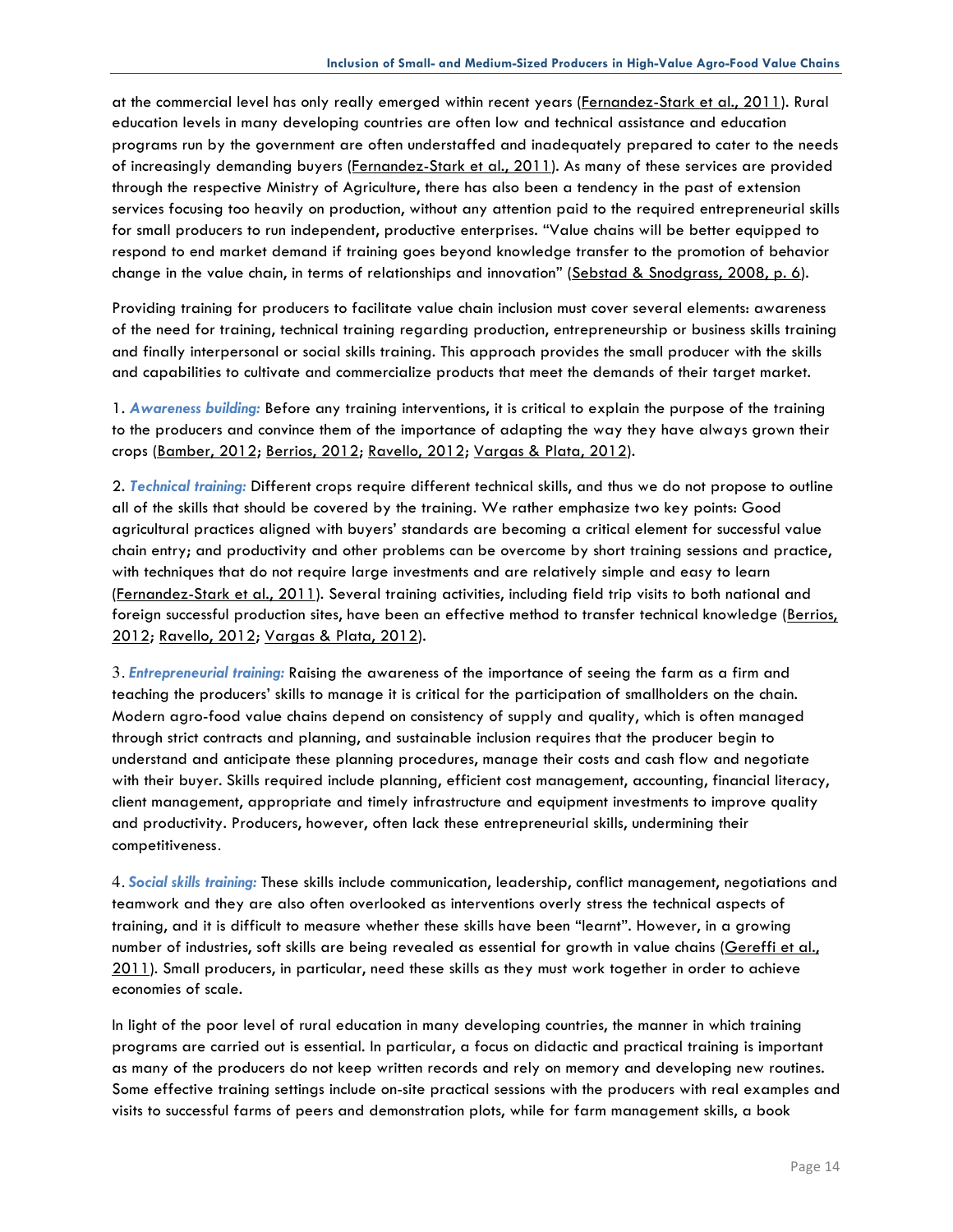template in which producers can enter all farm-related information such as labor, costs, time line, estimated quantity of production and profits can be a useful tool. Trainers teach them how to complete their books.

#### **3. Coordination and Collaboration Building**

Coordination and collaboration building should occur at two levels. First, horizontal coordination amongst producers facilitates the formation of producer groups or associations, not only to reach essential economies of scale<sup>7</sup> but also to provide opportunities to add value to their products (upgrading). Second, vertical coordination and collaboration involves interactions with other actors of the chain to establish linkages, find synergies and share information in order to improve the performance of the chain as a whole. Sustainable inclusion in value chains for small producers thus requires some form of organization in an ongoing way to achieve economies of scale.

#### *Horizontal Coordination and Collaboration*

Small- and medium-sized producers need economies of scale in order to compete in the marketplace. By definition, they lack the scale required to produce large quantities of any crop.8 The transaction costs of dealing with individual producers are high and it is not cost-effective or profitable for the buyer to work with them on an individual basis <u>(Kolk & van Tulder, 2006</u>).<sup>9</sup> It is important for producers to work together, not only to produce the amount required by the market, but also to exchange ideas to manage common problems, reduce information asymmetries in production and build social capital to empower producers to sell their products in more sophisticated markets (Markelova et al., 2009). Indeed, it has been found that groups with high social capital usually achieve superior outcomes (Krishna, 2002).

- *Economies of scale in production*: opens up opportunities to access new markets and provides bargaining power for price. Scale is also critical to overcome costs such as certification for public and private standards.
- *Informational:* Access to information regarding pathogens, production techniques, cost-efficiencies, etc.
- *Reputation:* Collective action of small holders can be important for group monitoring which can reduce moral hazard, preventing side-selling of small producers which increases their relative cost of participation in value chains (Narrod et al., 2009).
- *Critical services for the members:* credit, access to cheaper inputs, technical assistance, etc.

Self-organization is a difficult task to achieve for small- and medium-sized producers, usually due to the not trivial trade off vulnerable producers face between immediate individual benefit and longer-term group payoffs. Producers' commitment remains critical to successful engagement in a cooperative. Thus they often need the encouragement and support of external actors to understand and appreciate the payoffs of collective action and establish themselves as formal, legal organizations (FECOPROD, 2012; Markelova et al., 2009). This support can include basic team formation and visioning to aid in completing

 $7$  Stringer, Sang and Croppentedt (2009) find that processors in China rank channels that minimize the transaction costs of contracting, purchasing, handling and supervising as the most important factors affecting their sourcing decisions. Miyata et al. (2009) and Minot et al. in China and Japan's sourcing models, where processors/packers will often work with a village leader to find groups of producers with the capacity to work with them in order to reduce transaction costs.

<sup>8</sup> This has consequences both for decision-making regarding the allocation of their scarce land resources to any particular crop, as well as for sourcing strategies from buyers. Questions of scale are thus important from both the producer and the buyer's perspective. From the small producer's perspective, the opportunity cost of using scarce land resources to grow lower margin crops over other, higher margin crops, often leads producers to abandon the production of lower margin crops over time. Two factors affect buyers' decisions to source from small producers: First, buyers are aware of potential abandonment of production by small producers, and the high cost it means to them to recruit, train and, at times, certify new groups of producers in order to meet their own contractual or demand requirements. This can lead the buyer to be reluctant to source from small producers when their opportunity cost of production is too high.

 $9$  A significant portion of the literature on small-scale farmers in agriculture has focused on the challenges of transaction costs. Pingali et al.(2005) provide a concise summary of the different factors that contribute to these transaction costs.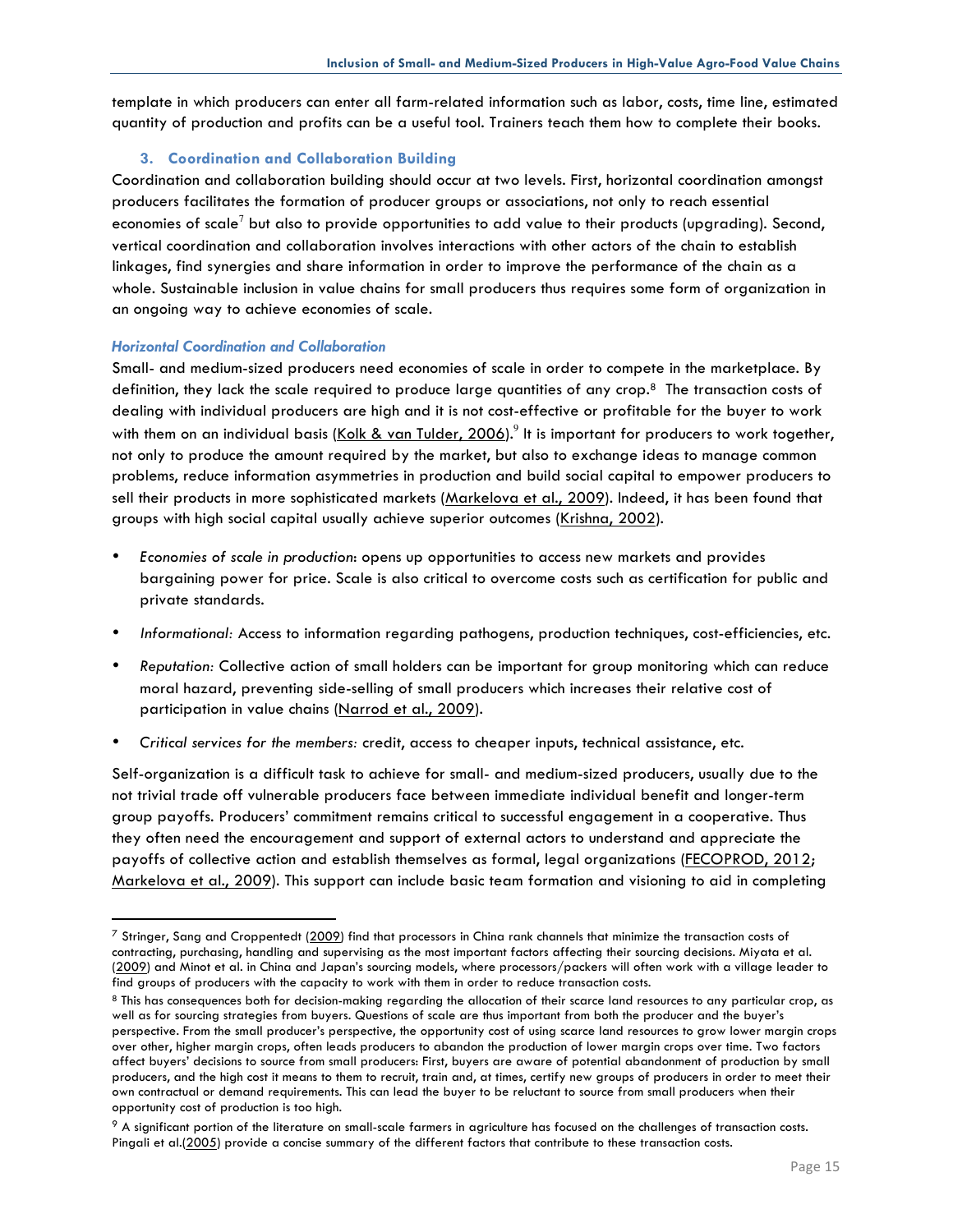legal paperwork to formally establish the cooperative as a business (FECOPROD, 2012). External actors need to explain that the group is more than the sum of individuals' producers. Collective actions can yield significant benefits for the producers, such as facilitating access to cheaper inputs, spreading costs of investments in expensive cold chain and logistics infrastructure, opportunities to obtain higher income and to access to new market opportunities among others.

#### *Vertical Coordination and Collaboration*

Coordination and collaboration amongst the chain stakeholders is critical for chain performance and upgrading (Gereffi et al., 2011). Organized producer groups need to interact with other chain stakeholders and to understand how the chain is structured and their particular role within the chain. Chain stakeholders include all the actors that play a role in the development of the industry, such as producers, input providers, intermediaries, buyers, industry associations, training institutions, industry services providers, finance institutions, government agencies focused on the industry development, export promoting agencies and regulatory institutions. Promoting dialogue and public and private alliances has been very beneficial not only for smallholders advancement and resolving information asymmetries but also for the industry advancement at local and country levels. These alliances provide insight into challenges and opportunities faced by the sector with the ultimate goal of coordinating and defining a common industry development strategy.

Interventions can play a crucial role in aligning value chain stakeholders. Asymmetrical information problems can often easily be overcome when all of the stakeholders work together. Several projects have included linking producers with input and services providers, as well with banking institutions. Interventions also highlight linkages with the government to put in place national regulations to drive industry competitiveness.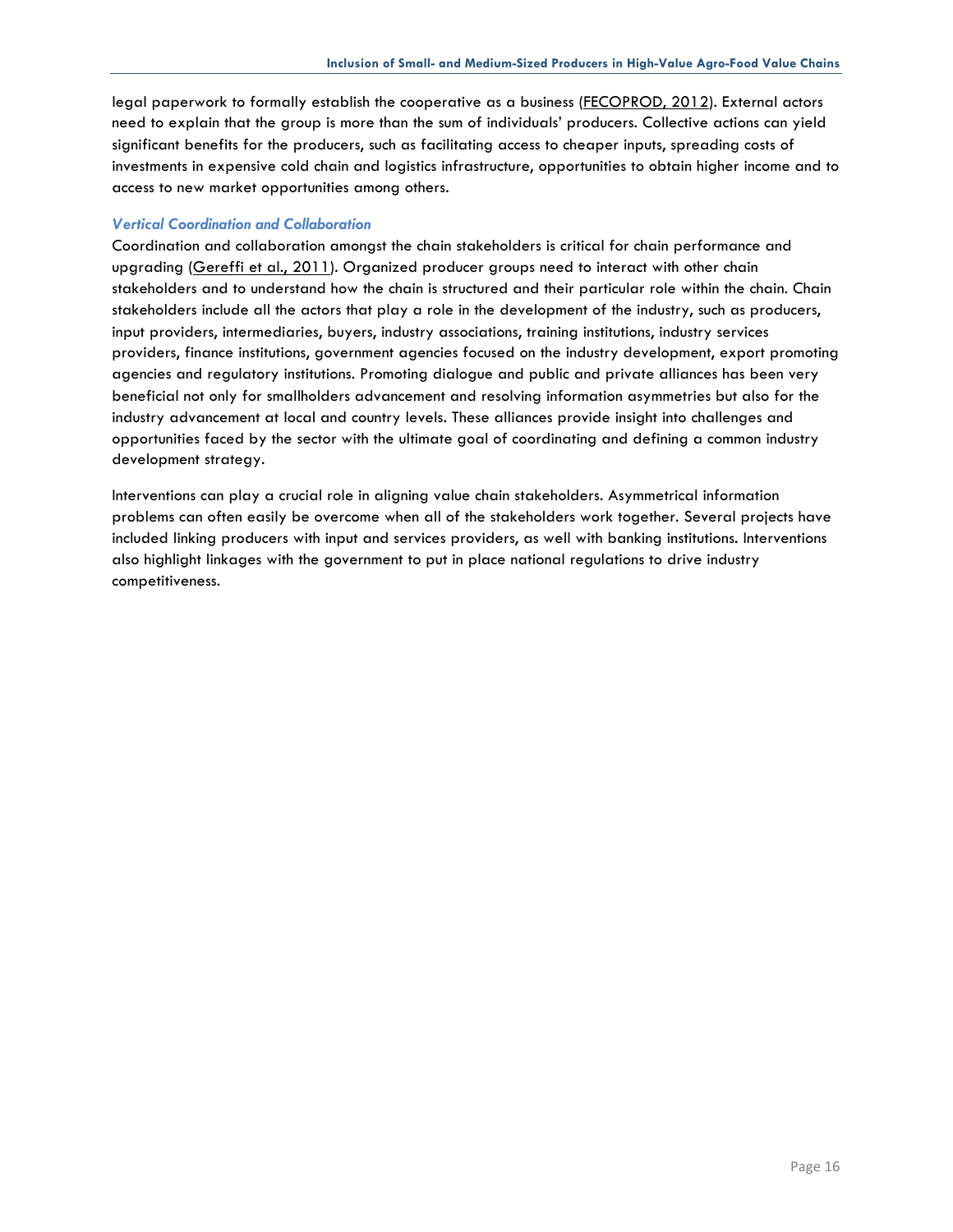#### **Organizational Models for Achieving Economies of Scale with Small Producers**

There are two main organizational models that are observed in small producer inclusion in high-value agri-chains: the cooperative model and the outgrower scheme. The cooperative model is a bottom-up approach in which producers organize themselves into groups and then collectively seek out a buyer, whereas the outgrower scheme is a top-down approach in which the buyer identifies, recruits and organizes producers into producer groups. Each model has distinct benefits and drawbacks for global value chain inclusion.

#### **The Cooperative:**

The cooperative is a self-governed group and can range in levels of sophistication. It can range from a simple association of producers whose only involvement is to sell their produce together in order to achieve sufficient economies of scale to interest a buyer, to a sophisticated organization that offers its members access to credit and technical assistance and exports directly to international markets. Although it has no guaranteed access to market, the cooperative is at liberty to seek out multiple buyers and use its economies of scale to negotiate higher prices (Berrios, 2012). As a result, the cooperative has greater opportunities for producers to upgrade and to capture the value of participation in national and global chains. As an independent actor in the value chain, the cooperative can upgrade into higher value segments by processing raw materials prior to sale. Participating in cooperatives provides producers with access to product payments and dividend payments and when the cooperative adds value to the product by processing, this increases overall income of producers (Martin & Choy Paz, 2012). The sophisticated cooperative provides its small producers with access to important resources such as credit, inputs and requires significant managerial, administrative and coordination skills in order to sustain its position in the value chain. Less sophisticated cooperatives may depend on exporter intermediaries to provide important resources such as credit and training, and may be contracted to sell their product directly to the exporter. In these cases, these cooperatives become part of larger outgrower schemes.

#### **The Outgrower Scheme:**

The outgrower scheme, on the other hand, is managed by the buyer. This model emerges when the producers do not self-organize. Often called contract farming, this scheme refers to groups of producers that are brought together and organized by a buyer. Producers must sign a contract to sell their harvest directly to the buyer, often in exchange for some combination of inputs, technical assistance and credit. The producer benefits from lower risk due to guaranteed access to market for their crop, as well as the provision of essential resources to ensure the production of a high quality crop. Participating in these outgrower schemes has been positively correlated with higher incomes, shorter lean periods, better resource management and technology adoption, and increased overall crop productivity (Bellemare, Forthcoming; Minten et al., 2009; Miyata et al., 2009). However, being part of an outgrower scheme does not generally foster opportunities for upgrading. Complicated tasks in production, such as propagation of seedlings, are reassigned between actors and less knowledge is transferred to the producer as teaching them would require significant resources (Humphrey & Navas-Alemán, 2010). Certain processes such as sanitization of tea leaves, packaging of fruits and vegetables or dry processing coffee beans, would likely be covered by the contracting entity, limiting the small producer from moving up into higher stages of the value chain. Furthermore, working with just one firm locks producers into specific production models, which can prevent them from diversifying their markets.

In addition to the outgrower scheme, which is based on formal contracts, when demand is high, exporters often rely on informal supply chains to supplement their formal production networks. Since the wide adoption of standards and accompanying monitoring of production, the use of these informal sourcing practices has declined overall, however, in practice there continues to be ample evidence of its use. While independent producers can still participate in global value chains in this way, they are highly vulnerable to exclusion from the chain should demand decline, or standards be more strictly monitored and enforced.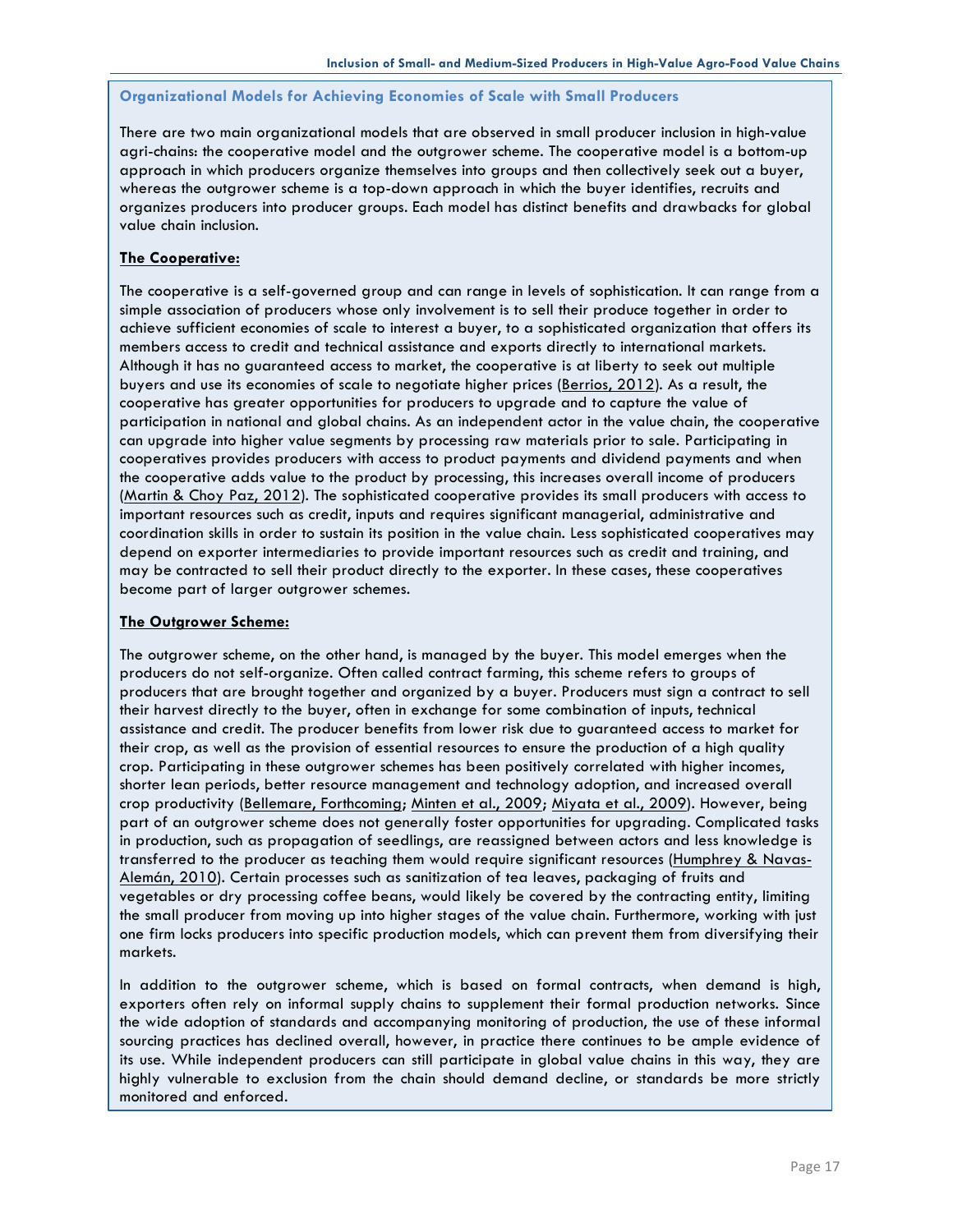#### **4. Access to Finance**

Entry into the value chain requires certain investments such as infrastructure, equipment and obtaining certifications. Small producers, however, often face liquidity and credit constraints and have no access to formal finance channels, both of which limit their potential to make the required investments. Credit for small producers in both low and high-value agriculture is constrained for a number of reasons, including high risk, asymmetrical information, lack of guarantees, dispersion in rural areas, and unfavorable economic policies (World Bank, 2008). These credit constraints have been found to prevent small producers from investing in necessary equipment, such as irrigation systems, greenhouses or cold storage, to achieve productivity improvements, to develop unused portions of their land or to upgrade into higher value products (Maertens, 2009), thereby limiting their potential to participate in coordinated value chains. Indeed, the lack of access to finance for irrigation systems alone can limit a farmer's access to national or international value chains where buyers require consistent quality and output (Chilavert, 2012; Miyata et al., 2009). This is also a problem for industry expansion; for example, the lack of access to finance for infrastructure and equipment has limited the growth potential of micro and small honey producers in Nicaragua despite high international demand (Linarte, 2012).

Interventions can facilitate access to finance through various models. Frequently seen approaches include direct financing from buyers, and buyers contract's as collateral for loan provision from banks. Direct financing from buyers consists of loans to producers through schemes such as resource-provision contracts in which the buyer provides inputs such as seeds and fertilizer and other services on credit. In many cases, the buyer absorbs the financing cost for this model (Bamber, 2011, 2012). Use of purchase contract as collateral is also seen in some credit markets, where banks accept procurement contracts including technical assistance from value chain buyers as sufficient collateral to access credit (Coon et al., 2010; Maradiaga & Galo, 2011). However, in this latter model, interest rates and loan terms can be prohibitive. The executing agency, together with often more influential supporting funding institutions, should coordinate with the banking sector in order to ensure effective financial instruments are created to meet smallholders needs and that producers have the required financial literacy to manage any loans they are awarded. In addition, due to the significant cost of financing for small producers, credit should only be sought for upgrading activities if these activities will result in significant increases in income which allow the producer to pay off their loans in a reasonable manner.

#### **C. Sustainability of Small Producer Inclusion in the Value Chain**

The model above allows producers to overcome their principal constraints to entry into the value chain. However, it is important to consider the sustainability of a potential intervention, from an economic, social and environmental perspective. First, economic sustainability must be taken into account, that is, once the intervention comes to an end, can the producers operate as independent economic actors, accessing the resources they need in the market. Second, projects can help resolve social challenges such as improved housing, better education of children and job generation; however, they can also generate problems. For example, inclusion in the value chain for small producers is often based on "small holder efficiency" which is, in many cases, based on uncompensated female labor on family plots. The intervention should ensure that it does not generate more social problems than it solves. Finally, as global agriculture expands, it can take a significant toll on the environment. Interventions should consider how they can improve the producer's management of their environment.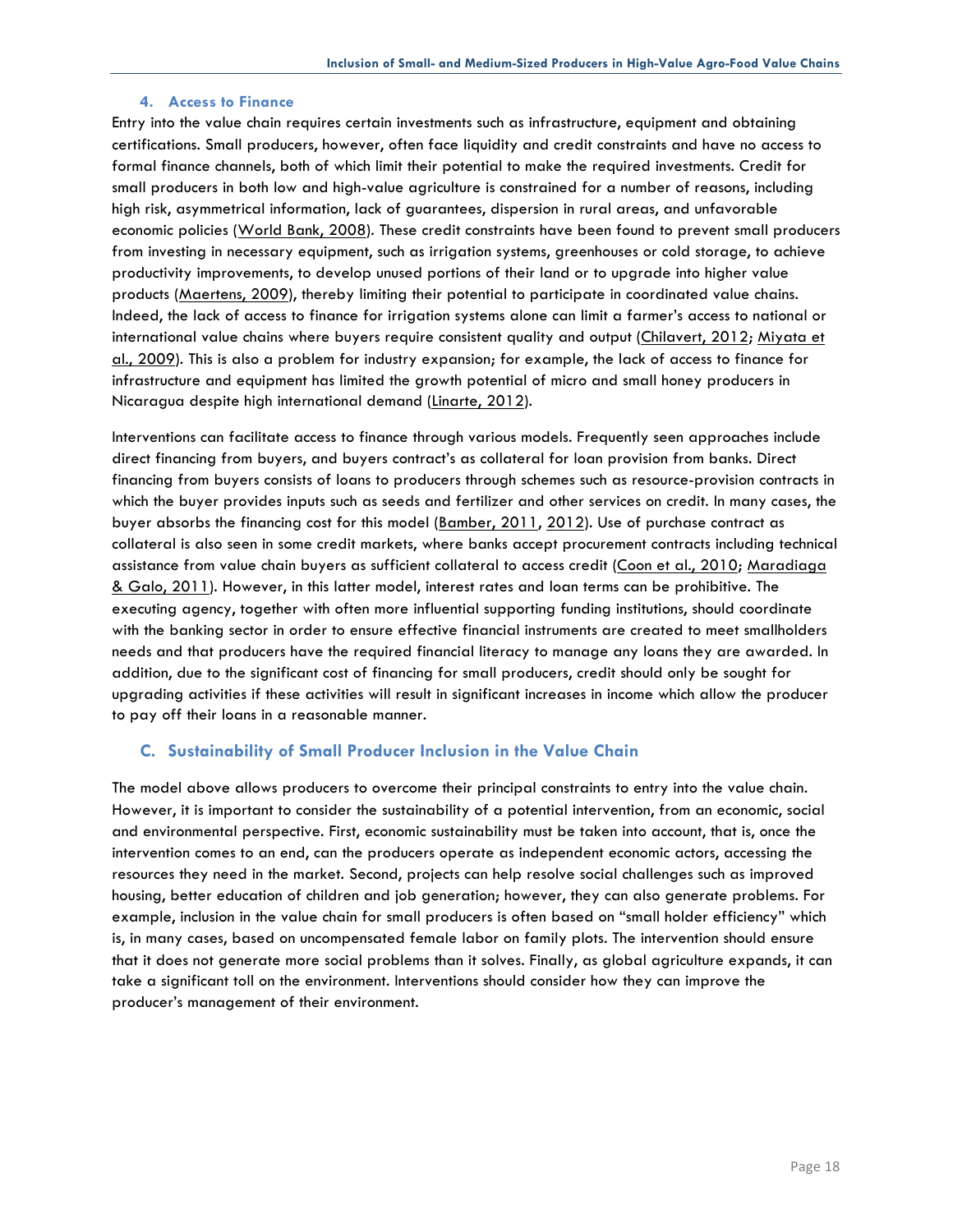#### **1. Economic Sustainability**

The pillars described above facilitate the entrance of smallholders into the value chain. Once the project comes to an end, however, beneficiaries must be able continue to supply the value chain into which they have been inserted by producing competitively priced products. In order to sustain their participation in the chain, the provision of these pillars to overcome constraints must be ongoing. To ensure this, an exit strategy for the intervention must be included. This exit strategy should consider (1) who will provide the linkage with the buyer – will it be internal or carried out by another actor, (2) which actor will provide technical assistance on a regular basis, $^{10}$  (3) how will horizontal and vertical linkages be maintained in the future and (4) how the beneficiaries will obtain financing in the future. Furthermore, the ability of producers to remain integrated in the value chain, expand and upgrade, depends on the development of their technical, entrepreneurial and interpersonal skills. The business model established for production must consider medium and long term costs such as recertification for organic production and investment in infrastructure to support upgrading. Members of the community should be in a position to recruit and teach new producers in the skills developed by the project. Capacity building and knowledge transfer through training is thus essential.

#### **2. Social Sustainability**

Interventions should ensure that inclusion in the value chain has a positive social impact for all members of the smallholder family, including men, women and children, to ensure gainful participation from inclusion in the value chain as well as family commitment to ongoing production. Here we highlight two important areas that should be considered in intervention design and implementation that tend to appear frequently when working with small producers: gender equality and provision of economic opportunities to avoid urban migration; however, social challenges are context specific and thus key factors should be identified on a case by case basis.

- *Gender equality:* "Smallholder efficiency" is often derived from the use of unpaid family labor, and women in particular, as they tend to bear an unreasonable proportion of the work involved in agricultural production without receiving a fair wage, or having active participation in decision-making regarding family income (Bamber & Fernandez-Stark, 2011). However, project design should incorporate an analysis of the gender roles in the division of labor in the household, gender segregation of tasks along the value chain, access to agricultural inputs, access to finance, encouraging recognition of women's property rights, ensure training is aligned with men and women's needs, amongst others. This analysis can lead to appropriate gender indicators that can be later monitored and properly evaluated*.*
- *Urban Migration:* Interventions take place in rural areas, which increasingly experience high urban migration; projects that provide potential economic opportunities can encourage youth to stay in the area, taking over their parents' operations in the long term and, in turn, guaranteeing the buyer future supply.<sup>11</sup>

<sup>&</sup>lt;sup>10</sup> This may require simultaneously developing service firms to provide these support functions in the long term if they do not already exist in the market.

<sup>&</sup>lt;sup>11</sup> In field research carried out in Kenya, Chan and Barrientos (2010) found that women can become fundamental players in cooperative and outgrower schemes if economic pressures force male members of the family to migrate to urban areas or abroad.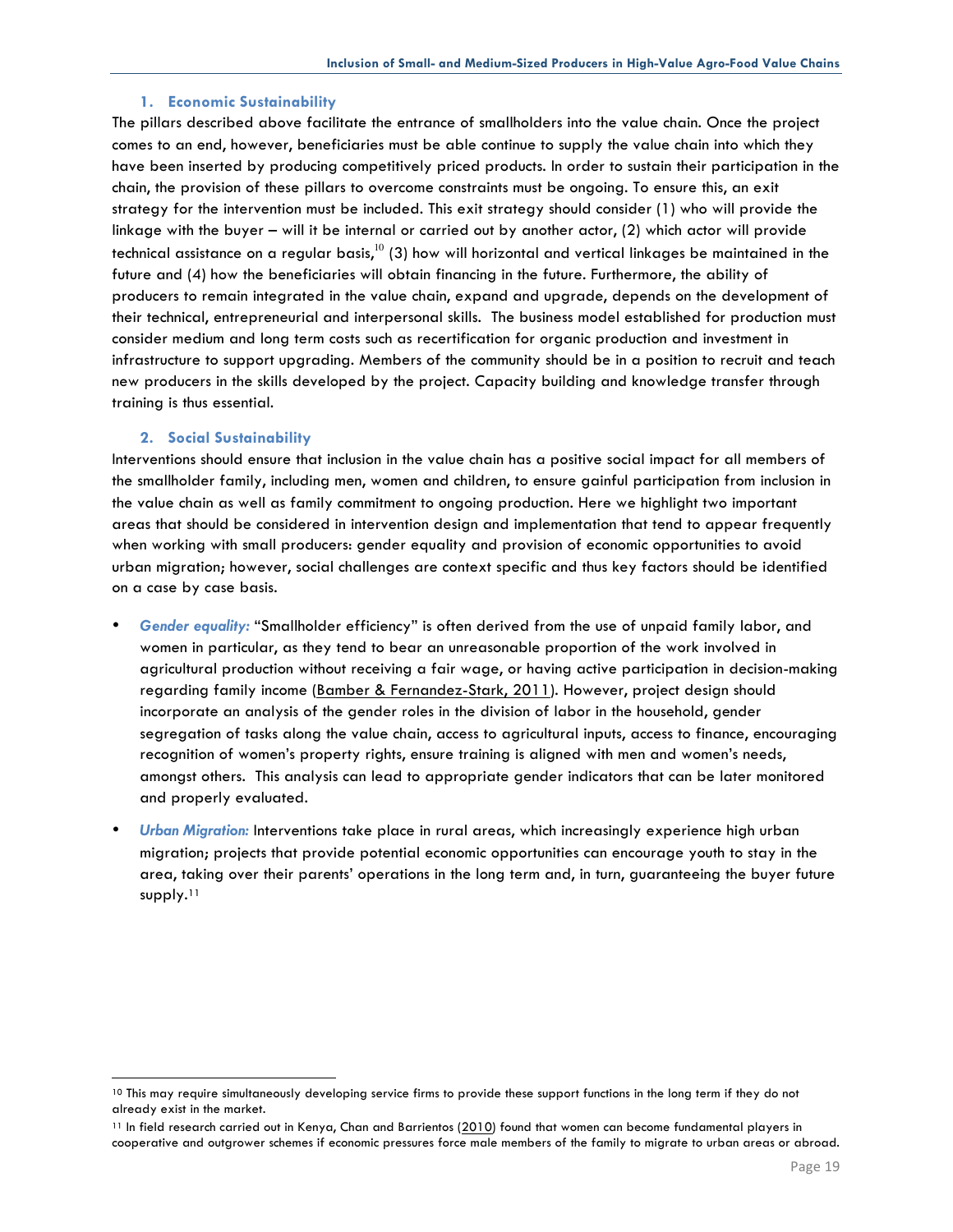#### **3. Environmental Sustainability**

The expansion of intensive agriculture globally must be done in a sustainable way, particularly to avoid exhaustion of the soil, the misuse of precious water sources and deforestation.<sup>12</sup> Small producers have very limited land resources, and thus it is important to maintain their land arable, while often they have limited understanding of how to manage their scarce water resources. For example, coffee producers in Nicaragua successfully upgraded into the coffee wet processing stage of their harvest prior to sale, however, the coffee waste products from that processing were channeled back into the rivers, contaminating important water sources. An intervention focused on their inclusion in the global coffee value chain helped them to successfully incorporate environmental measures to prevent this contamination (Berrios, 2012). These factors must be taken into consideration when selecting the target product and designing and implementing the technical training. The growing trend for small scale organic production is particularly helpful in this end, as it requires the producer to take care of their natural resources, and teaches them to use on-farm resources to do so (Fernández Maldonado y Figueroa, 2012). Interventions still appear to be weak in water management and many producers rely on rain for irrigation, without considering how to gather rainwater into reservoirs to be used at a later date (Bamber, 2012). Good agricultural practices usually include good environmental practices to ensure sustainability. These practices are commonly included during the interventions technical training.

#### *In Brief*

This model is specifically focused on including small producers sustainably in the value chain. It can be applied to broad range of initiatives from those focused on pro-poor development to those seeking to increase the competitiveness of a national agro-food subsector by improving the quantity and quality of supply. The success of interventions, however, is ultimately measured by the degree to which previously excluded producers or producers vulnerable to being pushed out of the chain are integrated effectively into the value chain in a sustainable way.

To be successful, an intervention must identify competitiveness bottlenecks and ensure these needs are addressed through the provision of the four pillars. Success is measured against three sustainability criteria: economic, social and environmental sustainability of the intervention.

 $12$  The Rainforest Alliance claims that the expansion of agriculture is responsible for 70 percent of global deforestation and is the single greatest threat to tropical forests.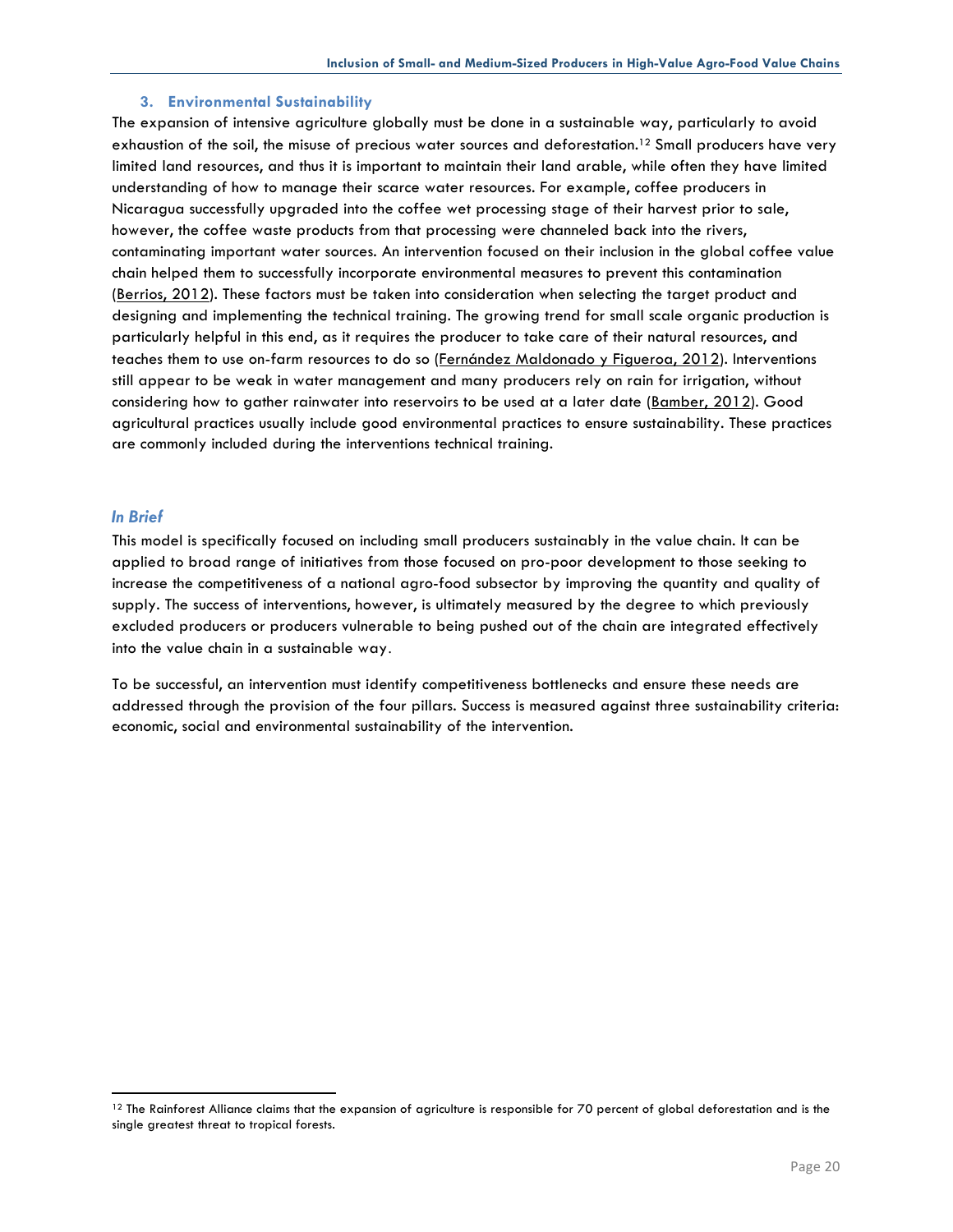## **IV. Selected IDB-MIF Projects: Overview, Best Practices & Lessons Learned13**

In this section, we present a brief overview of five IDB-MIF projects focused on the inclusion of small- and medium-sized producers in high-value agriculture value chains. The projects selected represent a variety of crops and were implemented in different countries of the region by different actors including industry associations, cooperatives, national and international non-governmental organizations (NGOs). These projects varied considerably in funding size, from US\$200,000 to over US\$3.5 million. The number of project beneficiaries ranged from 200 to 6,000, and interventions covered different stages of the value chains. We highlight best practices from these cases and the key lessons learned for the implementation of value chain inclusion interventions in the future.

## **Case 1. Supporting the Competitiveness of Central American Coffee (Costa Rica, El Salvador, Guatemala, Honduras and Nicaragua)**

The project focused on improving the competitiveness of selected small and medium specialty<sup>14</sup> group coffee producers in five Central American countries (Costa Rica, El Salvador, Guatemala, Honduras and Nicaragua) following the international coffee crisis in the early 2000s. There were two key components: (1) technical assistance for cultivation of high quality coffee and (2) establishing links with foreign buyers. Producers were trained in the requirements of high quality coffee for global markets, the potential price premiums paid out for quality coffee and in improved production practices to obtain this quality. In order to market and certify the quality of the coffee in Central America, the project brought the international cupping award "The Cup of Excellence" to the region.15 The project also provided administrative and technical support to help producers obtain certifications required by foreign buyers. Different buyers selected the beneficiaries' organizations to work with in the future, committing to purchase their coffee once they reached certain quality thresholds. This project also included an investment component to improve equipment and infrastructure. Each cooperative was required to provide matching funds for these investments. Originally the project included almost 3000 beneficiaries organized in 10 cooperatives (2 cooperatives per country). These cooperatives varied in size, from just 10 members to the largest at 2,400 members. Three thousand additional beneficiaries were incorporated into the project in the last year. The majority of the beneficiaries selected were experienced coffee growers.

| Number of            | Taraeted |                 |             |             |             |                 |  |  |  |  |  | <b>Targeted Stage of</b> | <b>Executing</b> |  | Fundina | <b>Project Duration &amp;</b> |
|----------------------|----------|-----------------|-------------|-------------|-------------|-----------------|--|--|--|--|--|--------------------------|------------------|--|---------|-------------------------------|
| <b>Beneficiaries</b> | Product  | the Value Chain | Agency      | <b>IDB</b>  | Counterpart | <b>End date</b> |  |  |  |  |  |                          |                  |  |         |                               |
| 6.000                | offee∟   | Production      | Technoserve | \$3,000,000 | \$1.615.450 | 54 months       |  |  |  |  |  |                          |                  |  |         |                               |

## **Case 2. Strengthening the Competitiveness of the Stevia Value Chain (Paraguay)**

The project focused on improving the competitiveness of the stevia value chain in Paraguay. The project consisted of three key components 1) increasing the quality and quantity of stevia production by small producers, 2) strengthening producer groups or associations, and 3) fostering innovation and technology transfer to improve both plant variety quality and prospects for in-country value-added processing. The largest component of the project was the inclusion of new producers into the value chain under the outgrower model. Participating firms recruited and contracted new producers, provided them with specific inputs for production, training and technical assistance (TA) and guaranteed purchase of their harvest. The project also organized and consolidated producer groups. The groups received legal advice regarding

<sup>13</sup> For in-depth analysis of each of these cases, please see (Fernandez-Stark & Bamber, 2012).

<sup>14</sup> Specialty coffee refers to Arabica coffee grown at a specific altitude, above 1,200 meters above sea level. The climate at this altitude is particularly good for producing highest quality coffee.

<sup>15 &</sup>quot;The Cup of Excellence" is a strict competition that selects the very best coffee produced in a country for a particular year. Winning coffees are chosen by a select group of national and international cuppers. The final winners are awarded the prestigious Cup of Excellence® and sold to the highest bidder during an internet auction.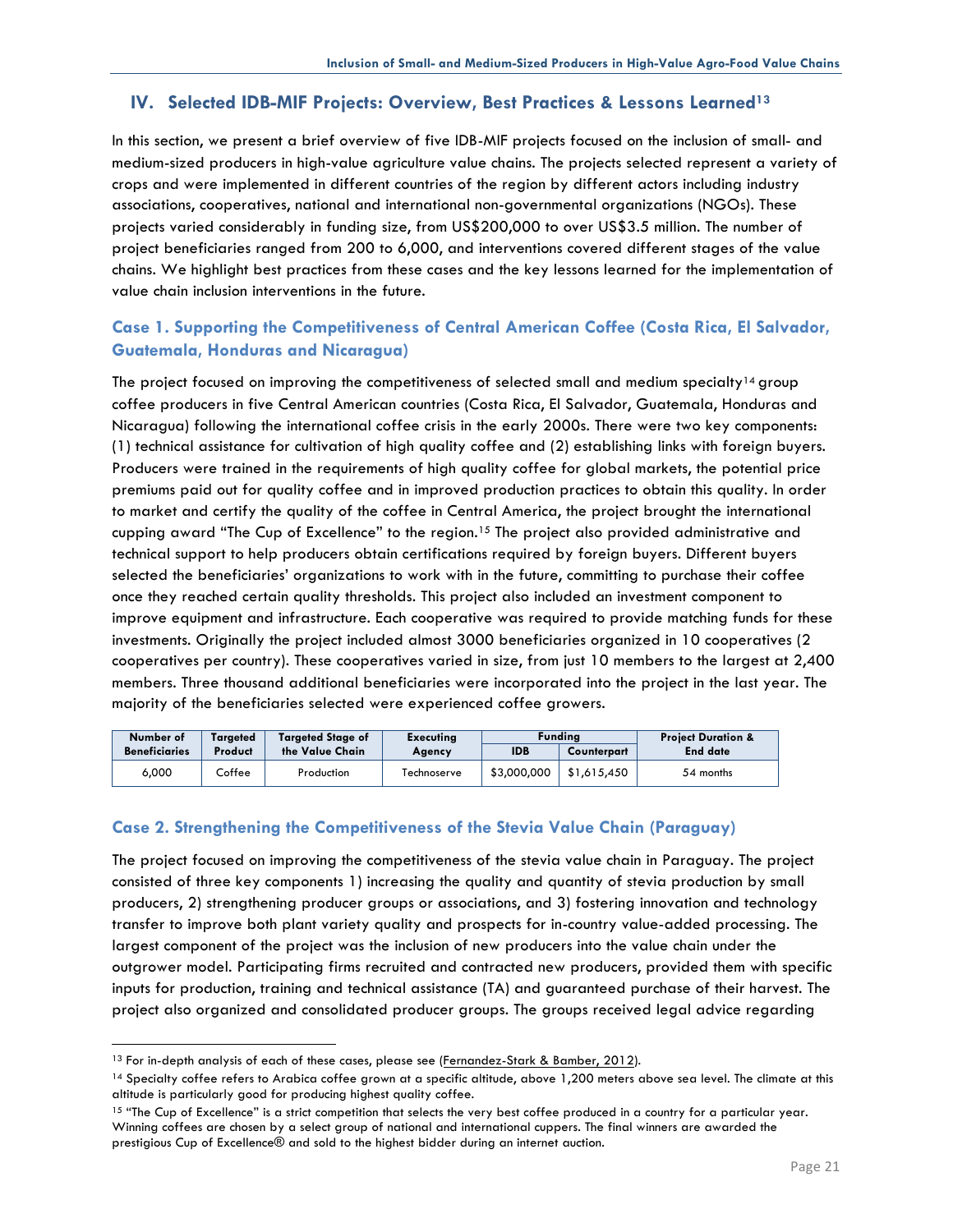how to formalize their organizations and skills development to improve teamwork and collaboration. The project also included competitive awards for innovative projects and technology development; winning projects included a service-based initiative to empower producers to bypass intermediary brokers and connect directly with buyers in foreign markets, and a project focused on developing new varieties of stevia, with higher content of Rebaudioside-A (Reb-A).16 The project took place during a time of considerable shifts in the world market for stevia. In 2008, the Food and Drug Administration in the United States approved just Reb-A for human consumption; this was followed by Reb-A approval in several countries in Europe and overall, European approval was granted by the European Union in 2011. Many producers had expected the approval of a broader range of stevia derivatives. Specifically, the substance "stevioside" was not approved, despite its long term use as a sweetener in Asian markets.

| Number of            | <b>Targeted</b> | Targeted                           | <b>Executing</b> | <b>Funding</b> |             | <b>Project Duration &amp;</b> |
|----------------------|-----------------|------------------------------------|------------------|----------------|-------------|-------------------------------|
| <b>Beneficiaries</b> | Product         | Stage of the<br><b>Value Chain</b> | Agency           | <b>IDB</b>     | Counterpart | <b>End date</b>               |
| 2,500                | Stevia          | Production,<br>R&D                 | <b>CAPASTE</b>   | \$1,269,400    | \$1,364,470 | 36 months<br>Ongoing 2012     |

## **Case 3. Conversion to Organic Cacao Cultivation (Peru)**

This project involved the conversion from conventional cacao production to certified organic production of 200 members of Cooperativa Naranjilla Industrial (COOPAIN) in the province of Tocache, Peru through the provision of technical assistance and training, strengthening of producer groups and a guaranteed sales channel. The goal of the project was to increase the quantity, quality and value of the organic cacao production in a sustainable way that was consistent with market demand and by using technology improvements at the production level. Beneficiaries were small producers, with between 2 and 22 ha of conventional cacao under production, and several producers had previously cultivated coca plants for the illicit cocaine trade. The project was implemented to both increase product supply and to improve the incomes and livelihoods of the members of the cooperative. Beneficiaries continued to be among the most productive members of the cooperative,<sup>17</sup> and were considered important role models for recruiting new organic producers. In addition to converting producers to organic cultivation, the project also included a pilot initiative in organic chocolate production. Beneficiaries earned additional utilities from the export of this higher value added product. Following the success of the project, COOPAIN changed its business model to focus on 100% organic cacao production, which is exported in a range of primary, intermediate and processed products (beans, paste, powder, liquor and chocolate) to destinations in Asia, Europe and the United States.

| Number of<br><b>Beneficiaries</b> | Targeted<br>Product | <b>Targeted Stage of</b><br>the Value Chain | <b>Funding</b><br>Proposed<br><b>Executing Agency</b><br>(Actual) |                           |                         | <b>Project Duration &amp;</b><br><b>End date</b> |
|-----------------------------------|---------------------|---------------------------------------------|-------------------------------------------------------------------|---------------------------|-------------------------|--------------------------------------------------|
|                                   |                     |                                             |                                                                   | <b>IDB</b>                | Counterpart             |                                                  |
| 200                               | Organic<br>cacao    | Production                                  | Cooperativa<br>Naraniillo                                         | \$100,000<br>( \$87, 307) | \$67,000<br>(\$127,000) | 27 months<br>2008                                |

<sup>16</sup> Several natural substances can be derived from the stevia plant (scientifically known as steviol gylcosides, which includes glucose as part of its structure). One of the best-tasting and sweetest of all the steviol glycosides is high purity Rebaudioside-A (Reb-A), which can be up to 400 times sweeter than sugar. For more information regarding Stevia, please see www.globalsteviainstitute.com.

<sup>17</sup> The 200 beneficiaries, just 15% of COOPAIN producers reportedly account for 35% of total organic production today.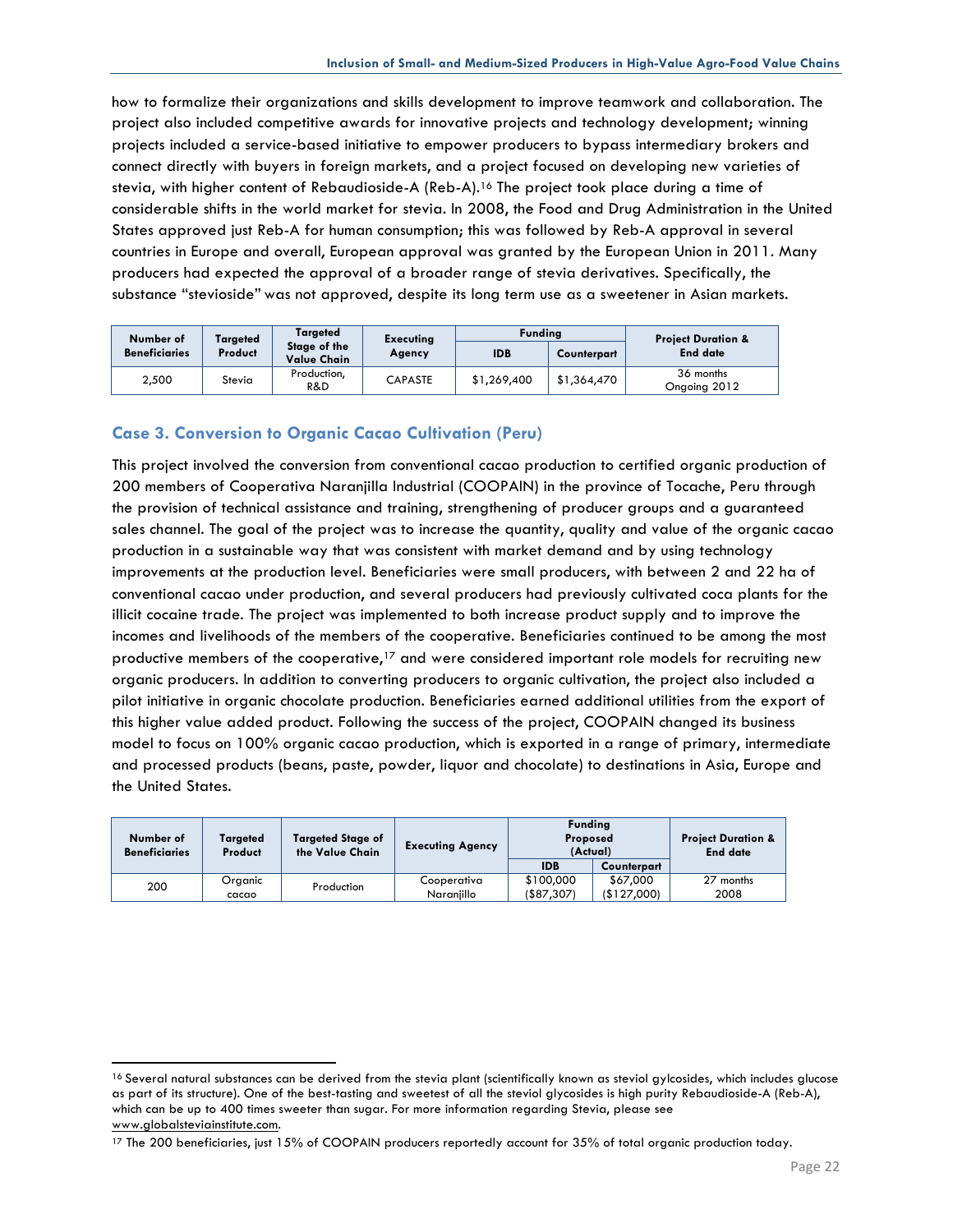# **Case 4. Strengthening the Competitiveness of Organic Producers in Andean Microwatersheds (Peru)**

This project focused on improving the competitiveness of organic<sup>18</sup> fruit and vegetable producers in the Huánuco region of Peru. The project consisted of four components: (1) improve commercialization and supply of organic produce, (2) validate the Participatory Guarantee System (PGS), a regional, multistakeholder organic certification process and develop manuals for distribution in other regions, (3) improve both productive and business management skills of producers and (4) strengthen networks and collaboration and cooperation among producers. The projects benefitted 415 organic fruit and vegetables producers who were certified by the PGS; 100 of these producers also received organic certification granted by a third party organization. These 100 producers were able to enter into the national value chain, selling a small amount of their produce in supermarkets in Lima. The amount sold through this channel is estimated to increase in 2012. The remaining 315 producers participated in the local value chain selling their organic products in a local farmers' market and were able to access higher price premiums thanks to the PGS certification. The 415 producers created a consortium to jointly market both fresh and processed organic products. As they do not yet have the relevant management skills to independently operate the consortium, the producers still need the support of the executing agency, Instituto de Desarrollo y Medio Ambiente (IDMA). Funding for this project was provided from four sources (1) IDB-MIF (2) IDMA (3) Regional Government of Huánuco and (4) Fondo de las Americas.

| Number of            | <b>Targeted Stage of</b><br>Taraeted |                           | <b>Executing Agency</b> |           | Fundina     | <b>Project Duration</b> |
|----------------------|--------------------------------------|---------------------------|-------------------------|-----------|-------------|-------------------------|
| <b>Beneficiaries</b> | Product                              | the Value Chain           |                         |           | Counterpart | & End date              |
| 415                  | Organic Fruits                       | <b>Production Packing</b> | <b>IDMA</b>             | \$397,990 | \$264.930   | 33 months               |
| 100 certified)       | & Vegetables                         |                           | (National NGO)          |           |             | 2011                    |

## **Case 5. Development of Micro and Small Rural Apicultural Producers (Nicaragua & Honduras)**

The project focused on improving the competitiveness of micro and small producers in the Honduran and Nicaraguan beekeeping sector: strengthening value chain actors and activities in each country, improving technical capabilities and improving the supply chain environment by linking actors and creating synergies. The project that ends on August 2012 will benefit around 540 apicultural producers in both countries. In Nicaragua 412 producers across 4 areas received training, while in Honduras the 130 producers were in 2 areas. Beneficiaries included micro (1-20 hives) and small (21-100 hives) beekeeping producers. This is a secondary/complementary occupation for the majority of producers. The project included a cascading training model by which knowledge was transferred from international experts to university graduates, who trained producer leaders who then trained micro and small producers. The teaching format was modified according to the audience. The executing agency, Swisscontact, was very successful in partnering with several organizations working on the same productive sector to create synergies and leverage limited resources. High demand for honey, particularly in Europe, eased sales and led beneficiaries to plan business expansions, however actual growth is complicated by the lack of finance in this sector. In Nicaragua, most honey is exported through intermediaries (exporters and cooperatives) that buy the honey directly from the micro and small producers, while in Honduras, a strong domestic market provided sales opportunities for beneficiaries to local supermarkets.

| Number of<br><b>Beneficiaries</b> | Targeted<br>Product | <b>Targeted Stage of</b><br>the Value Chain | <b>Executing</b>           | <b>Funding</b><br><b>Proposed (Actual)</b> |                           | <b>Project Duration</b><br>& End date |
|-----------------------------------|---------------------|---------------------------------------------|----------------------------|--------------------------------------------|---------------------------|---------------------------------------|
|                                   |                     |                                             | Agency                     | <b>IDB</b>                                 | Counterpart               |                                       |
| 542                               | Honey               | Production                                  | Swisscontact<br>(Intl NGO) | \$982,026                                  | \$448.700<br>(+\$200.000) | 36 months<br>Ongoing 2012             |

<sup>&</sup>lt;sup>18</sup> For the purposes of this case study, the word "organic" is used to describe all produce that is cultivated and handled without the use of agrochemicals.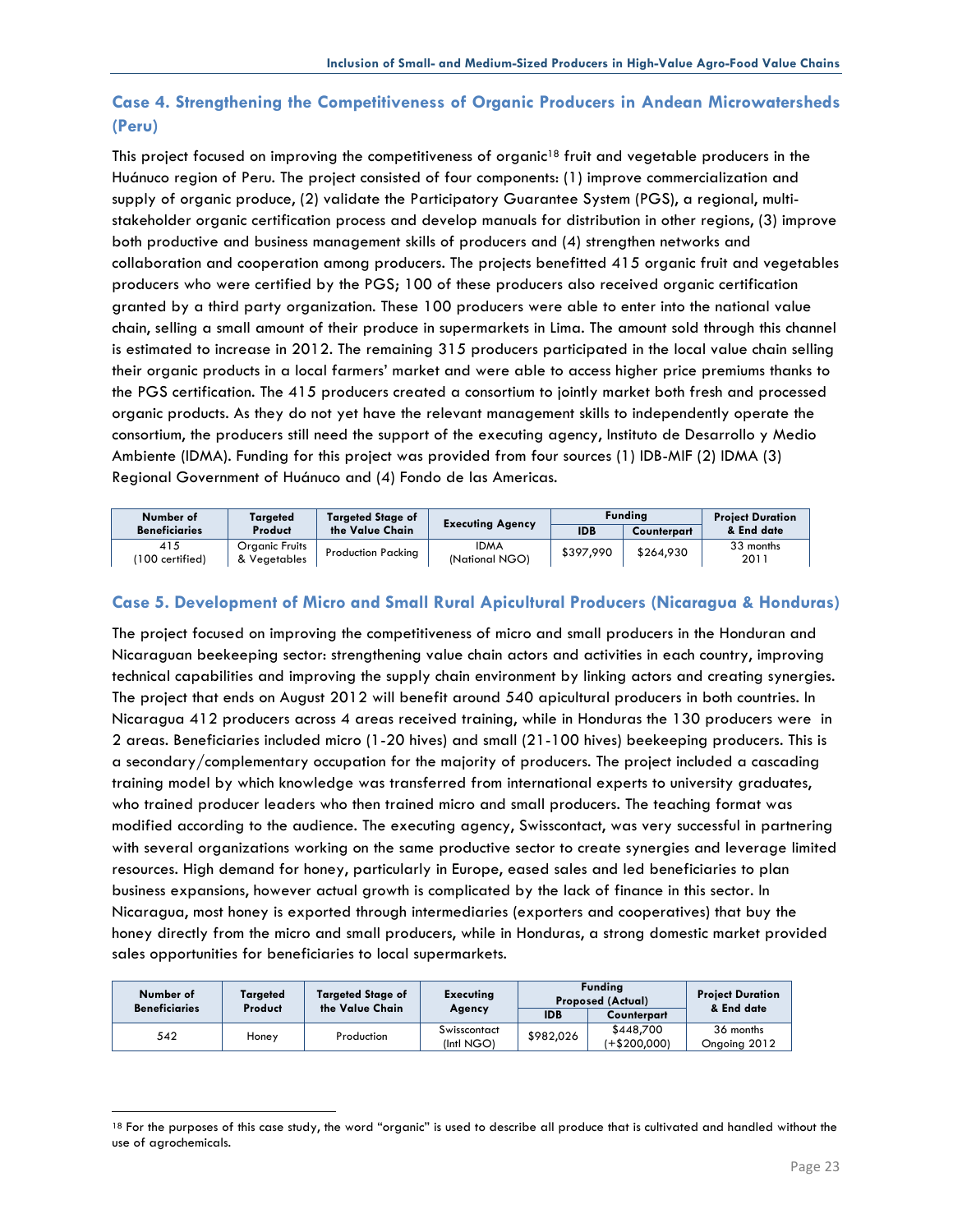## **Select IDB-MIF Interventions: Best Practices**

From these cases, we extracted three best practices for access to market, access to training and support in developing horizontal and vertical linkages (Table 3). The access to credit component was largely missing or inadequately addressed across these projects. Usually this is a significant constraint for small producers that cannot have access to finance through formal channels. Well-organized cooperatives obtained credit mainly with international lending agencies.

### **Table 3. Select IDB-MIF Interventions: Best Practices**

| <b>Intervention</b><br><b>Focus</b>                     | <b>Best Practice</b>                                                                                                                                                                                                                                                                                                                                                                                                                                                                                                                                                                                                                                                                                                                                                                                                                                                                                                                                                                                                                                                                                                                                                                                                                                                                                                                                                                                                                                                                                                                                                                                                                                                                            |
|---------------------------------------------------------|-------------------------------------------------------------------------------------------------------------------------------------------------------------------------------------------------------------------------------------------------------------------------------------------------------------------------------------------------------------------------------------------------------------------------------------------------------------------------------------------------------------------------------------------------------------------------------------------------------------------------------------------------------------------------------------------------------------------------------------------------------------------------------------------------------------------------------------------------------------------------------------------------------------------------------------------------------------------------------------------------------------------------------------------------------------------------------------------------------------------------------------------------------------------------------------------------------------------------------------------------------------------------------------------------------------------------------------------------------------------------------------------------------------------------------------------------------------------------------------------------------------------------------------------------------------------------------------------------------------------------------------------------------------------------------------------------|
| <b>Access to Market</b>                                 | The access to market strategy implemented by the project Supporting the Competitiveness of Central<br>American Coffee was a strong element for linking the small producers with the foreign buyers.<br>The project selected 30 established coffee cooperatives from Central America at the beginning of the<br>intervention. These cooperatives met certain conditions established by the project and had experience<br>exporting their products. These 30 cooperatives were presented to buyers during a coffee fair in the<br>United States. Buyers were informed that the project, implemented by Technoserve (an experienced<br>NGO in the region), would provide technical training to the selected cooperative members in order to<br>raise the quality of the coffee according to the buyers' standards. Based on a three-page profile of<br>each cooperative, buyers selected 10 cooperatives for the pilot project. Cooperatives received the<br>training and awareness was raised regarding the importance of producing a quality coffee in order to<br>enter and receive premium prices on international markets. Buyers received a progress report showing<br>the improvements of the project beneficiaries. Finally, buyers initiated purchase contracts for the coffee<br>from the producers enrolled in the project.                                                                                                                                                                                                                                                                                                                                                             |
| Access to<br><b>Training</b><br>(Technical<br>Training) | The project Development of Micro and Small Rural Apicultural created a cascading training model to<br>facilitate knowledge transfer. The training began with a university diploma and ended with field<br>training of the producers. Every student signed a commitment to transfer knowledge to students in the<br>strata below them. As knowledge of apiculture was almost inexistent in Honduras and Nicaragua prior<br>to the project, foreign experts were engaged to teach the first diploma to industry participants, who in<br>turn offered programs to peer trainers, and then to producers. The programs were so successful that a<br>second version of the diploma was offered, although this was no longer free of charge (many of<br>students were then sponsored by institutions: banks, governments, NGOs, etc.) This model includes three<br>levels: In the first level, UNAM-LEON university offered a seven months diploma on apiculture to 35<br>students in which foreign experts taught 6 modules 1. Technical capacity/production; 2. Sanitary<br>management; 3. Nutrition; 4. Quality; 5. Processing; 6. Commercialization. Local university professors<br>observed the course and were incorporated into the teaching staff with the foreign experts for the<br>second program. In the long term, the entire course will be taught by local professors. In the second<br>level, peer trainers were trained in 3-4 days programs at the university. In this level, 50% of the course<br>content was theoretical and 50% practical. Finally, in the third level, producers participated in training<br>activities in their territories. 70% of the training was practical. |
| <b>Coordination and</b><br>Collaboration                | Between producers: The project Strengthening the Competitiveness of Organic Producers in<br>Andean Microwatersheds presented a successful case of effectively organizing dispersed producers. In<br>order to obtain the Participatory Guarantee System (PGS) certification, producers were organized in<br>community groups with a lead farmer. While ultimately not successful as a certification tool, the PGS<br>institutionalization did have several positive spillovers including farmer empowerment, development of<br>social capital and strong public and private partnership. This organization allowed the creation of a<br>consortium open to more producers.<br>With actors along the value chain: The project Development of Micro and Small Rural Apicultural<br>Producers had a strong value chain coordination aspect. Industry stakeholders were aligned towards a<br>common objective. They created roundtables per department to facilitate coordination and establish a<br>dialogue between producers and other actors in the value chain (inputs providers, industry experts,<br>exporters, and other supporting organizations) for problem solving and to create opportunities to<br>promote industry growth. Coordination with other value chain stakeholders and round-tables<br>significantly facilitated information flow, drawing timely attention to constraints faced by each actor<br>and providing the opportunity for appropriate solutions to be developed.                                                                                                                                                                                                   |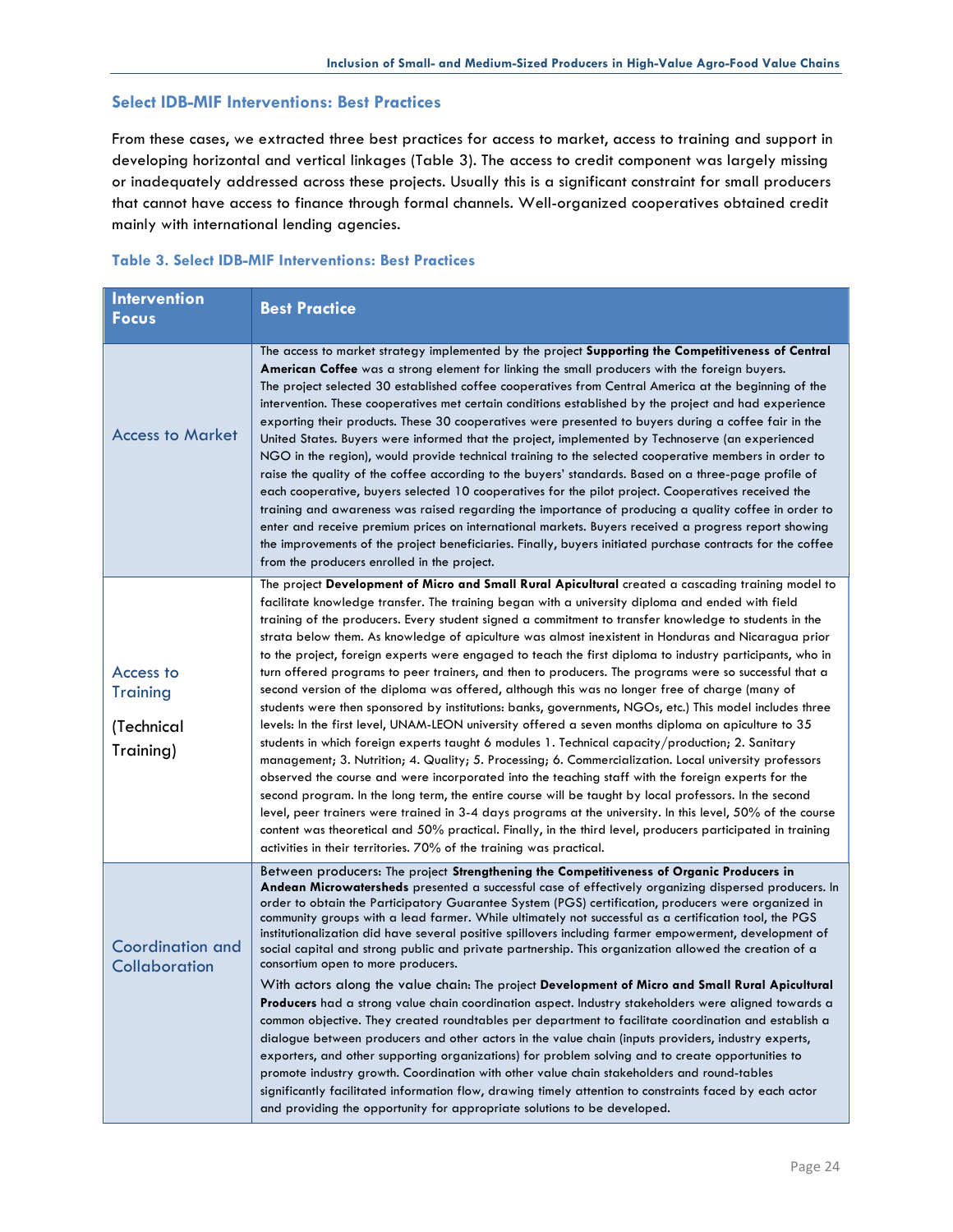## **V. Lessons Learned**

#### **Market approach to interventions**

- 1. A clear **market analysis** of the products that are intended for commercialization is essential to ensure a commercially viable product, an adequate supply and sustainable access to market. This includes a thorough understanding of the product characteristics, certifications and standards that must be met and growth prospects of the market. In the stevia case, exporters involved in the intervention opted to continue to produce a particular variety of the plant, even though there were signals from the market that a different variety would be preferred. This left exporters and producers facing considerable uncertainty. In the organic fruits and vegetables project, opting for PGS certification to supply the national value chain was erroneous given that it was only recognized as an organic certification at the regional level.
- 2. Producers must be seen as **productive agents of the value chain**, and as such, a fundamental part of each intervention is the development of an appropriate, feasible business plan for producers. Producers should be taught how to analyze and adapt different aspects of this business plan to the realities of the market, such as basic cost and price models. Regular business challenges such as cash flow and human capital management should also be considered.

#### **Beneficiaries differences and implications for intervention design**

- 3. **Not all small- and medium-sized producers are the same.** This is a heterogeneous group with a range of socio-economic and education levels and whose experience both in the cultivation and commercialization differs significantly. These groups require different tools for integration into the value chain. They also have different potential to participate in the chain. These differences must be taken into account in all stages for the project design, implementation and evaluation. For example, the organic fruit and vegetable producers in Peru took three years to organize and produce organic crops at a quality level for sale in their proposed primary market, and were only just beginning to sell their producer there when the intervention came to an end. This necessitated a second intervention.
- 4. **The length of each program is important**. Some beneficiaries need more initial assistance than others according to their level of development (for example, education, experience and socioeconomic levels). There are also some cases in which the interventions will take longer to make an impact. For example, the transition to organic production takes three years for the European market. During this time, producers are unable to market directly to their new clients. Project length should correspond to the time taken for producers to become economically sustainable participants of the value chain.

#### **Competitiveness bottlenecks must be overcome**

- 5. Training must go beyond production techniques to include both entrepreneurial and interpersonal skills components. The combination of these **three training approaches** is important to produce a quality product, to foster producer independence in sales, and to promote effective collaboration amongst producer groups. The most popular element that all interventions included was access to technical training focused on good agricultural practices to raise productivity and quality. However, the entrepreneurial training was not always successfully incorporated in the intervention and many producers continue to lack the skills necessary to run their farms as a business after the project concluded.
- 6. **Access to market** is often limited by a lack of contacts and business prowess. Inclusive business projects would benefit from the engagement of influential actors, such as the executing agency or the IDB, with important buyers in the sector. The intervention should thus play a **more active role in linking small- and medium-sized players with important buyers** nationally and internationally.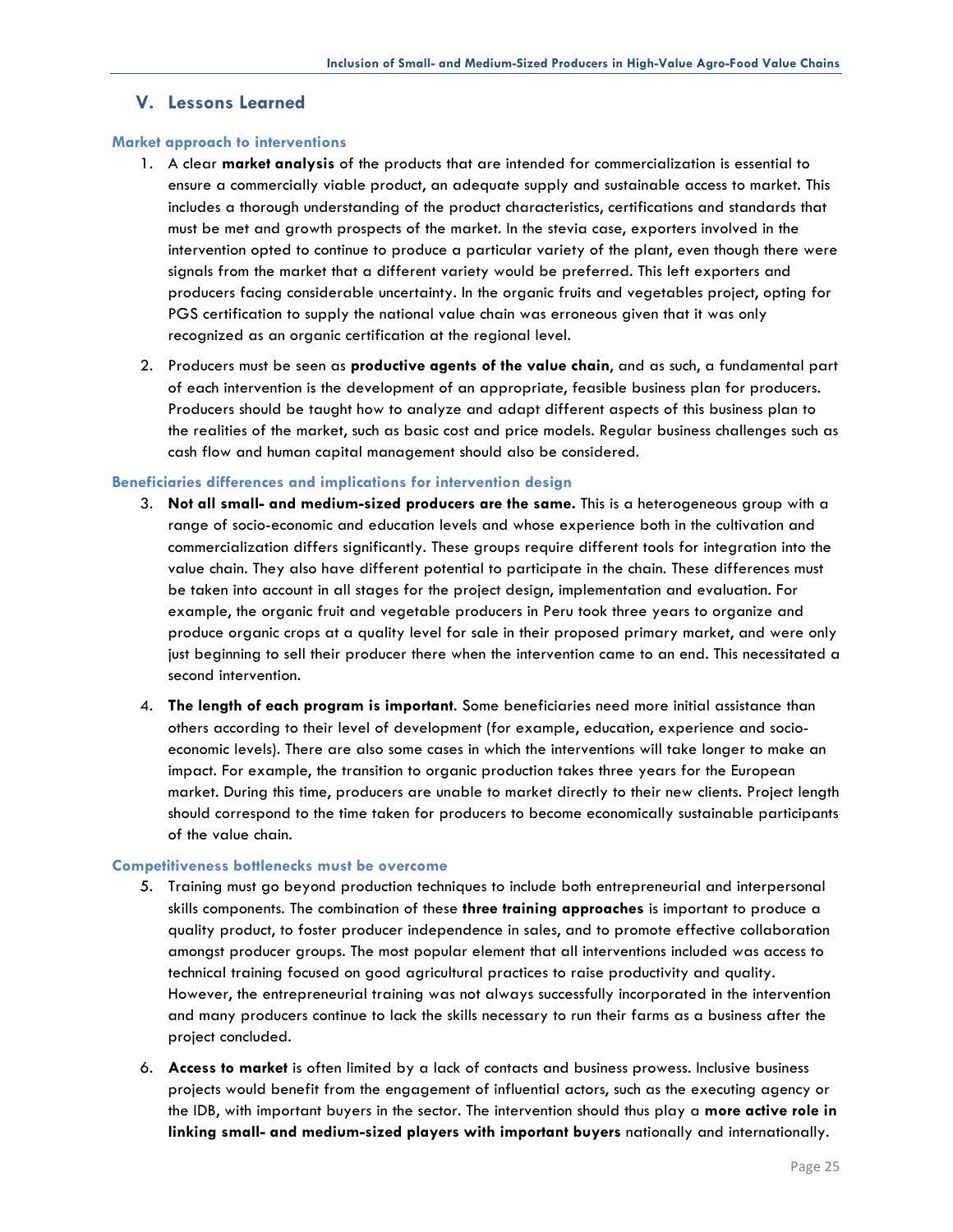For example, in the coffee case in Central America, although the cooperatives included in the project were already exporting their coffee, connecting the cooperatives with the international buyers at the outset allowed them to circumvent local intermediaries and earn higher returns for their products. It also facilitated the transfer of information regarding buyers' quality requirements to the producers.

- 7. Developing and empowering producer associations and connecting them with other actors in the value chain is an important step in achieving the necessary **economies of scale for small producers to join national and international value chains**. Many small producers operate on less than 25 hectares of land and often lack the resources to fully develop it. As such, no one producer can produce sufficient quantities to access the market. In the honey project, local cooperatives were linked with larger export cooperatives to further leverage their economies of scale.
- 8. **Access to credit** is a necessary condition for value chain inclusion. Producers lack resources to invest in new technologies and required infrastructure to upgrade their operations to meet the standards of coordinated global value chains. Access to finance was the Achilles' heel of these projects, only one of the projects facilitated access to finance despite its importance for beneficiaries to enter and sustain their participation on the value chain.

#### **Agency requirements for Implementation**

- 9. **Infrastructure:** the presence or lack of smallholder's individual or cooperative basic equipment and infrastructure can significantly inhibit a project's success. IDB-MIF grants in 4 of the 5 cases did not allow for the purchase of equipment. In the case of the honey, this undermined the producers' ability to expand their supply or upgrade their processing. In the case of the coffee, IDB-MIF funds were matched by cooperative funds in the construction of new infrastructure for processing. This was important in facilitating functional upgrading of the producers.
- 10. The success of the project execution depends to a large degree on the **local experience and knowledge o**f the executing agency. It is often difficult to build trust amongst small producers who are disconnected from commercial chains, or whom have been taken advantage of by intermediaries in the past. In the stevia project, two years into implementation, firms still faced trust issues with their producers, who had been misled by intermediaries in the past.
- 11. Executing agencies that are not chain actors face important challenges to ensure the sustainability of the smallholder inclusion once they withdraw. External NGOs often take charge of critical administrative or market linkage roles where producers lack the capacity to do so themselves, rather than providing training for these more complex roles. In these cases, an exit strategy that ensures the development of these specific competencies among producer groups is essential. On the other hand, executing agencies that are integrated chain actors can be better positioned for the sustainability of the project.
- 12. Where possible**, alignment and synergies with other agencies** working in the sector can allow limited project resources to be leveraged considerably and, in turn, to increase the number of beneficiaries of different initiatives. For example, in the honey case, resources were limited for the task of establishing an entire industry. By working with other agencies, the IDB project was able to leverage access to different resources. This also occurred in the case of the coffee project in Central America.

#### **Value chain methodology to interventions**

13. Finally, value chain inclusion interventions require a **clear and standardized methodology**. Interventions need a blueprint to guide design and implementation and evaluate impact. These five projects did not intentionally consider the value chain methodology and the four essential elements for inclusion in their design. As a result, a market-oriented perspective with a view to the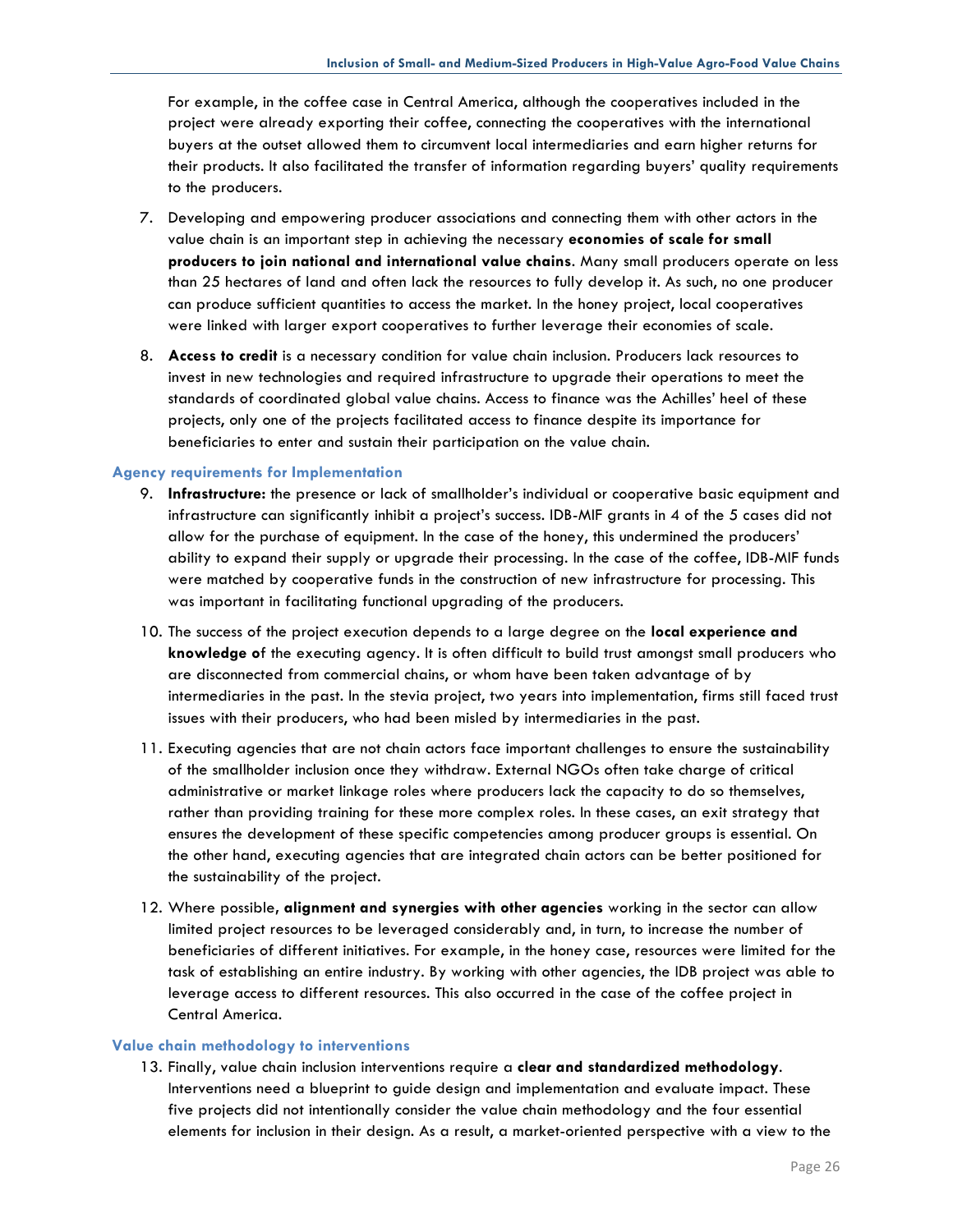producers' competitiveness was missed. The value chain approach allows one to identify the competitiveness bottlenecks faced by small producers, key value chain actors, national/international buyers and certifications and standards required by the chain among others.

## **VI. Selected Best Practices from Other Development Agencies**

While much can be learned from the successes and failures of the IDB programs, there is also a wealth of information to be garnered from the experience of other organizations, including USAID and GIZ, which have been working with value chain interventions for considerable time and have developed standardized and sophisticated methodologies. In this section, we present three specific cases that have been successful in sustainably including small producers in high-value agricultural value chains (Table 4). The first case, Kenya Business Development Services offers an example of working with beneficiaries with relatively low levels of development, as well as providing an example of an intervention which committed the flexibility and length to ensure it success. The second case, the cacao project in Ecuador led by GIZ provides us with an example of a project which intervened with producers later in their development cycle – cooperatives already existed, they had some know-how about production, however, they did not have access to market. This project adjusted to the specific needs of the producers and their stage of development and provided the missing elements to ensure their sustainable entry into the chain. The third example offers a hybrid intervention, where by a commercial actor served as a market linkage firm to connect producers to markets, and specific development agency interventions. While interventions require an integrated approach to achieve sustainable inclusion, this example illustrates how agencies can coordinate with multiple actors to ensure the provision of all key elements.

|                                       | Case 1                                                              | Case 2                                                                       | Case 3                                                |
|---------------------------------------|---------------------------------------------------------------------|------------------------------------------------------------------------------|-------------------------------------------------------|
|                                       | <b>Kenya Business Development</b><br><b>Services Project (KBDS)</b> | <b>Promotion of the Organic Cacao Value</b><br>Chain amongst small producers | <b>CABEXE Smallholder Sesame</b><br><b>Production</b> |
| Country                               | Kenya                                                               | Ecuador                                                                      | Bolivia                                               |
| <b>Target Product</b>                 | Avocados                                                            | Organic cacao                                                                | Sesame                                                |
| Approx. no of<br><b>beneficiaries</b> | 20,000                                                              | 8.000                                                                        | 9.000                                                 |
| <b>Executing agency</b>               | USAID - Emerging Markets Group                                      | GIZ                                                                          | <b>CABEXE</b>                                         |
| <b>Key markets</b>                    | Europe                                                              | <b>United States</b>                                                         | Asia                                                  |
| Stage of the value<br>chain           | Entire chain, including support services                            | Production, Processing                                                       | Production, R&D on inputs                             |

#### **Table 4. Overview of Best Practices in Value Chain Inclusion Interventions**

## **Case 1: Kenya Business Development Services Project (KBDS), USAID, Kenya**<sup>19</sup>

 $\overline{a}$ 

The KBDS project carried out between 2003 and 2008 in Kenya sought to foster small producer access to markets and to the commercial skills and resources necessary to compete in those markets by improving the competitiveness of the avocado value chain. Avocado production was selected due to high export demand, upgrading potential and its relative importance in the domestic market. Numerous producers also already had mature trees. The project provided support and training for the formation of producer groups, initiated linkages with buyers, provided technical training to improve production, worked with a financial institution to ensure access to credit and fostered product, process and functional upgrading. In 2003, at

 $19$  Information sourced from (Knopp & Smarzik, 2008; Sebstad & Snodgrass, 2008). The project was implemented by Emerging Markets Group.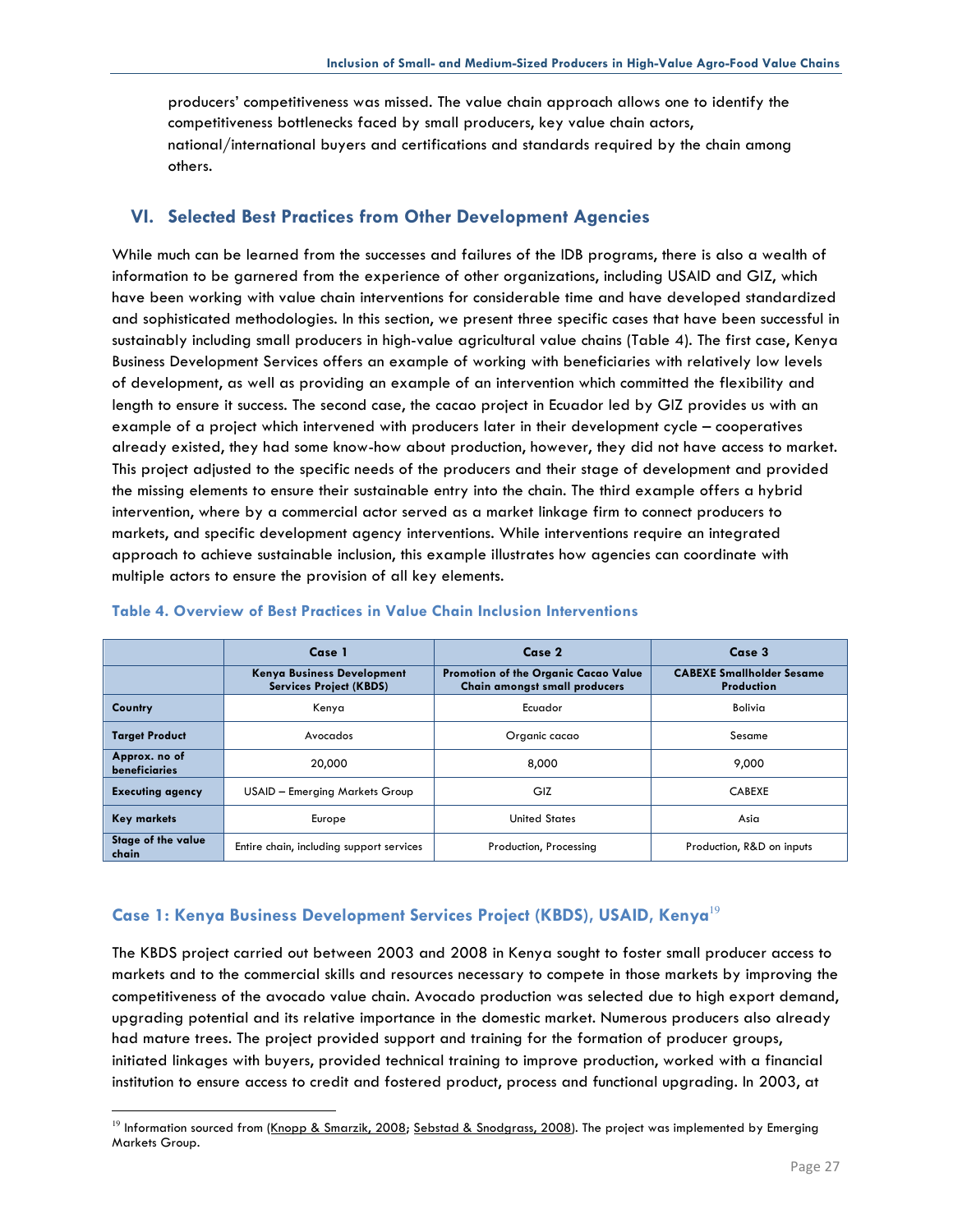the start of the intervention, only one exporter purchased from smallholders, but by 2007, 5,320 producers sold avocados under contract to 5 exporters, and 7, 771 sold to 3 oil processing firms.

- **Project developed with a clear market focus:** KBDS selected avocados specifically to achieve the broader goals of the intervention: (1) there was a clear, strong demand for fresh, high quality Haas avocados globally which provided a primary market;<sup>20</sup> (2) a growing demand for avocado oils and the potential to develop processing plants in Kenya could create a secondary market for second grade produce as well as opportunities to add value; (3) Kenyan avocado production was competitive in global markets, accounting for the highest portion of fruit exports. This was due to offseason supply, climate and low transportation costs as produce was shipped by sea to Europe; and (4) consolidated and experienced Kenyan horticultural exporters had a wide range of contacts in European markets.
- **Project followed a clear step-by-step process:** First, KBDS approached buyers to ensure market access; second, they worked with producers to help them establish producer groups to achieve economies of scale interesting to the producer; third, they facilitated access to credit for the most cost-prohibitive aspect of production – spraying the trees for disease, while at the same time, comprehensive technical training for different aspects of production was provided. This approach ensured that before the producers assumed the risk of production, there was established access to market and that they had the necessary tools and scale to do so.
- **Built-in exit strategy to ensure sustainability:** KBDS strength was that its exit strategy was clear from the start; indeed, the executing agency's guiding principal was "stay out of the supply chain at all times." The intervention focused on capacity building for different actors in the value chain, ensuring that all necessary post-project services would be available and creating direct links between the producers and the buyers. Of particular importance was the competitive selection of group management officers from producer groups. These individuals were mentored alongside the KBDS staff, in connecting with buyers, technical skills as well as business and managerial skills. These group managers would later go on to establish independent service firms to provide important market linkage services to connect exporters and producer groups, as well as to serve the role of providing producer groups with group formation training, production forecasting, technical assistance, coordinate spraying, pruning, grafting and other services, and contract negotiation. These firms would have to then overcome challenges of seasonality and vulnerability to weather and disease by diversifying their crops and offering paid services (this had occurred by the end of the project).21
- **Flexibility in approach allowed response to changing market dynamics:** Recognizing that markets are in constant flux, KBDS's funding structure allowed them to adapt the project and implement new components as changes unfolded. This essentially allowed them to provide support for the development of the market over a six-year period and to respond to new constraints as they emerged. The intervention began with a one-year pilot to provide a "demonstrator effect" of the value of working in the chain´s development. This also allowed them to work with other agencies to develop synergies and leverage scarce resources.

Table 5 summarizes activities carried out during the project.

 $\overline{a}$ 

 $^{20}$  There was also a strong domestic wholesale market for avocados.

<sup>&</sup>lt;sup>21</sup> A critical challenge facing these firms is how to ramp up and cover this investment for group expansion in a manner which least exposes the firm.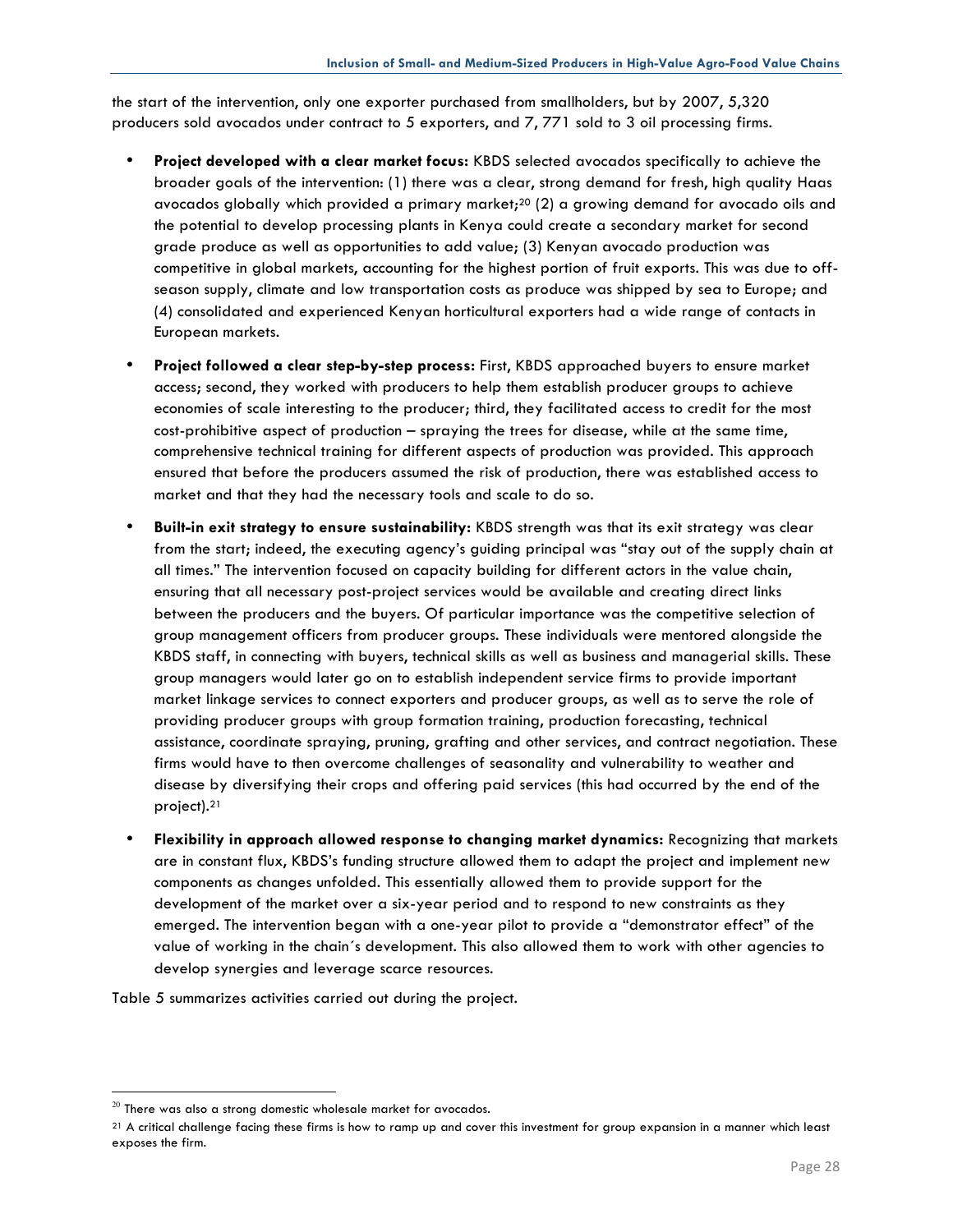| <b>Access to Market</b>                                                                                                                                                                                                                                                                                                                                                                                                                                                                                                                                                                                                                                                                                                                                                                                                                                                                                                                                                                                                                                                                                                                                                                                                                                                                                                            | <b>Access to Training</b>                                                                                                                                                                                                                                                                                                                                                                                                                                                                                                                                                                                                                                                                                                                                                                                                                                                                                                                                                                                                                                                                                                                                                                                                                                                                                                                                                                                                                                                              |
|------------------------------------------------------------------------------------------------------------------------------------------------------------------------------------------------------------------------------------------------------------------------------------------------------------------------------------------------------------------------------------------------------------------------------------------------------------------------------------------------------------------------------------------------------------------------------------------------------------------------------------------------------------------------------------------------------------------------------------------------------------------------------------------------------------------------------------------------------------------------------------------------------------------------------------------------------------------------------------------------------------------------------------------------------------------------------------------------------------------------------------------------------------------------------------------------------------------------------------------------------------------------------------------------------------------------------------|----------------------------------------------------------------------------------------------------------------------------------------------------------------------------------------------------------------------------------------------------------------------------------------------------------------------------------------------------------------------------------------------------------------------------------------------------------------------------------------------------------------------------------------------------------------------------------------------------------------------------------------------------------------------------------------------------------------------------------------------------------------------------------------------------------------------------------------------------------------------------------------------------------------------------------------------------------------------------------------------------------------------------------------------------------------------------------------------------------------------------------------------------------------------------------------------------------------------------------------------------------------------------------------------------------------------------------------------------------------------------------------------------------------------------------------------------------------------------------------|
| It was clear that a successful producer-buyer linkage<br>would drive the entire market system and ultimately, the<br>success of the project.<br>KBDS involved buyers, in this case the exporters, early on<br>by signing memorandums of understanding before even<br>recruiting producers. This generated buy-in, and also<br>highlighted the project's commercial aspect, which was<br>important to overcome donor-fatigue in the area. These<br>large exporters already had significant experience<br>exporting fresh produce to Europe due to the success of<br>the country's fresh vegetable sector.<br>Initially, given the general lack of preparation of the<br>producers groups, KBDS provided the direct link with<br>these buyers, but at the same time, they selected, trained<br>and mentored group managers from each community to<br>handle communication with the exporter firms and<br>facilitate contract negotiations.<br>Towards the end of the project, these group managers<br>٠<br>established independent market linkage firms. To avoid<br>principal-agent problems, the market linkage firm was<br>selected and agreed upon by both the producers groups<br>and the exporter and provided services for both parties.<br>The firms were paid a service fee on a percentage basis<br>of the final contract. | For producers:<br>• A critical focus was placed on entrepreneurial training, that<br>is, production forecasting, where producers were taught<br>how to take inventory of their trees (number, variety, age),<br>and develop projections for the entire season, by month<br>and even week.<br>. Technical assistance was provided by agronomists from the<br>corresponding exporter firm initially, and later by market<br>linkage firms, twice a week. Young men from the village<br>were trained as pickers to assist producers to harvest the<br>correct fruit. Graders were trained in variety, size, and<br>quality requirements.<br>· Farmer group leaders were trained in EurepGAP standards<br>requirements, although certification itself was not carried<br>out as part of the program.<br>For support services:<br>• All support services personnel were recruited from the<br>villages of the participating producer groups.<br>. Training was offered on the technical aspects of spraying,<br>grafting and pruning, as well as general business and<br>financial management and marketing skills.<br>• Appreciation for the value of spraying, grafting and<br>pruning services was generated through initiatives including<br>farmer field days, sensitization meetings, and exposure<br>visits.<br>. Market linkage firms were trained in the administrative and<br>managerial skills needed by the producer groups to<br>organize production and work with the buyers. |
| <b>Chain Collaboration &amp; Coordination</b>                                                                                                                                                                                                                                                                                                                                                                                                                                                                                                                                                                                                                                                                                                                                                                                                                                                                                                                                                                                                                                                                                                                                                                                                                                                                                      | <b>Access to Finance</b>                                                                                                                                                                                                                                                                                                                                                                                                                                                                                                                                                                                                                                                                                                                                                                                                                                                                                                                                                                                                                                                                                                                                                                                                                                                                                                                                                                                                                                                               |
| . KBDS initially helped to organize producer groups and to<br>promote cooperation, set up record keeping, manage<br>logistics etc. In total 465 producer groups were created.<br>· Self-selection into the program was key: Producers were<br>given the responsibility to organize themselves into groups                                                                                                                                                                                                                                                                                                                                                                                                                                                                                                                                                                                                                                                                                                                                                                                                                                                                                                                                                                                                                          | Spraying services were by far the most significant expense,<br>as producers had to spray 7 times per harvest cycle. This<br>was prohibitive for small producers with no access to formal<br>credit channels, while it created significant overhead for the                                                                                                                                                                                                                                                                                                                                                                                                                                                                                                                                                                                                                                                                                                                                                                                                                                                                                                                                                                                                                                                                                                                                                                                                                             |
| of 25-30 producers with a minimum count of 5 trees per<br>farmer. Over a period of 4 months, group formation<br>activities were carried out, and legal status as "Self-Help<br>Groups" was obtained for the groups.<br>Contracts were signed with the exporter as a group,<br>rather than individually. Charges for services were also<br>made at the group level, and deducted from a group<br>bank account prior to the producer receiving access.<br>Moral hazard issues such as side-selling and other<br>problems were resolved by the group as a whole.<br>. In addition to these horizontal linkages, KBDS also<br>involved different upstream and downstream actors. Over<br>the course of the program, they supported the<br>development of spraying, pruning and grafting services<br>and helped them connect with producers. Uptake of these<br>services was immediate.<br>. They also helped connect financial institutions to the                                                                                                                                                                                                                                                                                                                                                                                     | exporters when it was incorporated as an embedded<br>service of resource-provision contracts.<br>KBDS thus encouraged each producer group to establish a<br>bank account with Equity Bank to receive payments by the<br>exporter; in exchange, the bank developed a pilot credit<br>program to provide loans for spraying. Repayment was<br>deducted from the exporters payment prior to distributing<br>funds to the producers. Repayment the first year exceeded<br>95%.<br>· Equity Bank now extends credit to groups, based on an<br>exporter supply contract and an established history of<br>buying and selling with a lead exporter. Equity Bank is<br>replicating this type of value-chain financing scheme for the<br>delivery of agrochemical spray services in the mango and<br>coffee sectors.                                                                                                                                                                                                                                                                                                                                                                                                                                                                                                                                                                                                                                                                             |

**Table 5. Kenya Business Development Services Project: An Integrated Approach to Sustainable Inclusion**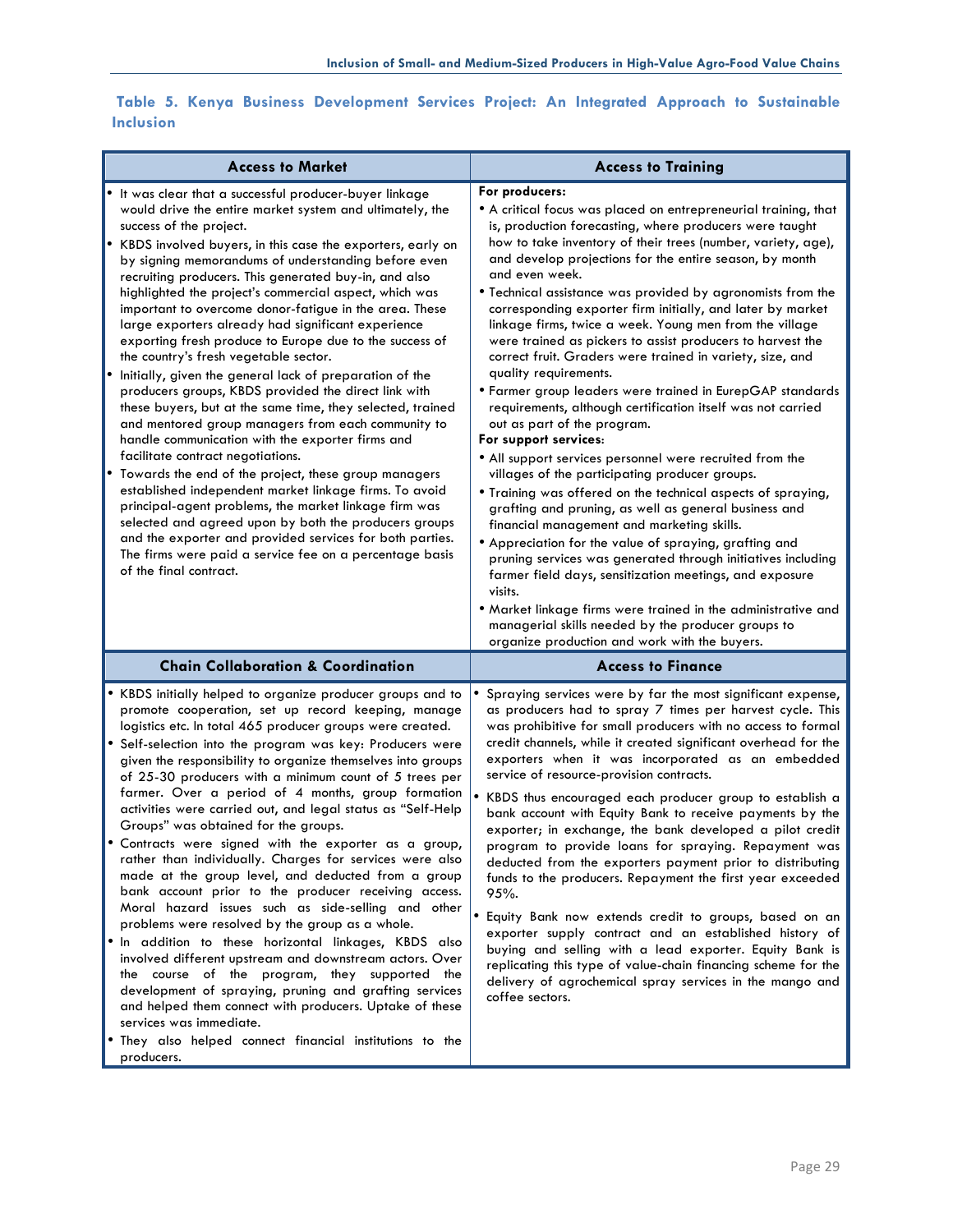#### **Upgrading:**

- **Product upgrading**: Producers planted better quality, Haas avocados.
- **Process upgrading:** producers used spraying and irrigation to reduce disease and climate risk, while improving fertilizer application and lowering overall use.
- **Functional Upgrading:** KBDS supported the development of commercial oil processing firms, providing additional markets for flawed or damaged produce.

#### **Impact and Spillovers:**

- Productivity and total production increased. Women (10% of total) increased their productivity faster than the men.
- Quality improved, measured by an increased price paid to the producers all producers in the program experienced increased prices for their product compared to non-participants. New varieties with higher export demand were planted.
- The project had a demonstrator effect stimulating new entrants, investment, and the emergence of a commercial support services industry. Producers not only saw the value in having direct linkages with the market, but the critical connection was made between active crop management and better sales.

## **Case 2: Promotion of the Organic Cacao Value Chain amongst small producers in Esmeraldas and Napo, Ecuador. GIZ.**

The project used the GIZ Value Links model, $^{22}$  which focused on improving the efficiency and competitiveness of the selected chain to positively impact the income of specific groups of small producers, and significantly improve sustainable management of natural resources. The project worked with a wide range of actors in Ecuador, however for the purposes of this assessment, we focus on their work with three existing and experienced cacao associations (Aprocane, Kallari and Fonmsoeam) to help them access and upgrade in the global value chain. Each of these associations had been formed with particular community based goals – Aprocane, for example, was formed to protect their land and forests from the advancement of commercial forestry operations by providing the communities with a sustainable alternative to generate income.

- **Supporting producer organizations to consolidate entry into the chains**: This GIZ project worked specifically with established (although still inexperienced) associations, which already had cacao plantations under production to consolidate their entry into the global value chain. This example of later stage interventions is important in ensuring long-term sustainability of organizations. They provided technical assistance where improvements were required for productivity and quality, but their focus was principally on improving the managerial and organizational capacity of the cooperatives to function independently and efficiently as commercial actors in the global organic cacao value chains.
- **Niche product selection and certification**: Ecuador is a world leader in high quality cacao, accounting for 60% of the global production and project beneficiaries had been growing cacao for at least five years. However, conventional cacao is subject to fluctuations in commodity prices. The project therefore focused on further differentiating their produce, with product upgrading into niche segments with certifications. In addition to supporting cooperatives with organic certification, they helped them to

 <sup>22</sup> See valuelinks.org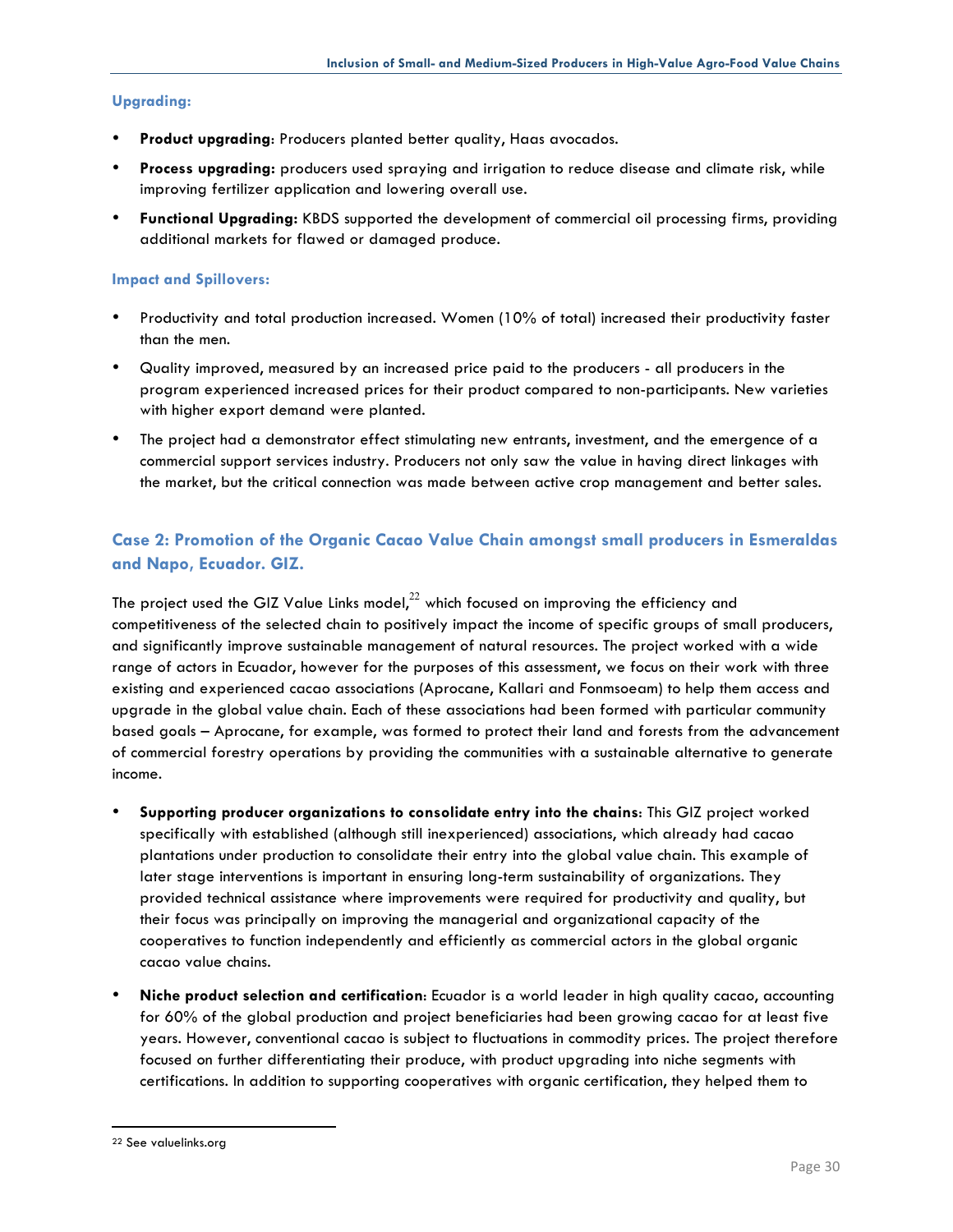obtain the Rainforest Alliance certification for specific high-value markets in the United States. This reduced producer vulnerability to changes in commodity prices for cacao.

• **Sustainability:** There was a clear focus on the three aspects of sustainability. The specific combinations of certifications that were selected, not only increased income, fostering economic sustainability in the long run, but they also had a strong approach to conservation of the environment and improving social equity. Through the Organic and Rainforest certification process, producers learnt how to operate without using agrochemicals, preserve portions of endemic forests on their property, manage their on farm water use and protect the springs and rivers near their properties from contamination.

Table 6 summarizes the key activities carried out during this project.

## **Table 6. Promotion of the Organic Cacao Value Chain: An Integrated Approach to Sustainable Inclusion**

| <b>Access to Market</b>                                                                                                                                                                                                                                                                                                                                                                                                                                                                                                                                                                                                                                                                                                                                                                                                                                                                                                                                                                                                                                                                                                                                                                                                                                            | <b>Access to Training</b>                                                                                                                                                                                                                                                                                                                                                                                                                                                                                                                                                                                                                                                                                                                                                                                                                                                                                                                                                           |
|--------------------------------------------------------------------------------------------------------------------------------------------------------------------------------------------------------------------------------------------------------------------------------------------------------------------------------------------------------------------------------------------------------------------------------------------------------------------------------------------------------------------------------------------------------------------------------------------------------------------------------------------------------------------------------------------------------------------------------------------------------------------------------------------------------------------------------------------------------------------------------------------------------------------------------------------------------------------------------------------------------------------------------------------------------------------------------------------------------------------------------------------------------------------------------------------------------------------------------------------------------------------|-------------------------------------------------------------------------------------------------------------------------------------------------------------------------------------------------------------------------------------------------------------------------------------------------------------------------------------------------------------------------------------------------------------------------------------------------------------------------------------------------------------------------------------------------------------------------------------------------------------------------------------------------------------------------------------------------------------------------------------------------------------------------------------------------------------------------------------------------------------------------------------------------------------------------------------------------------------------------------------|
| • The GIZ project specifically focused on this pillar, approaching<br>buyers as one of the initial stages of the project.<br>• Prior to the cacao project, in 2003, GIZ began working with the<br>import and export promotions corporation (CORPEI), a private<br>organization supporting exports, to facilitate small producer access<br>to market.<br>• While the cooperatives had mostly been producing and selling<br>cacao through intermediaries since 2000, the GIZ project<br>consolidated their position as suppliers to the global value chain by<br>helping the cooperatives to establish direct linkages with buyers.<br>• It supported Aprocane's promotion trip to fairs in Italy and<br>Germany which resulted in an initial 5 year contract with the buyer,<br>Max Felchen A.G.<br>• It facilitated the linkage between Max Felchin A.G. and Kallari<br>association in 2005 by supporting their participation in BIOFACH<br>fair in Germany.<br>• It also helped the organization to expand and diversify their<br>markets to include additional domestic and international buyers, as<br>well as to upgrade into chocolate production with the Rainforest<br>Alliance certification for sale to Whole Foods supermarkets in the<br>United States. | • Most producers in the project were already experienced<br>cacao producers.<br>• Previous interventions, such as the IDB project with the<br>association, Aprocame, had provided training and<br>technical assistance for the implementation of good<br>agricultural practices, improved harvest and post-harvest<br>management,<br>organic<br>crop<br>management<br>(for<br>certification) and improved environmental management.<br>• A prior two-year training initiative supporting the<br>cooperative, Fonmsoeam, had used field schools to<br>improve crop management and resulting quality.<br>• In some cases, these other initiatives were still ongoing<br>during GIZ's interventions, and GIZ worked in<br>cooperation with these organizations to provide any<br>additional training that was required to improve the<br>quality of the production. GIZ also worked with the<br>associations to renew their plantations and improve the<br>biodiversity of their land. |
| <b>Chain Collaboration &amp; Coordination</b>                                                                                                                                                                                                                                                                                                                                                                                                                                                                                                                                                                                                                                                                                                                                                                                                                                                                                                                                                                                                                                                                                                                                                                                                                      | <b>Access to Finance</b>                                                                                                                                                                                                                                                                                                                                                                                                                                                                                                                                                                                                                                                                                                                                                                                                                                                                                                                                                            |
| • GIZ worked with existing producer associations.<br>• These organizations had established as legal entities for at least 5<br>years prior to the project and horizontal linkages between<br>producers were thus already well developed.<br>• The project's most important contribution was connecting these<br>associations with other value chain actors, both upstream and<br>downstream, such as the agreement with the National Institute for<br>Agricultural Research to improve plant varieties and the Project for<br>the Development and Defense of Natural Resources to improve<br>forestry management for cacao production. In addition, GIZ helped<br>to foster value chain coordination by establishing roundtables<br>bringing together both public and private stakeholders.                                                                                                                                                                                                                                                                                                                                                                                                                                                                        | • The access to credit from the formal financial system was<br>almost non-existent. GIZ worked with the buyers to<br>establish advances against the final product delivered to<br>ease these credit constraints.<br>• In several instances, GIZ provided financing for<br>infrastructure developments and improvements to<br>facilitate chain operations. This was usually done 50/50<br>with the cooperative.<br>• Specifically, financing was provided for establishing and<br>improving collections centers to ensure both traceability<br>and quality of the exported product and improved<br>coordination to provide consistent levels of supply for<br>international buyers.                                                                                                                                                                                                                                                                                                  |

#### **Impacts and Spillovers:**

• Improved productivity, quality, certification and new producer recruitment led Kallari to almost double its number of producers, increase its supply by 400% and the price paid to producers by 60% between 2006 and 2011.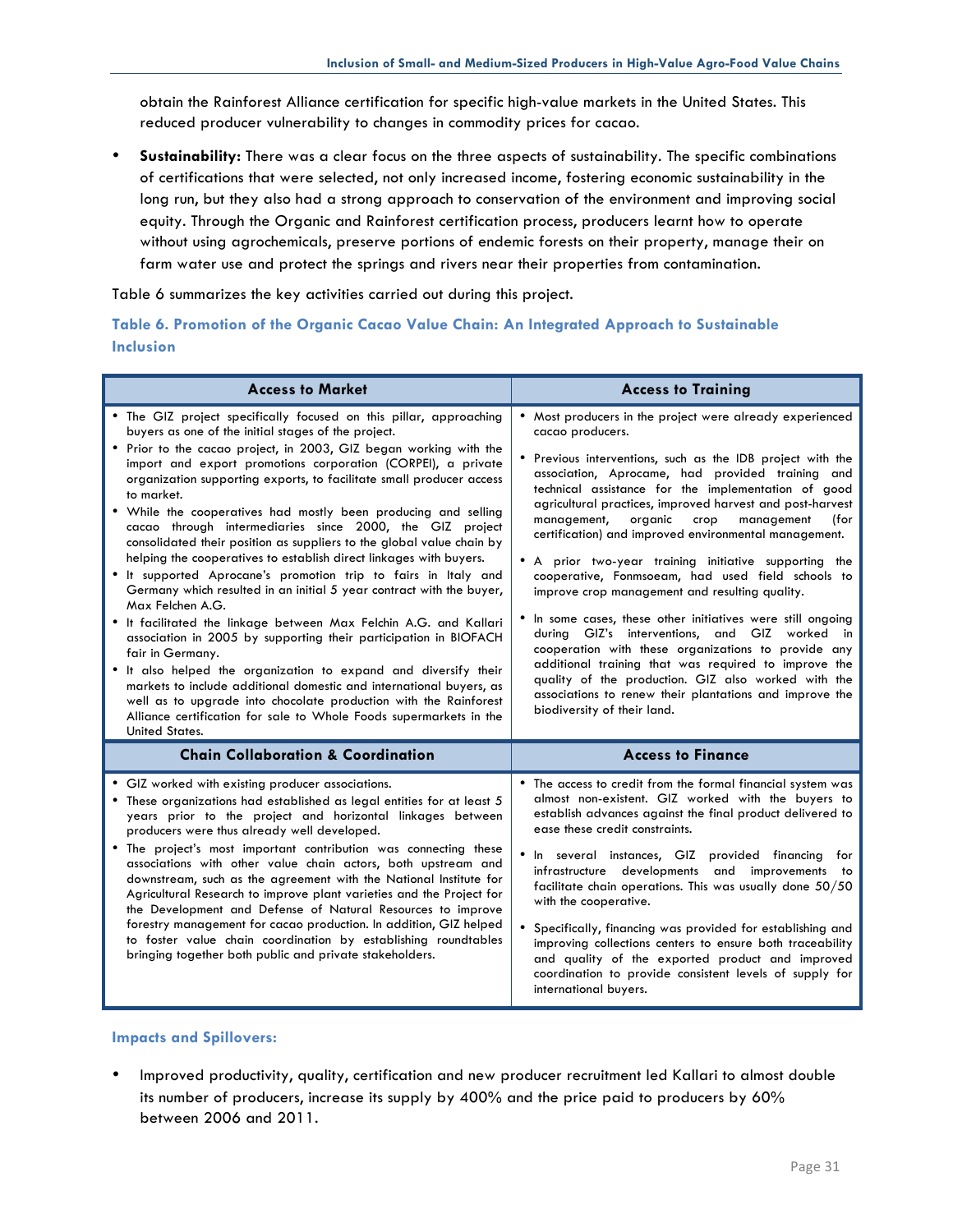- Acropane increased volumes of sales by five times, slightly more than doubling their number of producers and increasing the price paid by 67%.
- Fonmsoeam joined the project in 2007 and saw similarly strong improvements in production, and a shift from conventional to organic production which accounted for 96% of production by 2011.
- Participants saw an increase in their net income of 43% between 2004 and 2006.
- 10 new cocoa products (Chocolates and other derivatives) were positioned in niche certified or special origin markets.

## **Case 3: CABEXE Smallholder Sesame Production in Santa Cruz de la Sierra, Bolivia23**

The Bolivian Chamber of Sesame Exporters (CABEXE) is an association of exporters of sesame products established in Santa Cruz de la Sierra, Bolivia in 2005. CABEXE was founded to organize and promote the growth of the sesame industry in the face of increasingly strict standards by strengthening coordination within the value chain. The initiative focuses on strengthening the long-term business relationship between processors and small- and medium-sized producers by fostering the provision of inputs (seeds, fertilizer, etc), technical assistance, credit and guaranteed access to market. The association groups eight exporter firms, each of which works with several cooperatives totaling 7,000 small and 2,000 medium sized producers. The association carries out research and development and promotion of the industry, exploring new market opportunities both domestically and internationally. Information is disseminated through each of the eight partner firms. Partner firms either sell directly to clients or through the association.

- **Competing on quality:** Sesame is a product that can be grown by small and large producers alike, either using traditional unsophisticated methods or new mechanized techniques. However, land ownership in the Santa Cruz de la Sierra department of Bolivia is divided into a series of small, medium and large plots and given that the department has ideal conditions for growing high quality, high purity sesame (99.5%), making it highly competitive in global markets, maximizing the production of all producers, big or small was desirable.
- **Growth through coordination of access to development projects**: CABEXE has successfully leveraged various donor initiatives to drive important growth for its small producers. In 2008, CABEXE received funding from the IDB to help develop and diffuse norms for the production of sesame in Bolivia. This helped to improve the consistency of supply. In 2009, they received USAID funding to institute traceability measures to enable exporters to guarantee the quality and food safety of their products and comply with strict international standards. In 2010, Banco de Desarrollo Productivo de Bolivia and CABEXE began working together to design financial products specifically for small producers in the sesame sector. While this depends on contracts and guarantees from the exporters, it shifts the cost of financing from the exporter to formal financial institutions, freeing exporters to make other capital investments to improve the supply chain.
- **Sustainability:** The organization has been self-sustainable for five years, based on in-kind membership fees. In 2010, the organization sold US\$25 million in exports and US\$1 million in product domestically and has a net worth of US\$100,000. Central to its sustainability has been the organization's proactivity in accessing new international markets and the consolidation of relationships between exporters and producers, particularly by facilitating the transfer of information and technology to producers via technical assistants that work for exporter firms. Exporters benefit by

<sup>&</sup>lt;sup>23</sup> The information for this case was derived from information supplied by CABEXE for the 2011 FOROMIC Award for Excellence in Business Development: Sustainable Inclusion of Producers in Agricultural Value Chains.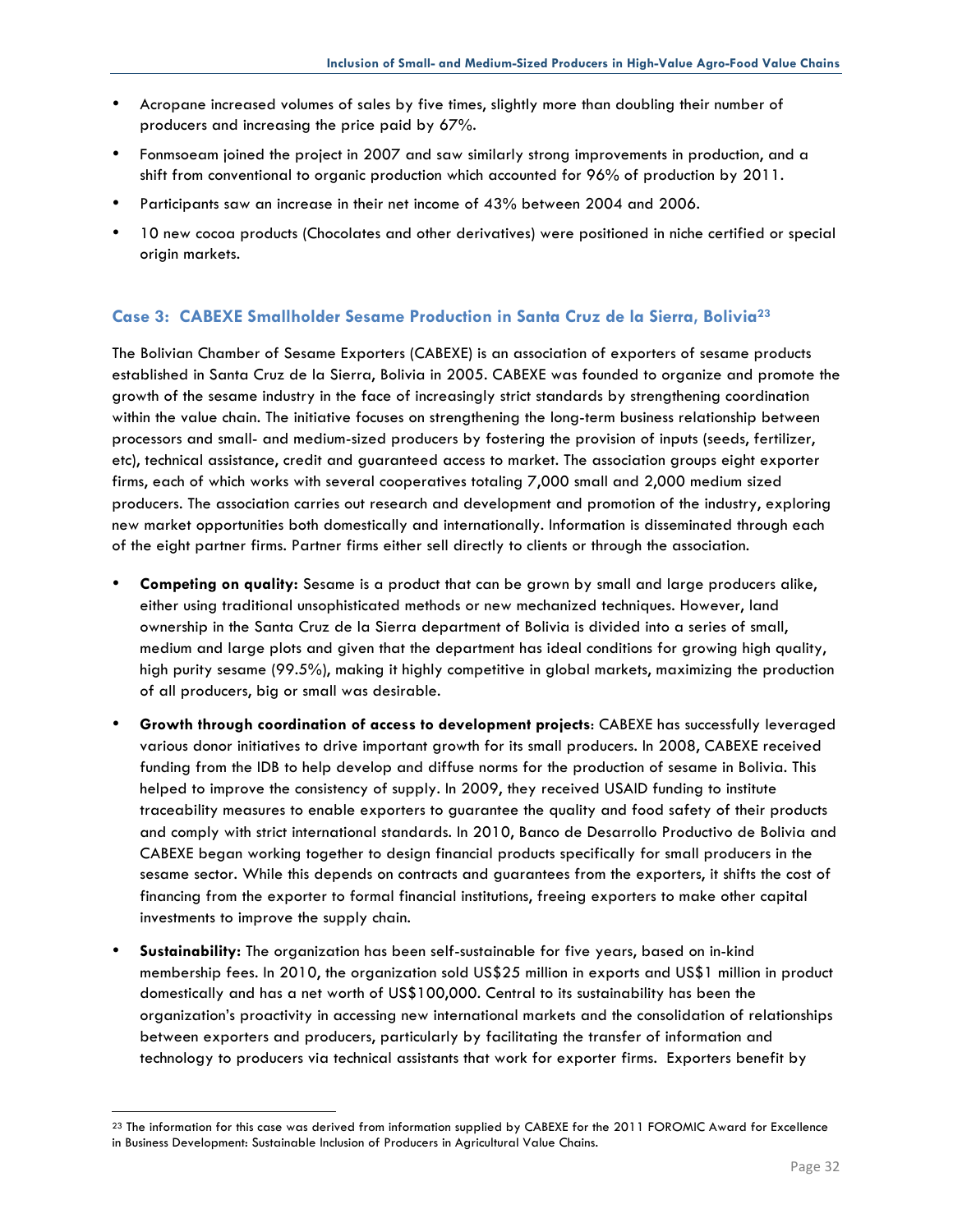increased reliability and productivity from their producers, while producers benefit from a rise in their income levels.

This initiative includes the four pillars identified to include small- and medium-sized producers to the value chain: access to finance, access to training, access to markets and coordination and collaboration support. Table 7 summarizes the activities carried out during this project.

#### **Table 7. CABEXE Smallholder Sesame Production: An Integrated Approach to Sustainable Inclusion**

| <b>Access to Market</b>                                                                                                                                                                                                                                                                                                                                                                                                                                                                                                                                                                                                                                                                                                                                                                                                                                                                                                                                                                     | <b>Access to Training</b>                                                                                                                                                                                                                                                                                                                                                                                                                                                                                                                                                                                                        |  |
|---------------------------------------------------------------------------------------------------------------------------------------------------------------------------------------------------------------------------------------------------------------------------------------------------------------------------------------------------------------------------------------------------------------------------------------------------------------------------------------------------------------------------------------------------------------------------------------------------------------------------------------------------------------------------------------------------------------------------------------------------------------------------------------------------------------------------------------------------------------------------------------------------------------------------------------------------------------------------------------------|----------------------------------------------------------------------------------------------------------------------------------------------------------------------------------------------------------------------------------------------------------------------------------------------------------------------------------------------------------------------------------------------------------------------------------------------------------------------------------------------------------------------------------------------------------------------------------------------------------------------------------|--|
| • Each exporter firm guarantees purchase of 100% of the<br>harvest of small producers at a fair and competitive market<br>price.<br>• The association actively works at opening new markets, both<br>domestically and internationally.<br>• Furthermore, the organization successfully incorporated its<br>product in the country's National Prenatal and Breastfeeding<br>program as well as becoming a registered supplier of the<br>WFP emergency aid.<br>• These two initiatives help foster stable long term demand for<br>their products. The association actively seeks out new markets<br>both domestically and abroad on behalf of its membership.                                                                                                                                                                                                                                                                                                                                 | · Each exporter firm sends technical experts to train small<br>producers in techniques for different parts of the production<br>cycle focused on increasing productivity and expanding<br>production where possible.<br>. Technical assistance specifically covers early disease and<br>plague detection and management, effective management of<br>the growth cycle of the plant, good fertilizer use, and general<br>crop management.<br>• The association also holds workshops, lectures, field trips, visits<br>to demonstration farms and manuals to facilitate the diffusion<br>of new information regarding the industry. |  |
| <b>Chain Collaboration &amp; Coordination</b>                                                                                                                                                                                                                                                                                                                                                                                                                                                                                                                                                                                                                                                                                                                                                                                                                                                                                                                                               | <b>Access to Finance</b>                                                                                                                                                                                                                                                                                                                                                                                                                                                                                                                                                                                                         |  |
| • The organization is based on principles of collaboration and<br>coordination rather than competition in order for Bolivian<br>sesame to compete globally. The board of the organization<br>successfully convinced individual exporter firms that to<br>survive and grow in the face of global competition, they<br>would have to do so together.<br>The organization has successfully coordinated a very large<br>number of small growers to leverage a crop with growing<br>global demand and combined it with the continued<br>development of its key Asian markets.<br>• It also has agreements and works closely with numerous chain<br>actors, including upstream actors such as research facilities<br>and universities to improve quality and productivity and<br>institutions focused on supporting exports, such as the<br>Departmental Chamber of Exporters (CADEX) and the<br>Institute of Foreign Trade (IBCE) to continue to strengthen the<br>performance of its producers. | • Initially, the exporter firm provided interest free financing for<br>different stages of production, including land preparation,<br>planting, pest control, harvesting, etc. Inputs, including seeds,<br>fertilizers and pesticides, were provided by the exporter firm<br>on credit.<br>• Access to credit was then improved by the collaboration<br>between Banco de Desarrollo Productivo de Bolivia and<br>CABEXE to develop new financial instruments to integrate small<br>producers in formal financial institutions.                                                                                                   |  |

#### **Impacts and Spillovers:**

- 9,000 small- and medium-sized producers (1-20 ha) included in the sesame global value chain
- 30,000 tons exported annually
- US\$25 millions in exports in 2010
- Markets include Japan, South Korea, Middle East and Germany
- A small producer can earn on average US\$800 per hectare under production of sesame for the organization.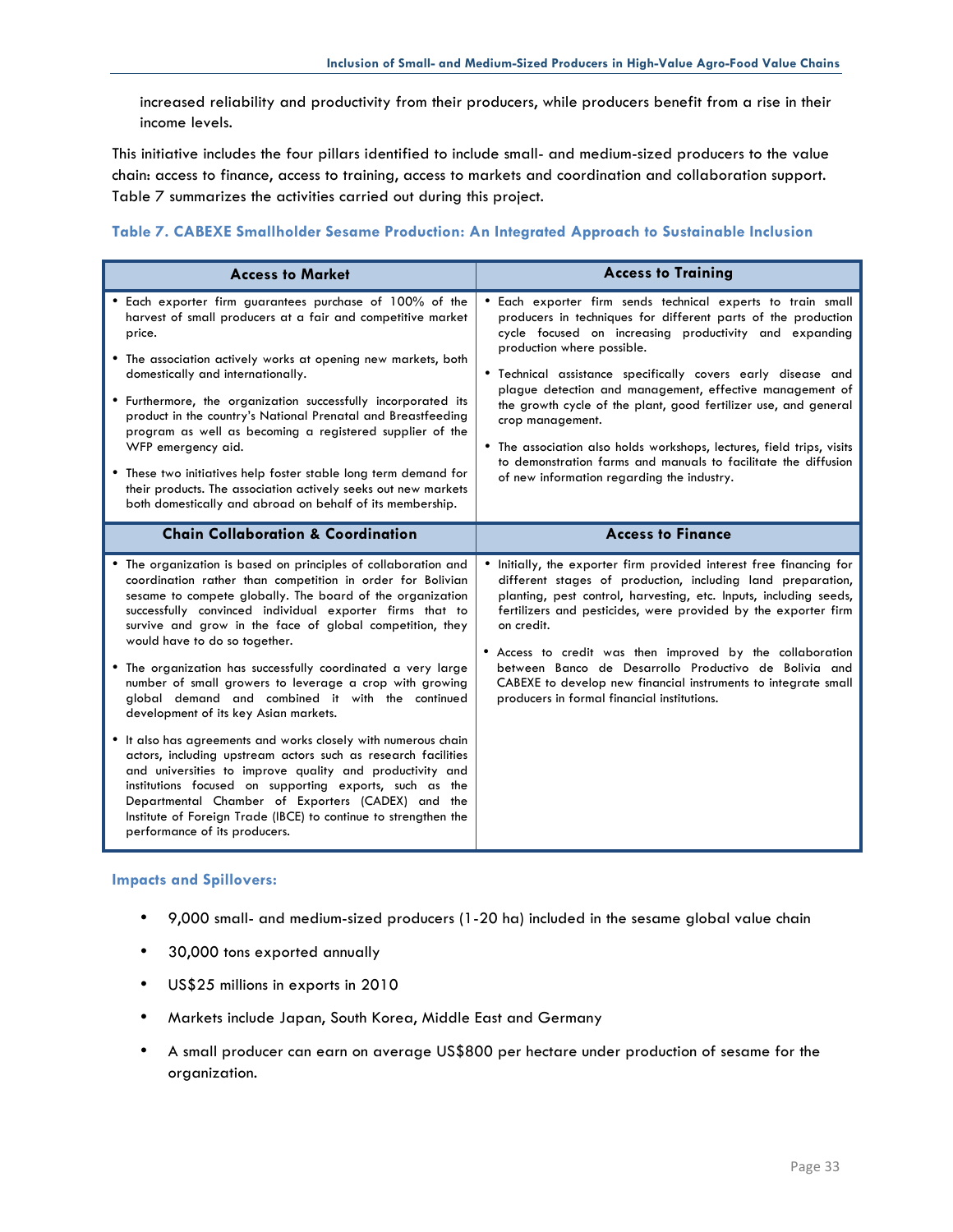#### **Lessons Learned:**

- 1) **Customization of projects according to the beneficiaries' level of development and trust between different actors are essential for successful inclusion in value chains**. For example, in the avocado and sesame cases, as is often the case, producers were not in a position to work directly with buyers due to a lack of education and sophistication. They required an intermediary to work on their behalf who would not take advantage of them. In the avocado case, the group management officers – who were from the same communities as the producers, but had received training during the project – went on to fill that role. In sesame case, producers were connected to the global industry by the industry association, CABEXE. The producers had to trust that these firms were acting in their best interest, while the buyers had to trust that these firms could successfully coordinate the producers to meet supply requirements.
- 2) **Find innovative ways to perform value chain activities.** In the avocado case, exporter firms initially provided the expensive spraying services to the producers on credit. However, due to the significant cost of these services, they began to explore alternative options for this service and by collaborating with the banking sector, independent fee-based spraying firms were established. In the cacao case, GIZ worked to fill in gaps that were not covered by previous intervention programs – namely to strengthen the managerial and organizational skills of the associations – but they also helped provide financing for the construction of collection centers.
- 3) **Paying close attention to value chain market standards requirements is essential for securing access to market.** All three cases highlighted the importance of meeting market standards requirements. While only the organic cacao case required certification of processes by a third party, all three cases included measures to improve traceability and quality according to national and/or international standards.
- 4) **Achieving access to formal credit lines through financial institutions is possible, but requires the support of other actors, such as the executing agency and the buyer.** Due to information asymmetries regarding repayment potential of small producers, financial institutions are often reluctant to extend credit to these groups. However, pilot projects organized between the buyer, the executing agencies, producer groups and banks were very successful in both the KBDS and CABEXE cases. Indeed, in the KBDS, the pilot credit program was so successful that the bank extended it to include mango and coffee producers.
- 5) **Sustainability as a driving principle of projects from initial design through completion is important for long-term success.** The cacao case highlighted that the cooperatives that had received considerable support from development agencies in their early stages of development were not yet in a position to sustainably remain in the value chain, and the initiatives carried out by GIZ were essential to consolidate the inclusion of these actors in the market, or the initial investments from other agencies would have been lost. Likewise, the exit-strategy emphasized in the avocado case, in which the executing agency steered clear of directly filling value chain roles, was important to ensure that all of the required roles would be filled by commercial value chain actors once the intervention concluded.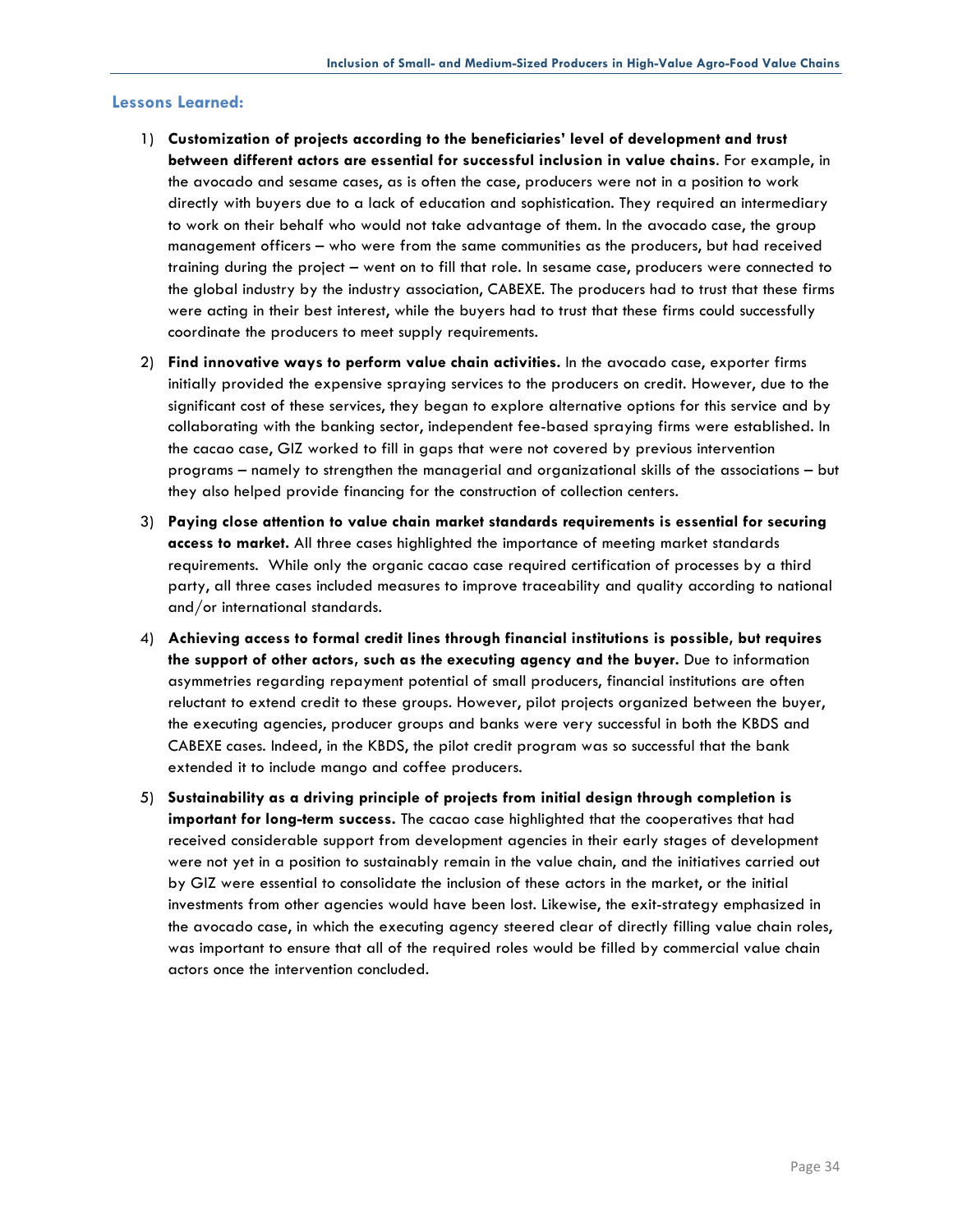## **VII. Conclusions**

Despite the concern that small producers are being excluded from high-value agro-food value chains, these producers can play a competitive role in national and global value chains. Micro beekeeper producers in Nicaragua are exporting honey to Europe, vulnerable fruit and vegetable producers in Peru are selling their organic produce to big chain supermarkets in the country's capital, and small cacao producers –some of them previously coca producers- are exporting their organic production to international markets.

Under the lenses of the GVC framework, we have proposed a "holistic" intervention model to sustainably include small- and medium-sized producers in these national and global value chains by mitigating key constraints that these producers face in developing countries. These constraints, which include linkages to market, knowledge and expertise, scale, financing and organization, must be overcome for producers to become competitive contributors to the high-value agro-food markets. The model is based on four pillars that will provide producers with the instruments to participate and compete in value chains: access to market, access to training, coordination and collaboration building and access to finance.

After analyzing a number of IDB-MIF interventions and other projects led by international donors, we draw four key groups of lessons for future programming: First, we find that a market approach which considers these producers as "productive agents" is essential to success. All interventions should begin with an exit strategy, that is, once the project comes to an end, all necessary conditions must be met for producers to continue to supply the value chains in a competitive and sustainable way as independent market actors. These conditions include improved production and quality through training and meeting the specific requirements of buyers. Second, understanding that differences exist in groups of small- and medium-sized producers is vital to designing an effective intervention. Some producers have more experience, greater financial resources and are better organized than others. Appreciating these differences helps to accurate determine the length and content of the required project interventions to have sustainable impacts. Third, holistic interventions to overcome major constraints to competitiveness tend to be more successful than those that solve constraints one at a time. Fourth, the executing agency must have sufficient local experience and expertise to generate trust amongst both producers and value chain stakeholders alike.

Finally, projects should have a clear value chain approach, taking into full consideration the chain actors, buyers requirements, the opportunities to add value, establishes linkages, etc. Markets are highly competitive and failure to pay attention to these details can lead to unsustainable initiatives in which producers could be pushed out of the chain as soon as the intervention is over.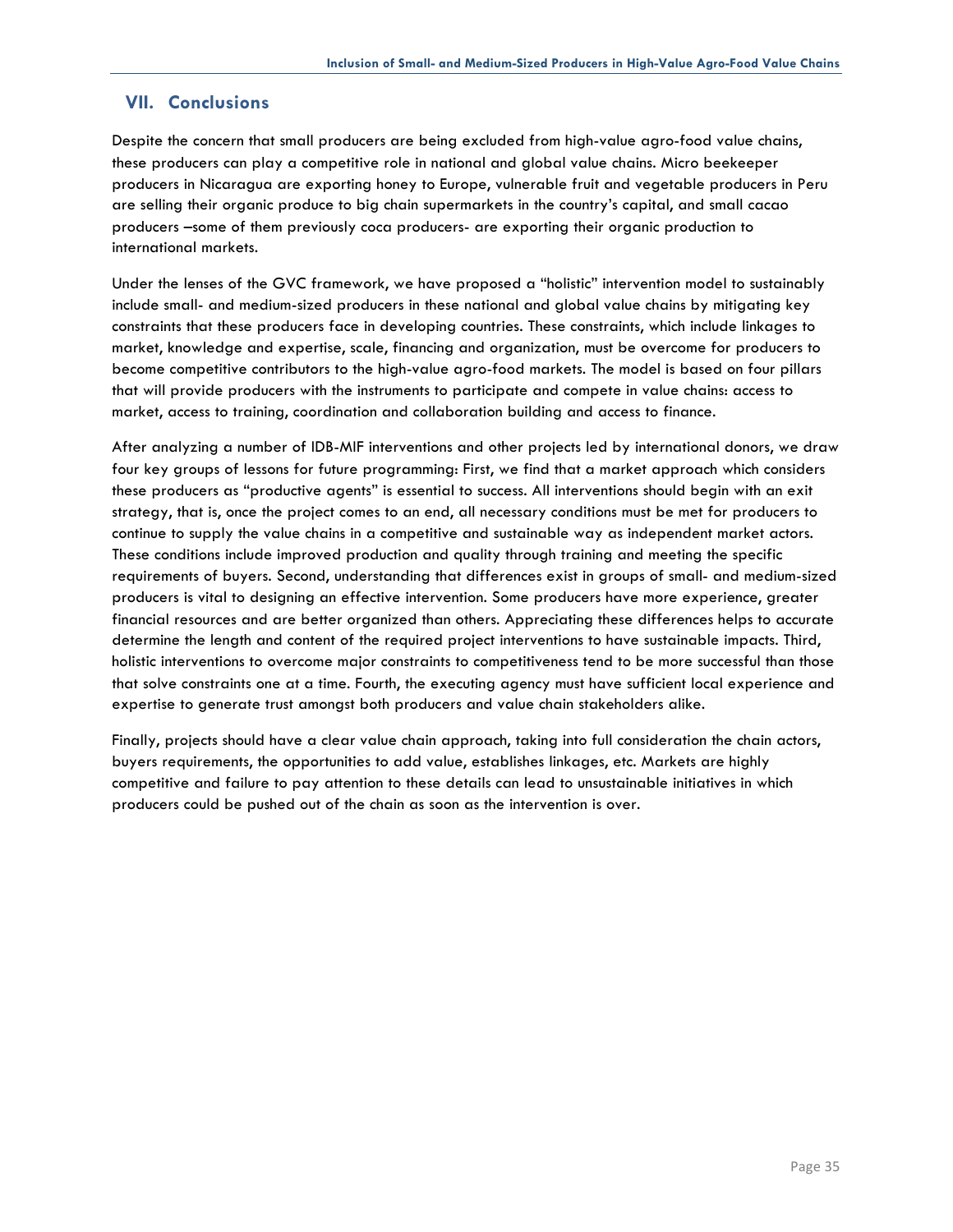## **VIII. Bibliography**

Bamber, Penny. (2011). Honduras Field Research: Fruit & Vegetables Sector. March

- ---. (2012). Paraguay Field Research: Stevia Sector. February 23
- Bamber, Penny and Karina Fernandez-Stark. (2011). Gendered Global Value Chains: The Horticulture Industry. Washington, D.C.: World Bank. July 15, 2011.
- Barrientos, Stephanie, Gary Gereffi and Arianna Rossi. (2011). "Economic and social upgrading in global production networks: A new paradigm for a changing world." *International Labour Review, 150*(3- 4): 319-340.
- Bellemare, Marc. (Forthcoming). "As you sow, so shall you reap: The welfare impacts of contract farming ". *World Development*.
- Berrios, Edgar. (2012). Nicaragua Field Research: Technoserve. Personal communication with K. Fernandez-Stark. March 6.
- Chan, Man-Kwun. (2010). Improving Opportunities for Women in Smallholder-based Supply Chains. Seattle: Bill & Melinda Gates Foundation.
- Chilavert, Fernando. (2012). Paraguay Field Research. Personal communication with P. Bamber. February 21.
- Consorcio de Productores Organicos de Huánuco. (2012). Peru Field Research. Personal communication with P. Bamber & K. Fernandez-Stark. February 20.
- Coon, Jeremy, Anita Campion and Mark Wenner. (2010). Financing Agriculture Value Chains. Washington, D.C.: Inter-American Development Bank, Institutional Capacity and Finance Sector. June 2010.
- Dávalos, Ever. (2012). Paraguay Field Research: Steviapar. Personal communication with P. Bamber. February 23.
- Dolan, Catherine and John Humphrey. (2004). "Changing Governance Patterns in the Trade in Fresh Vegetables between Africa and the United Kingdom." *Environment and Planning, 36*: 491-509.
- FECOPROD. (2012). Paraguay Field Research: FECOPROD. Personal communication with P. Bamber. February 23.
- Fernández Maldonado y Figueroa, Andrés. (2012). Peru Field Research Personal communication with P. Bamber & K. Fernandez-Stark. February 19.
- Fernandez-Stark, Karina and Penny Bamber. (2012). Inclusion of Small and Medium Producers in the Value Chain: Assessment of Five High-Value Agricultural Inclusive Business Projects in Latin America. Durham, N.C.: Duke CGGC. May.
- Fernandez-Stark, Karina, Penny Bamber and Gary Gereffi. (2011). The Fruit and Vegetable Global Value Chain: Workforce Development and Economic Upgrading. Durham: Center for Globalization, Governance and Competitiveness.
- Gereffi, Gary and Karina Fernandez-Stark. (2011). Global Value Chain Analysis: A Primer. Durham, North Carolina, USA: Center on Globalization, Governance & Competitiveness (CGGC) Duke University. http://www.cggc.duke.edu/pdfs/2011-05-31\_GVC\_analysis\_a\_primer.pdf
- Gereffi, Gary, Karina Fernandez-Stark, Penny Bamber, Phil Psilos, and Joe DeStefano. (2011). Meeting the Upgrading Challenge: Dynamic Workforces for Diversified Economies. In G. Gereffi, K. Fernandez-Stark & P. Psilos (Eds.), *Skills for Upgrading: Workforce Development and Global Value Chains in Developing Countries*. Durham, N.C.: Duke CGGC and RTI.
- Gereffi, Gary, John Humphrey and Timothy Sturgeon. (2005). "The Governance of Global Value Chains." *Review of International Political Economy*: 78-104.
- GIZ. (2012). Grupo de trabajo "Cadenas de valor sostenible y cooperación con el sector privado" de la Red Sectorial (GADeR-ALC). Retrieved March 30, 2012, from http://www.cadenasdevaloryppp.org.
- Hazell, Peter, Colin Poulton, Steve Wiggins, and Andrew Dorward. (2010). "The Future of Small Farms: Trajectories and Policy Priorities." *World Development, 38*(10): 1349-1361.
- Humphrey, John and Lizbeth Navas-Alemán. (2010). Value Chains, Donor Interventions and Poverty Reduction: A Review of Donor Practice. Brighton: Institute of Development Studies.
- Humphrey, John and Hubert Schmitz. (2002). "How Does Insertion in Global Value Chains Affect Upgrading in Industrial Clusters?". *Regional Studies, 36*(9): 1017-1027.
- Jaffee, Steven, Spencer Henson and Luz Diaz Rios. (2011). Making the grade: Smallholder farmers, emerging standards, and development assistance programs in Africa. Washington, D.C.: The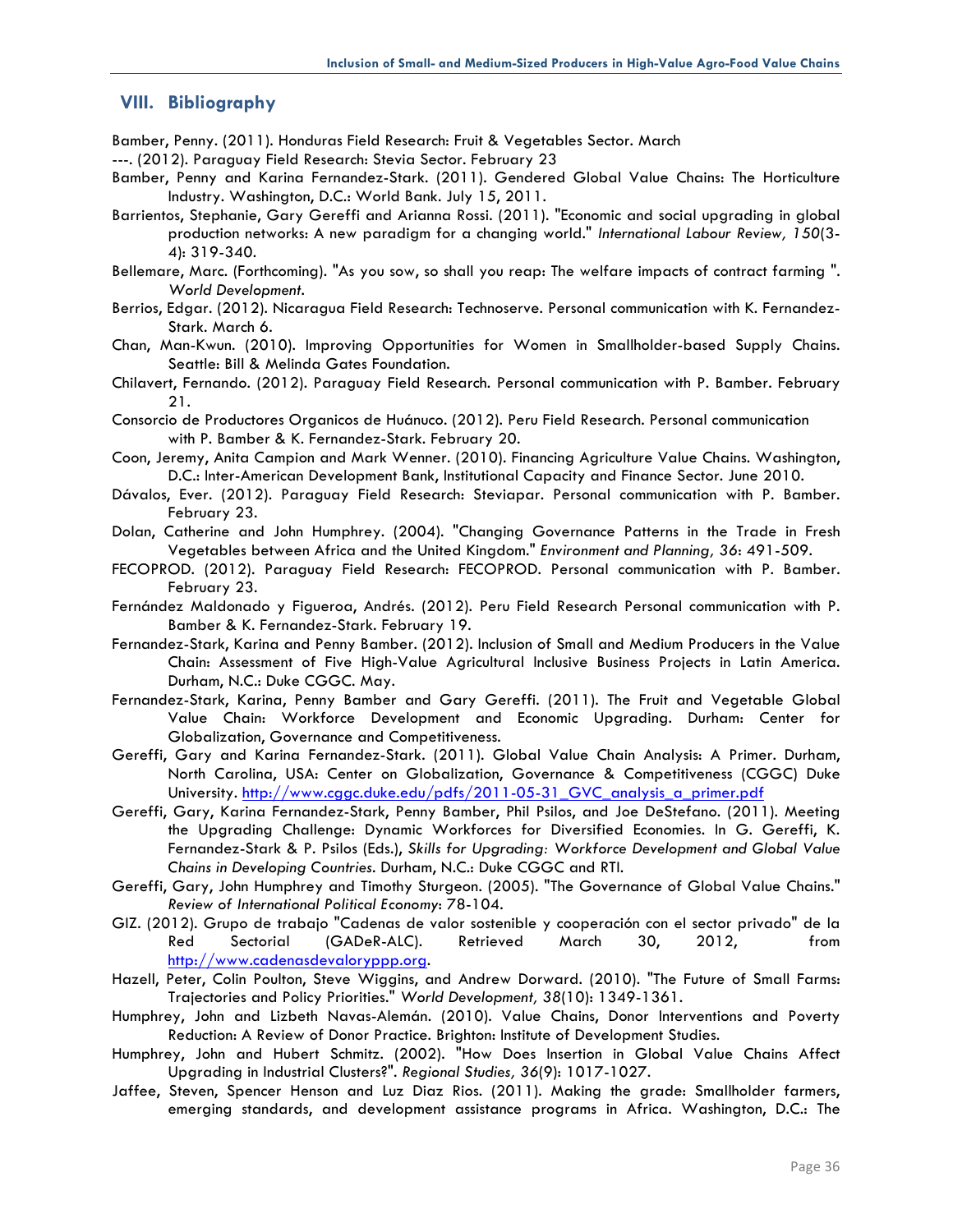```
World Bank.
```
http://siteresources.worldbank.org/INTARD/Resources/Making\_the\_Grade\_ePDF2.pdf.

- Joshi, P. K., Ashok Gulati, Pratap S. Birthal, and Laxmi Tewari. (2004). "Agriculture Diversification in South Asia: Patterns, Determinants and Policy Implications." *Economic and Political Weekly, 39*(24): 2457- 2467.
- Knopp, David and Ken Smarzik. (2008). Building an Avocado Cluster in Central Kenya: Growing Inclusive Markets, UNDP.

http://www.growinginclusivemarkets.org/media/publications/building\_an\_avocado\_cluster\_in\_ce ntral\_kenya.pdf.

- Kolk, A and R van Tulder. (2006). "Poverty alleviation as business strategy? Evaluating commitments of frontrunner multinational corporations." *World Development, 34*(5): 789-801.
- Krishna, Anirudh (2002). *Active Social Capital* New York: Columbia University Press.
- Lee, Joonkoo, Gary Gereffi and Janet Beauvais. (2010). "Global Value Chains and Agrifoods Standards: Challenges and Possibilities for Smallholders in Developing Countries." *Proceedings of National Academy of Sciences*: PNAS Early Edition, Dec. 13.
- Linarte, Felix. (2012). Nicaragua Field Research: Apiculture Sector. Personal communication with K. Fernandez-Stark. March 8.
- Maertens, Miet. (2009). "Horticulture Exports, Agro-Industrialization, and Farm-Nonfarm Linkages with the Smallholder Farm Sector: Evidence from Senegal." *Agricultural Economics, 40*(2): 219-229.
- Maertens, Miet and Johan Swinnen. (2009). "Trade, Standards, and Poverty: Evidence from Senegal." *World Development, 37*(1): 161-178.
- Maradiaga, Cesar and Samuel Galo. (2011). Honduras Field Research: FUNDER. Personal communication with P. Bamber. March 21.
- Markelova, Helen, Ruth Meinzen-Dick, Jon Hellin, and Stephan Dohrn. (2009). "Collective Action for Smallholder Market Access." *Food Policy, 34*(1): 1−7.
- Martin, Abnar and Mey Alexandra Choy Paz. (2012). Peru Field Research: Cooperativa Industrial Naranjillo. Personal communication with P. Bamber & K. Fernandez-Stark. January 18.
- Meyer-Stamer, Jörg and Fränk Waltring. (2006). Value Chain Analysis and "Making Markets Work for the Poor' (M4P): Poverty Reduction Through Value Chain Promotion. Eschborn: GTZ.
- Minten, B. , L. Randrianarison and J. Swinnen. (2009). "Global retail chains and poor farmers: Evidence from Madagascar." *World Development, 37*(11).
- Miyata, S, N Minot and D Hu. (2009). "Impact of contract farming on income: Linking small farmers, packers, and supermarkets in China. ." *World Development, 37*(11).
- Narrod, Clare, Devesh Roy, Julius Okello, Belem Avendaño, Karl Rich, and Amit Thorat. (2009). "Public−Private Partnerships and Collective Action in High Value Fruit and Vegetable Supply Chains." *Food Policy, 34*(1): 8−15.
- Neven, David, Michael Makokha Odera, Thomas Reardon, and Honglin Wang. (2009). "Kenyan Supermarkets, Emerging Middle-Class Horticultural Farmers, and Employment Impacts on the Rural Poor." *World Development, 37*(11): 1802-1811.
- Pingali, P, Y. Khwaja and M. Meijer. (2005). Commercializing small farms: Reducing transaction cots. . In *The Future of Small Farms: Proceedings of a Research Workshop*. Washington, D.C.: International Food Policy Research Institute.
- Ravello, Luis. (2012). Peru Field Research Personal communication with P. Bamber & K. Fernandez-Stark. February 20.
- Reardon, Thomas, Christopher B. Barrett, Julio A. Berdegue, and Johan F Swinnen. (2009). "Agrifood Industry Transformation and Small Farmers in Developing Countries." *World Development, 37*(11): 1717-1727.
- Sebstad, Jennefer and Donald Snodgrass. (2008). Impacts of the KBDS and KHDP projects in the tree fruit value chains of Kenya. Washington, D.C.: United States Agency of International Development
- Stringer, R, N Sang and A Croppenstedt. (2009). "Producers, processors, and procurement decisions: The case of vegetable supply chains in China ". *World Development, 37*(11).
- UNIDO. (2009). Agro-value chain analysis and development. Vienna: United Nations Industrial Development **Development** Contact Contact Contact Contact Contact Contact Contact Contact Contact Contact Contact Contact Contact Contact Contact Contact Contact Contact Contact Contact Contact Contact Contact Contact Cont

http://www.unido.org/fileadmin/user\_media/Publications/Pub\_free/Agro\_value\_chain\_analysis\_ and\_development.pdf.